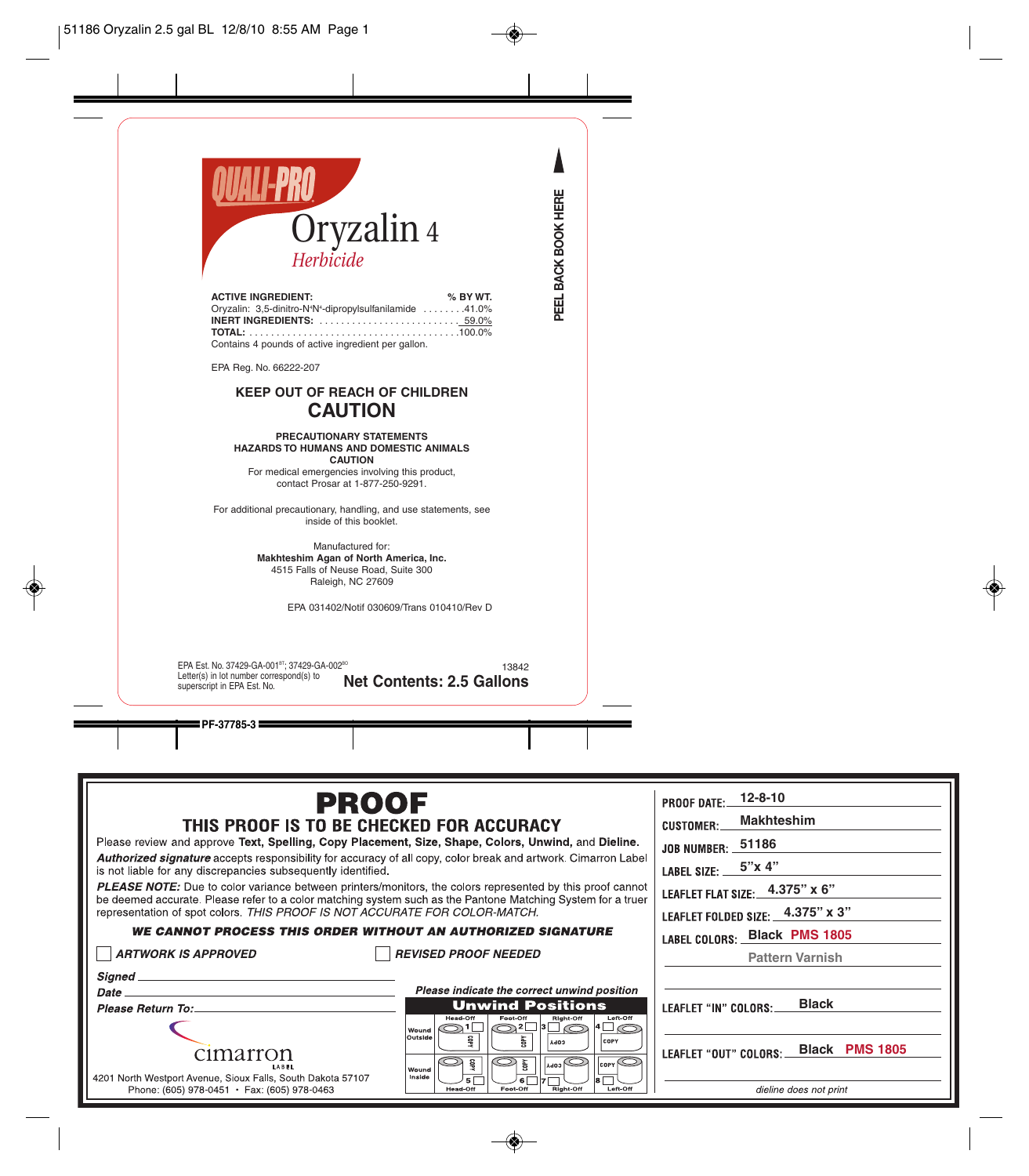

# *Herbicide*

| <b>ACTIVE INGREDIENT:</b>                                                        | % BY WT. |
|----------------------------------------------------------------------------------|----------|
| Oryzalin: 3,5-dinitro-N <sup>4</sup> N <sup>4</sup> -dipropylsulfanilamide 41.0% |          |
|                                                                                  |          |
|                                                                                  |          |
| Contains 4 pounds of active ingredient per gallon.                               |          |

EPA Reg. No. 66222-207

## **KEEP OUT OF REACH OF CHILDREN CAUTION**

**PRECAUTIONARY STATEMENTS HAZARDS TO HUMANS AND DOMESTIC ANIMALS CAUTION**

For medical emergencies involving this product, contact Prosar at 1-877-250-9291.

For additional precautionary, handling, and use statements, see inside of this booklet.

Manufactured for:

**Makhteshim Agan of North America, Inc.** 4515 Falls of Neuse Road, Suite 300 Raleigh, NC 27609

13842; 13928 EPA 031402/Notif 030609/Trans 010410/Rev D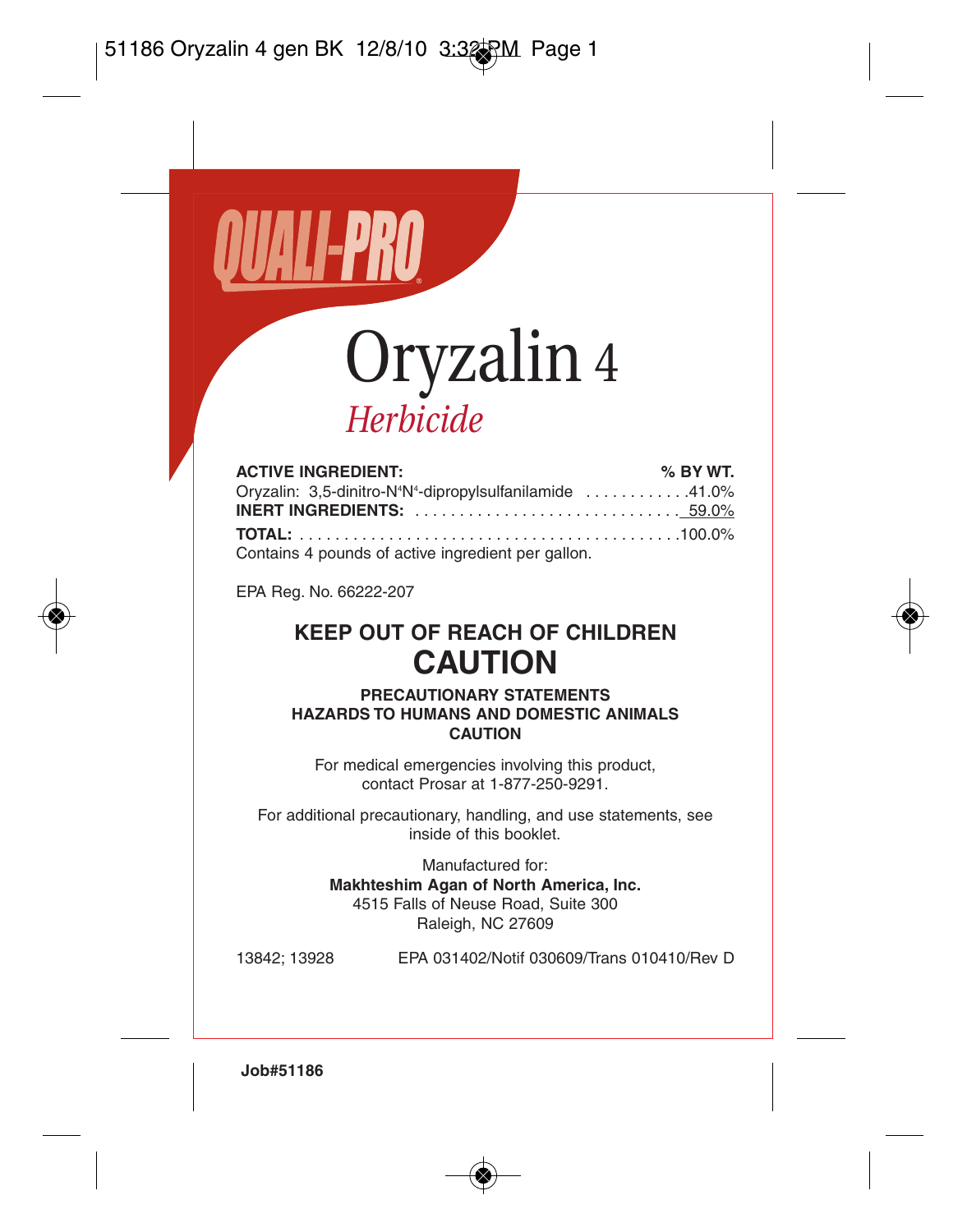#### **Quali-Pro Oryzalin 4**

A selective preemergence surface-applied herbicide for control of annual grasses and many broadleaf weeds in:

- 
- $\bullet$  Container-Grown Ornamentals
- 
- Drainage Areas Under<br>Shadehouse Benches
- 
- 
- 
- Christmas Tree Plantations areas)<br>• Non-cropland and Industrial Sites Non-bearing fruit and nut trees • Non-cropland and Industrial Sites
- Landscape Ornamentals Established Warm Season Turf<br>• Container-Grown Ornamentals (including Bahiagrass. • Field-Grown Ornamentals Bermudagrass, Buffalograss, Buffalograss, Buffalograss, Buffalograss, Buffalograss, Buffalograss, Buffalograss, Buffalograss, Buffalograss, Buffalograss, Buffalograss, Buffalograss, Buffalograss, Shadehouse Benches St. Augustinegrass<br>• Ornamental Bulbs and Zovejagrass • Ornamental Bulbs and Zoysiagrass)<br>• Ground Covers/Perennials • Tall Eescue (warn
	- Tall Fescue (warm season
	- and non-bearing vineyards

#### **PRECAUTIONARY STATEMENTS HAZARDS TO HUMANS AND DOMESTIC ANIMALS CAUTION**

#### **PERSONAL PROTECTIVE EQUIPMENT (PPE)**

#### **Applicators and other handlers must wear:**

- Long-sleeved shirt and long pants
- Chemical-resistant gloves
- Shoes plus socks
- Mixers and loaders must wear a chemical-resistant apron in addition to other PPE.

Discard clothing and other absorbent materials that have been drenched or heavily contaminated with this product's concentrate. Do not reuse them. Follow manufacturer's instructions for cleaning/maintaining PPE. If no such instructions for washables, use detergent and hot water. Keep and wash PPE separately from other laundry.

#### **ENGINEERING CONTROLS STATEMENTS**

When handlers use closed systems or enclosed cabs in a manner that meets the requirements listed in the Worker Protection Standard (WPS) for agricultural pesticides [40 CFR 170.240 (d) (4-6)], the handler PPE requirements may be reduced or modified as specified in the WPS.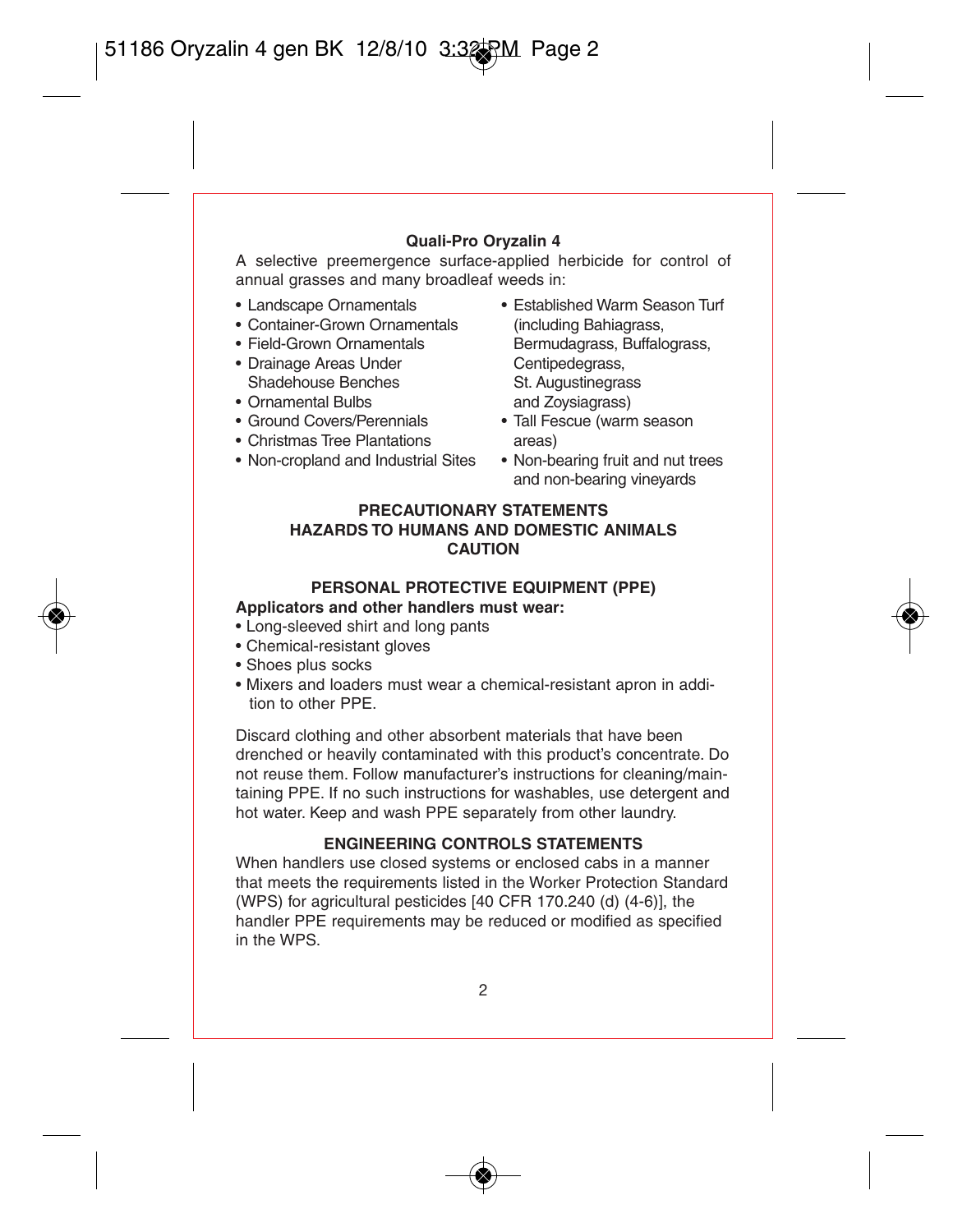# **USER SAFETY RECOMMENDATIONS**

#### **Users should:**

- Wash hands before eating, drinking, chewing gum, using tobacco, or using the toilet.
- Remove clothing immediately if pesticide gets inside. Then wash thoroughly and put on clean clothing.
- Remove PPE immediately after handling this product. Wash the outside of gloves before removing. As soon as possible, wash thoroughly and change into clean clothing.

## **ENVIRONMENTAL HAZARDS**

This pesticide is toxic to fish. Do not apply directly to water, to areas. where surface water is present, or to intertidal areas below the mean high water mark. Do not contaminate water when disposing of equipment washwaters. Cover or incorporate spills.

## **DIRECTIONS FOR USE**

It is a violation of Federal law to use this product in a manner inconsistent with its labeling. Read all **DIRECTIONS FOR USE** carefully before applying.

Do not apply this product in a way that will contact workers or other persons, either directly or through drift. Only protected handlers may be in the area during application. For any requirements specific to your State or Tribe, consult the agency responsible for pesticide regulations.

## **AGRICULTURAL USE REQUIREMENTS**

Use this product only in accordance with its labeling and with the Worker Protection Standard, 40 CFR Part 170. This Standard contains requirements for the protection of agricultural workers on farms, forests, nurseries, and greenhouses, and handlers of agricultural pesticides. It contains requirements for training, decontamination, notification, and emergency assistance. It also contains specific instructions and exceptions pertaining to the statements on this label about personal protective equipment (PPE), and restricted-entry interval. The requirement in this box only applies

(Continued)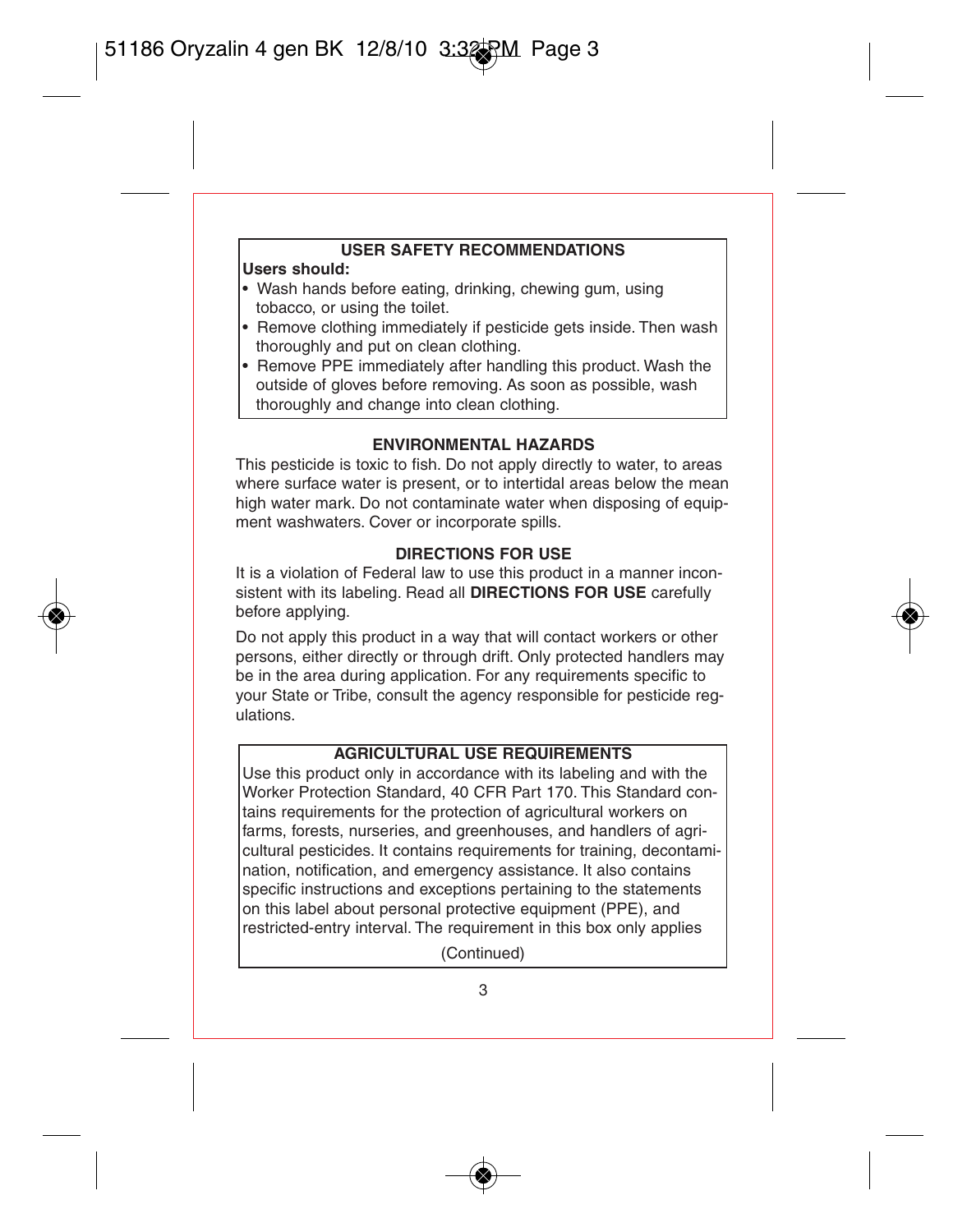#### **AGRICULTURAL USE REQUIREMENTS (CONT.)**

to uses of this product that are covered by the Worker Protection Standard.

Do not enter or allow worker entry into treated areas during the restricted-entry interval (REI) of 24 hours. Exception: If the product is soil-injected or soil incorporated, the Worker Protection Standard, under certain circumstances, allows workers to enter the treated area if there will be no contact with anything that has been treated.

Workers may enter treated areas without required PPE during the reentry interval following 1/2 to 1 inch of rainfall or irrigation, if they are performing tasks that **DO NOT** involve contact with the soil subsurface; otherwise. PPE required for early entry to treated areas that is permitted under the Worker Protection Standard and that involves contact with anything that has been treated, such as plants, soil, or water, is:

- Coveralls
- Chemical-resistant gloves
- Shoes plus socks

#### **NON-AGRICULTURAL USE REQUIREMENTS**

The requirements in this box apply to uses of this product that are NOT within the scope of the Worker Protection Standard for Agricultural Pesticides (40 CFR Part 170). The WPS applies when this product is used to produce agricultural plants on farms, forests, nurseries, or greenhouses.

**Entry Restrictions for Non-WPS Uses:** Keep all persons, children, and pets out of treated area until sprays have dried.

#### **GENERAL INFORMATION**

Quali-Pro Oryzalin 4 herbicide is a preemergence surface-applied product for the control of many annual grasses and broadleaf weeds in ornamental plantings, bulbs, ground covers/perennials, established warm-season turfgrass, Christmas tree plantations, non-bearing trees and vines, and non-cropland and industrial sites.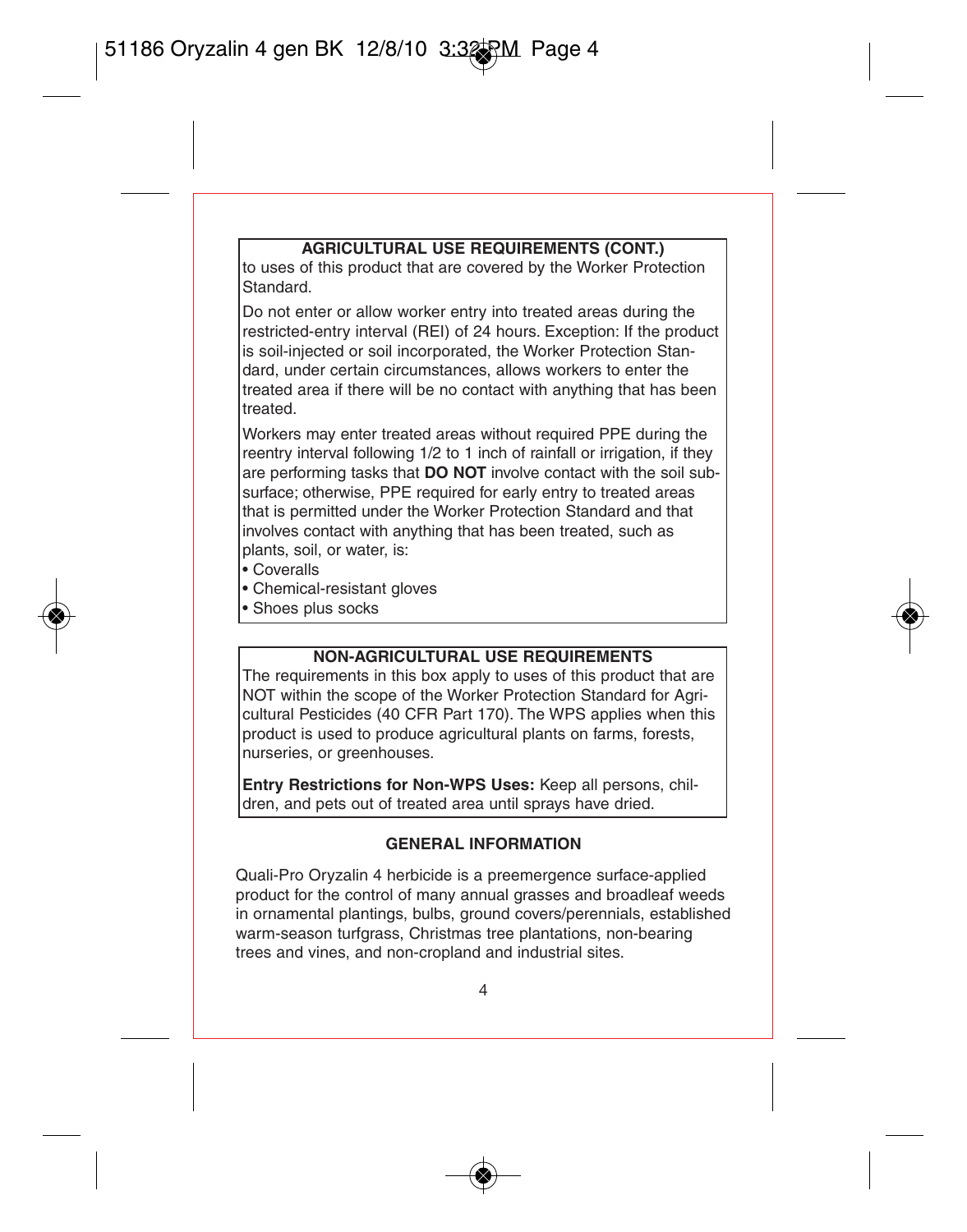Quali-Pro Oryzalin 4 is orange in color and may cause temporary discoloration of sprayed surfaces. If this discoloration is undesirable, it may be altered by using a commercially available colorant such as Blazon or removed by spraying surface with water or washing with an industrial cleaner immediately after application. Quali-Pro Oryzalin 4 may also be applied with mulch colorants, such as Mulch Magic or Nu-Mulch.

#### **Treatment of Plant Species Not Listed on the Label for Quali-Pro Oryzalin 4**

Users who wish to use Quali-Pro Oryzalin 4 on plant species not recommended on this label may determine the suitability for use by treating a small number of such plants at a specified rate. Prior to treatment of larger areas, the treated plants should be observed for any sign of herbicidal injury during 30-60 days of normal growing conditions to determine if the treatment is non-injurious to the target plant species. The user assumes responsibility for any plant damage or other liability resulting from use of Quali-Pro Oryzalin 4 on plant species not recommended on this label.

#### **Aerial Application**

Do not aerially apply this product.

#### **Chemigation**

Do not apply this product through any type of irrigation system.

#### **Grazing**

Do not graze or feed forage from treated areas to livestock.

#### **Precaution**

Avoid spray drift to non-target areas when applying Quali-Pro Oryzalin 4. Spray drift may result in reduced emergence of non-target plants adjacent to the treated area. Poor weed control may result if directions are not followed. Over-application may result in crop injury or excessive soil residue.

#### **APPLICATION**

#### **Soil Preparation**

Quali-Pro Oryzalin 4 controls weeds growing from seed. Quali-Pro Oryzalin 4 will not control emerged weeds. Quali-Pro Oryzalin 4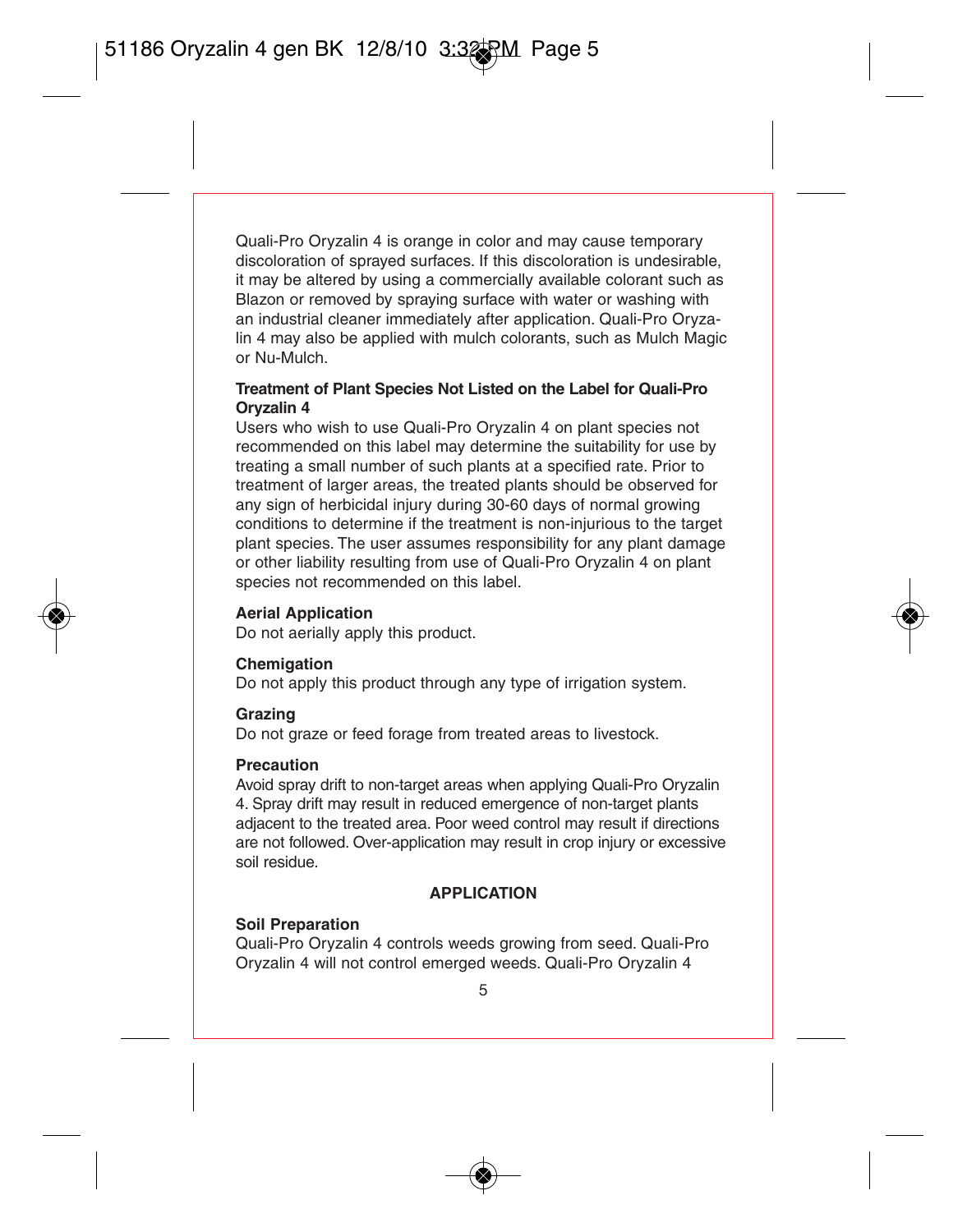does not control established weeds, weeds growing from stolons, rhizomes, or root pieces. Therefore, areas to be treated should be free of emerged weeds. Weed residues, pruning, and trash should be thoroughly mixed into the soil or removed prior to treatment. In field applications, the soil should be in good tilth and free of clods at the time of application.

#### **Ground Application**

Apply Quali-Pro Oryzalin 4 as a directed spray to the soil surface or over the top of plants. Use only a properly calibrated, low-pressure herbicide sprayer that will apply the spray uniformly. Use screens no finer than 50 mesh in nozzles and in-line strainers. Apply the appropriate rate of Quali-Pro Oryzalin 4 as outlined in **APPROVED USES** section of this label. In all cases, use sufficient water volume to obtain uniform coverage and deliver the desired rate of Quali-Pro Oryzalin 4 to the treated area. The volume of water used is not critical as long as the desired rate of Quali-Pro Oryzalin 4 is delivered uniformly across the area treated. When calibrating, determine the volume of water delivered by the sprayer to a given area (100 sq ft, 1 acre, etc.). Then mix the desired rate of Quali-Pro Oryzalin 4 in the amount of water required to cover the entire area to be treated. As the amount of water used (spray volume) decreases, the importance of accurate calibration and uniform application increases. Check the sprayer daily to ensure proper calibration and uniform application. Maintain continuous agitation from mixing through application. Avoid spray pattern skips and overlaps that may result in incomplete coverage or over-application.

#### **Hand-Held or Backpack Sprayer Application**

The amount of water used to apply Quali-Pro Oryzalin 4 herbicide is not critical, but should be sufficient for uniform coverage of the target area. Calibrate by determining the volume of water required to treat 1000 square feet. Use this calibration volume to determine the amount of water and Quali-Pro Oryzalin 4 herbicide needed to treat the target area (see the following calibration example). **Note:** Sprayer calibration (volume of spray needed to treat 1000 square feet) will vary with each individual operator.

#### **Steps in Calibration**

1. Mark an area of 1000 square feet (i.e. 20 by 50 feet, or 25 by 40).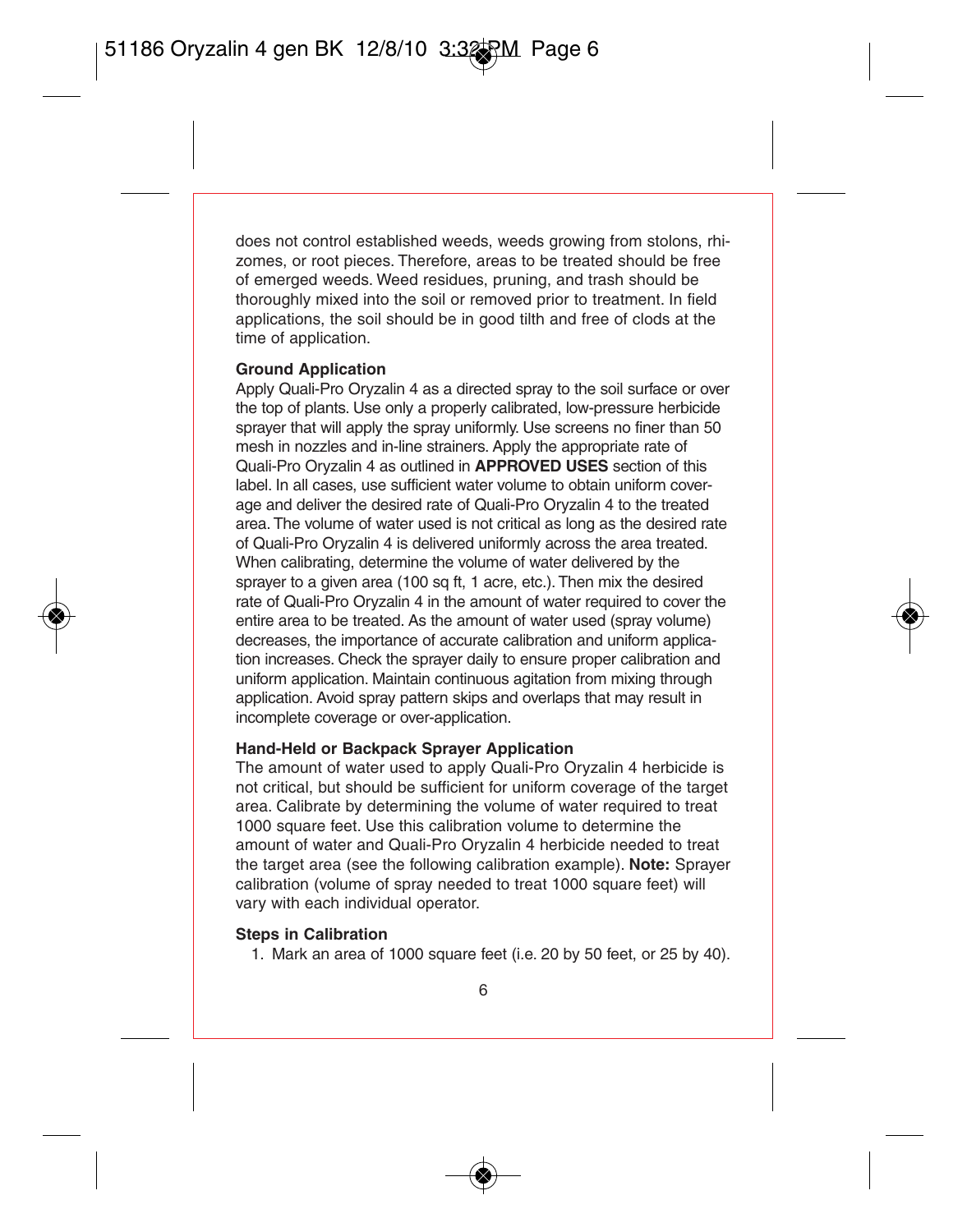- 2. Place the sprayer on a level surface and add water noting the final level of water in the spray tank.
- 3. Spray the marked area with a sufficient volume of water to provide uniform coverage. Refill the sprayer to the same level as before measuring the amount of water added. The measured water added to the sprayer is the volume needed to cover 1000 square feet.
- 4. Determine the application rate (fl oz/1000 sq ft) for Quali-Pro Oryzalin 4 from the **APPROVED USES** section of this label.
- 5. To each volume of water used, as measured in step 3, add the amount of Quali-Pro Oryzalin 4 as determined in step 4.

**Example:** If the sprayer used 2 gallons of water to cover 1000 square feet and the desired application rate of Quali-Pro Oryzalin 4 is 3 fluid oz/1000 square feet, then you would add 3 fluid ounces of Quali-Pro Oryzalin 4 to every 2 gallons of water to be used.

#### **MIXING DIRECTIONS**

#### **Shake Well Before Using**

#### **Precaution**

Do not allow the spray mixture to siphon back into water source.

#### **Quali-Pro Oryzalin 4-Alone**

Make sure spray tank is clean and use only clean water. Fill spray tank 1/2 - 3/4 full. Start agitation and add the required amount of Quali-Pro Oryzalin 4. Continue agitation and finish filling the spray tank. Maintain continuous agitation until application is completed.

#### **Quali-Pro Oryzalin 4-Tank Mix Combinations**

Prior to mixing, read and carefully follow all label instructions and precautions for each product added to the tank mixture. Vigorous, continuous agitation is required for all tank mixes of Quali-Pro Oryzalin 4. Sparger pipe agitators generally provide the best agitation in spray tanks.

**Mixing Order:** Fill the tank 3/4 full with clean water. Start agitation and add different formulation types in the order indicated below, allowing time for complete mixing and dispersion after addition of each product. Allow extra mixing and dispersion time for dry flowable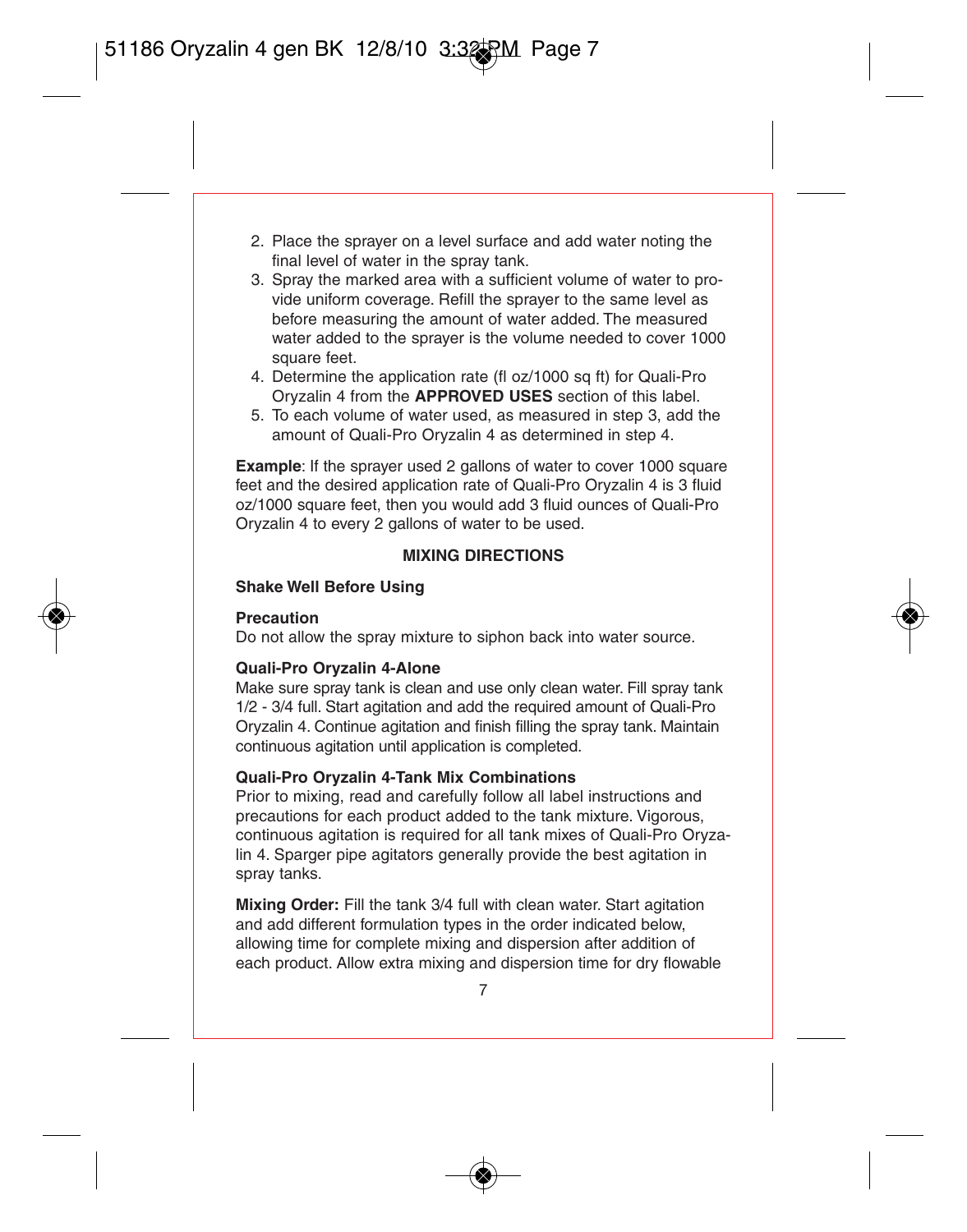products. Add different formulation types in the following order: dry flowables (DF); wettable powders (WP); Quali-Pro Oryzalin 4 and other aqueous suspensions (AS); flowables (F); liquids (L); solutions (S); and emulsifiable concentrates (EC).

Continue agitation and finish filling the spray tank with clean water. Maintain agitation until application is completed. If spraying and agitation must be stopped before the spray tank is empty, the materials may settle to the bottom. Settled materials must be completely resuspended before spraying is continued. A sparger agitator is particularly useful for this purpose.

**Premixing:** When tank mixing, initial mixing and dispersion of certain dry flowable or wettable powder products may be improved by premixing with water (slurrying). Adding the slurried material to the spray tank through a 20- or 35-mesh wetting screen will help assure good initial dispersion.

#### **EQUIPMENT CLEANING**

If a buildup of material occurs on the walls of the spray tank, it should be removed between fillings by washing with soap and water and rinsing thoroughly. Tanks, lines, screens, and nozzles should be cleaned thoroughly after each use.

#### **ACTIVATION AND CULTIVATION**

Quali-Pro Oryzalin 4 will remain stable on the soil surface up to 21 days following application. In the absence of timely rainfall, irrigation can be used to activate Quali-Pro Oryzalin 4. A minimum of one-half (1/2) inch of rain or its equivalent in sprinkler irrigation is necessary to activate Quali-Pro Oryzalin 4. If weeds begin to emerge due to lack of rainfall or irrigation, shallow cultivate 1-2 inches deep to destroy existing weeds, or remove them by hand. Shallow cultivation to a depth of 1-2 inches will enhance herbicidal effectiveness. If Quali-Pro Oryzalin 4 is not activated by rainfall, irrigation, or cultivation within 21 days of application, or existing weeds have not been removed, erratic weed control may result.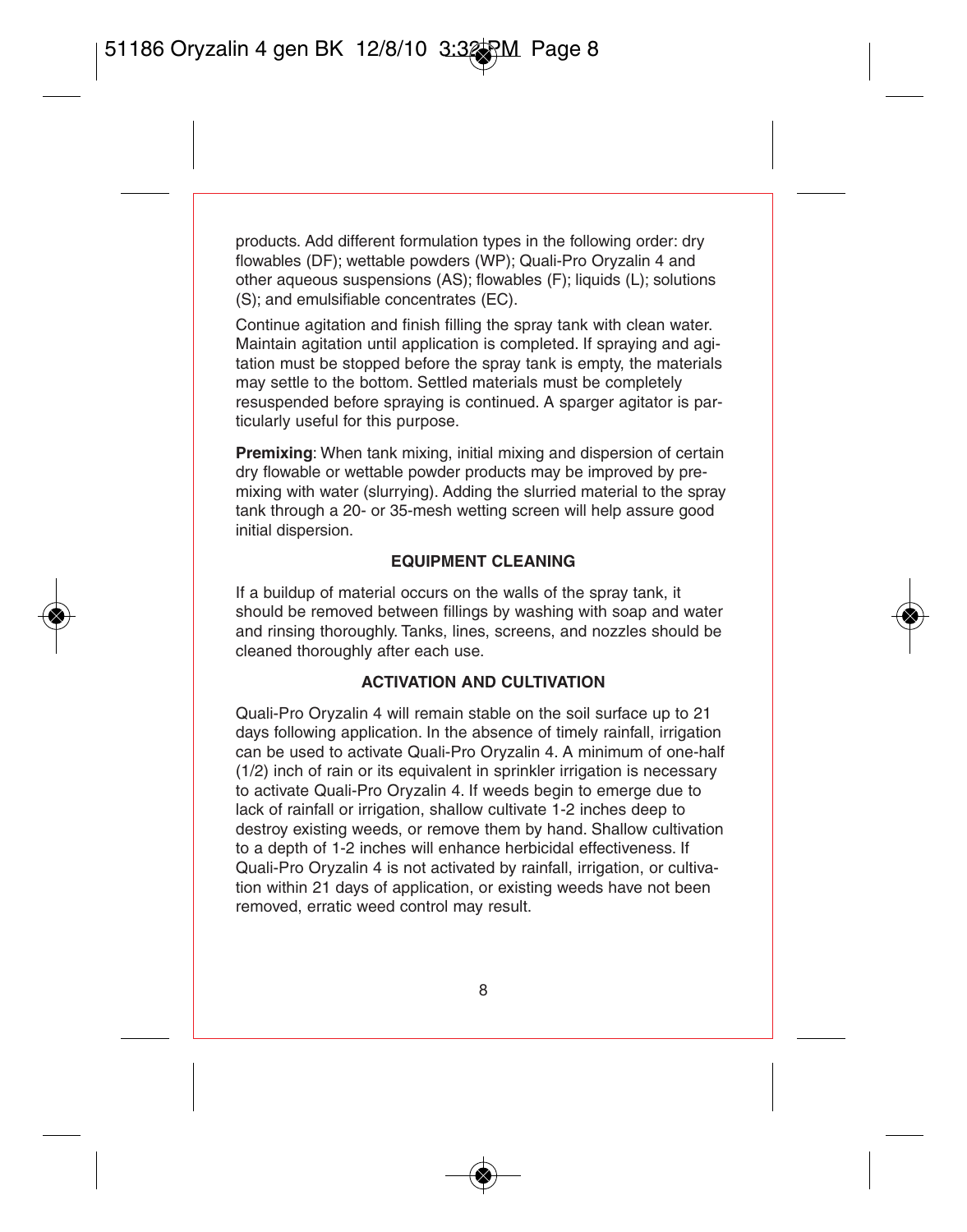#### **WEEDS CONTROLLED BY QUALI-PRO ORYZALIN 4**

# **Annual Grasses**

**Common Name**<br> **Barley little Mark Hordeum pusillur**<br> **Barley little** Barnyardgrass (watergrass) Bluegrass, annual **Poa annual**<br>Crabgrass, Iarge **Poa annual Crabgrass**, Iarge Crabgrass, large **Digitaria sanguinalis**<br>Crabgrass. smooth **Digitaria** ischaemum Crabgrass, smooth Digitaria ischaemum<br>Crowfootgrass Crabs Dactyloctenium aequ Cupgrass, southwestern execution Eriochloa gracilism Eriochloa gracilism Eriochloa gracilism Eriochloa gracili<br>Extrailism Eriochloa execution executions executions are executed by Eriochloa gracilism executions executions Foxtail, bristlegrass Setaria magn<br>
Foxtail giant<br>
Setaria faberi Foxtail, giant **Setaria faberi**<br>Foxtail green (pigeongrass) Setaria viridis Foxtail, green (pigeongrass) Setaria viridis<br>
Setaria robust<br>
Setaria robust Foxtail, robust<br>Foxtail, vellow Goosegrass (silver crabgrass) Eleusine indica<br>Johnsongrass (seeding only) Sorghum halenense Johnsongrass (seeding only)<br>Junalerice Junglerice **Echinochloa colonum**<br>
Lovegrass. Mexican **Example Example 1998** Lovegrass, Mexican **Exagrostis mexicana**<br>
Lovegrass, orcutt **Exagrostis mexicana**<br>
Eragrostis orcuttiana Oat, wild<br>
Panicum brownton<br>
Panicum brownton<br>
Panicum fasciculatum Panicum, browntop<br>
Panicum fall (spreading panicgrass) Panicum dichotomiflorum Panicum, fall (spreading panicgrass) Panicum dichotom<br>Panicum Texas Panicum texanum Panicum, Texas (buffalograss) (Coloradograss) Ryegrass, Italian (a. 2015)<br>
Signal arass (Brachiaria)<br>
Signal arass (Brachiaria) (Brachiaria spp. Signalgrass (Brachiaria)<br>Sprangletop. red Sprangletop, red 
<br>
Witchgrass

University Contains Panicum capillare

University Panicum capillare

#### **Broadleaf Weeds Common Name Scientific Name**

Carpetweed Mollugo verticillata Chickweed, common Stellaria media Filaree, redstem Erodium cicutarium

Hordeum pusillum<br>Echinochloa crus-galli Dactyloctenium aegyptium<br>Eriochloa gracilis Setaria glauca<br>Eleusine indica Eragrostis orcuttiana

Panicum capillare

Bittercress Cardamine oligosperma Fiddleneck, coast **Amsinckia** intermedia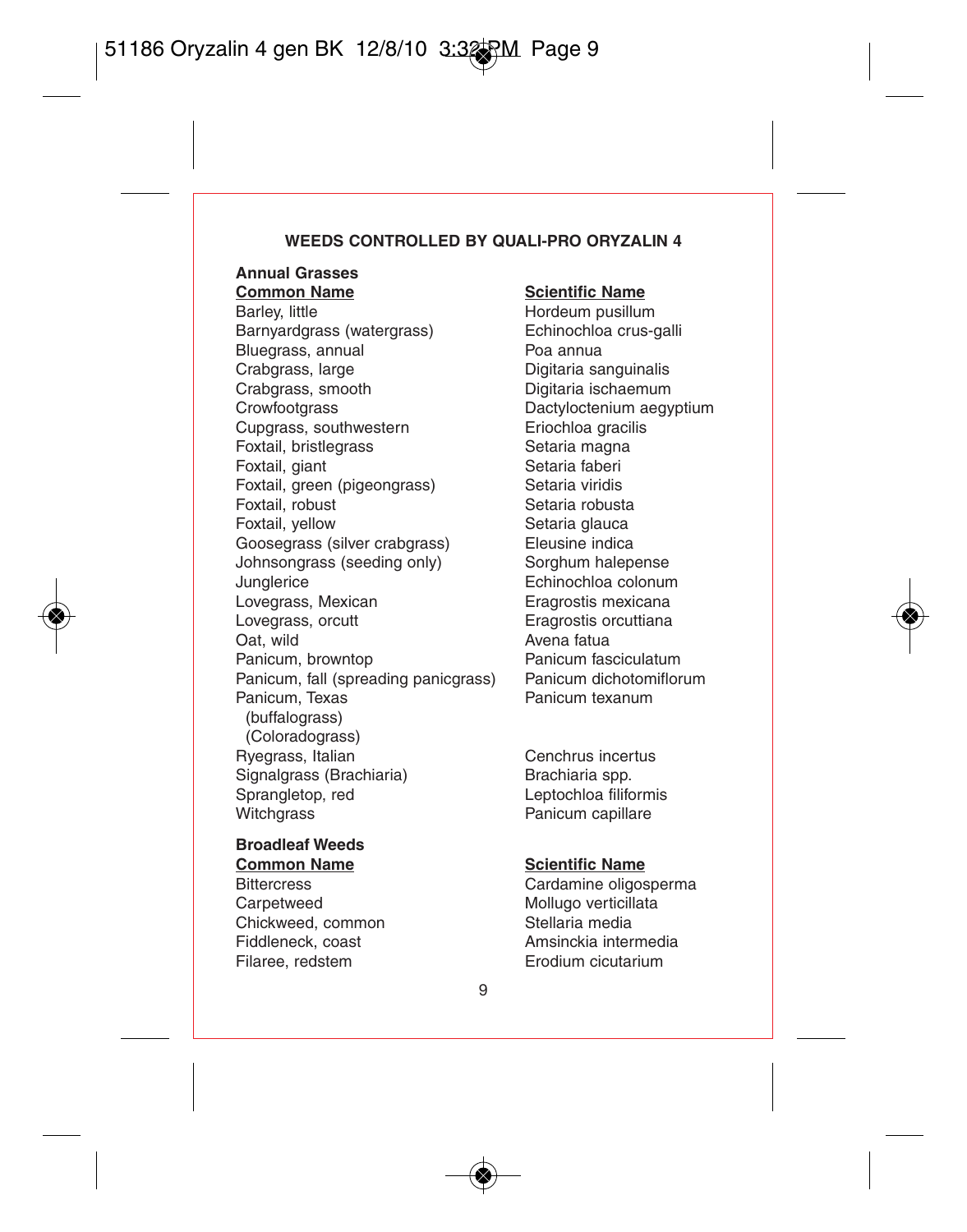Filaree, whitestem **Erodium moschatum**<br>Groundsel, common **Exercía Senecio** vulgaris Groundsel, common<br>Henbit Henbit Lamium amplexicaule Knotweed, prostrate **Polygonum aviculare**<br>
Lambsquarters
Lambsquarters
Polygonum album Pigweed, prostrate<br>Pigweed, redroot Pigweed, redroot **Amaranthus retroflexus**<br>Pigweed, spring **Amaranthus retroflexus** Pigweed, tumble<br>Puncturevine Purslane, common Portulaca olerace<br>Pulsey Florida<br>Richardia scabra Pulsey, Florida (Florida purslane) (Mexican clover) (pulsey) Rocket, London Sisymbrium irio<br>Rocknurslane desert Calandrinia ciliata Rockpurslane, desert<br>Shepherdspurse Shepherdspurse Capsella bursa-pastoris<br>
Spurge, prostrate Capsella bursa-pastoris<br>
Cuphorbia humistrata Woodsorrel, yellow

Chenopodium album<br>Amaranthus blitoides Amaranthus hybridus<br>Amaranthus albus Tribulus terrestris<br>Portulaca oleracea

Euphorbia humistrata<br>Oxalis stricta

#### **WEEDS SUPPRESSED BY QUALI-PRO ORYZALIN 4**

Control of the following weeds may be erratic, ranging from poor to excellent, depending upon soil temperature, time of germination, depth of seed in the soil, and amount and timing of soil moisture:

Lettuce, prickly Mallow, common mercurity of Malva neglecta<br>Milkweed, climbing mercurity Sarcostemma c Morningglory **Ipomoea** spp. Mustard, black Brassica nigra Mustard, wild **Brassica** kaber Nightshade, black Solanum nigrum

# **Common Name**<br> **Scientific Name**<br> **Convza canaden**

Convza canadensis Ladysthumb Polygonum persicaria<br>
Lettuce prickly extended a lactuce serriola Sarcostemma cynanchoides Ragweed, common and ambrosia artemisiifolia<br>
Smartweed Bolygonum pensylvania Polygonum pensylvanicum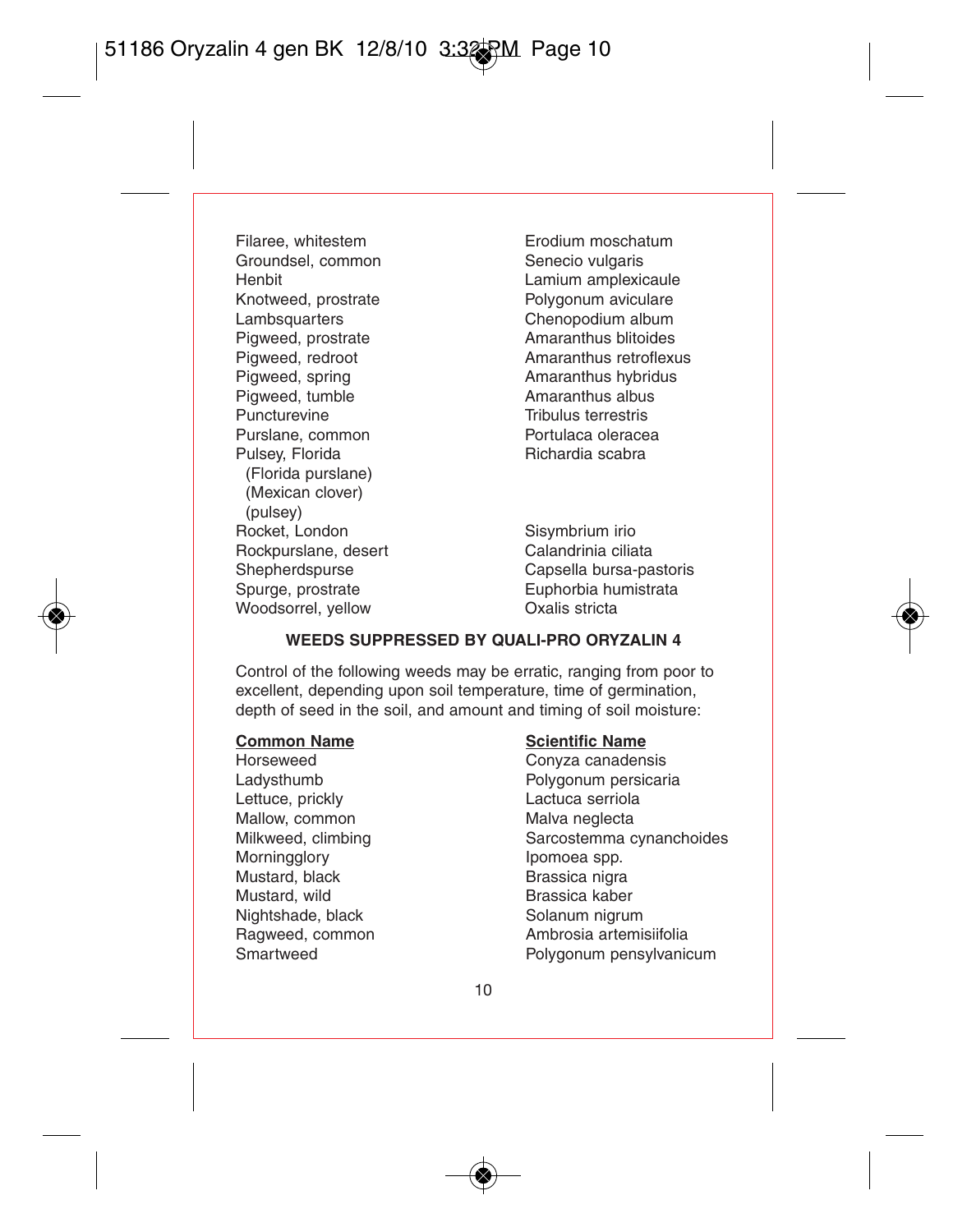Sowthistle, annual Sonchus oleraceus<br>
Sourge, spotted<br>
Surge Sourge Source Source Source Source Source Source Source Source Source Source Source Source S Teaweed (prickly sida)<br>Velvetleef Wheat, volunteer

Euphorbia maculata<br>Sida spinosa Abutilon theophrasti<br>Triticum spp.

#### **APPROVED USES**

#### **ORNAMENTAL PLANTINGS**

**Quali-Pro Oryzalin 4 is recommended for use on certain landscape container- and field-grown established ornamental plants including: trees, shrubs, ground covers/perennials, flowers, non-bearing fruit and nut trees, non-bearing vineyards, and in the production of ornamental bulbs.** (See **ORNAMENTAL BULBS** section for special use directions.)

#### **Broadcast Application Rates Labeled Use Site Length of Control Quali-Pro Oryzalin 4 Quali-Pro Oryzalin 4**

| Labeled Use<br>Site    | Lenath of<br>Control | Quali-Pro<br>(at/acre) | Quali-Pro<br>(fl oz/1000<br>sq ft) | Minimum<br>Orvzalin 4   Orvzalin 4   Time Between<br><b>Applications</b><br>(Months) | Total<br>Amount<br><b>Allowed Per</b><br>Year (qt/acre) |
|------------------------|----------------------|------------------------|------------------------------------|--------------------------------------------------------------------------------------|---------------------------------------------------------|
| Landscape              | 2-4 months           | 2                      | 1.5                                |                                                                                      |                                                         |
| Ornamentals            | 3-6 months           | 3                      | 2.2                                |                                                                                      | 12                                                      |
|                        | 4-8 months           |                        | 3                                  |                                                                                      | 12                                                      |
| Field-grown            | 2-4 months           | $\overline{c}$         | 1.5                                |                                                                                      | R                                                       |
| and container-         | 3-6 months           | 3                      | 2.2                                |                                                                                      | 9                                                       |
| grown orna-<br>mentals | 4-8 months           |                        | 3                                  | 3                                                                                    | 12                                                      |

#### **Tank Mix Combinations**

Tank mix combinations of Quali-Pro Oryzalin 4 plus

Roundup/Glyphosate, and many other labeled herbicides may be used to control undesirable vegetation in ornamental areas. Quali-Pro Oryzalin 4 may also be tank mixed with Gallery herbicide and applied preemergence to broaden the spectrum of broadleaf weed control in ornamental areas. Applied as directed, these tank mixes of Quali-Pro Oryzalin 4 will provide control of susceptible weed species listed on the respective labels. Refer to tank mix product labels for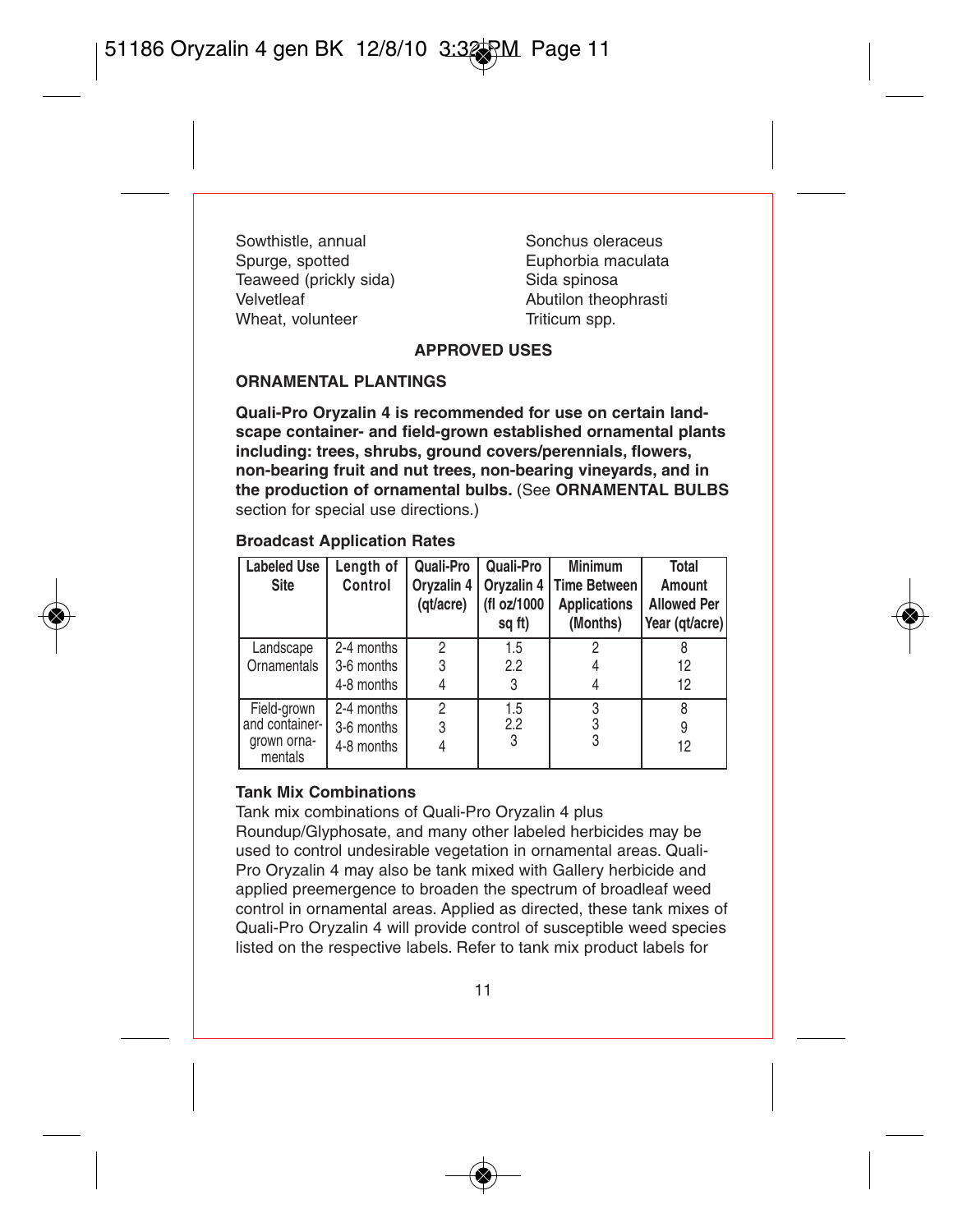specific use directions, precautions, and limitations before use.

**Quali-Pro Oryzalin 4 Plus Roundup/Glyphosate:** Tank mix combinations of Quali-Pro Oryzalin 4 plus Roundup are recommended to control existing undesirable vegetation. Applied as directed, Quali-Pro Oryzalin 4 plus Roundup will provide postemergence control of susceptible weed species listed on the label for Roundup and residual preemergence control of susceptible weed species listed on the label for Quali-Pro Oryzalin 4. Refer to the label for Roundup for specific use directions, precautions, and limitations before use.

**Precautions**: Do not apply sprays containing Roundup over the top of ornamental plants. Extreme care must be exercised to prevent sprays containing Roundup from coming in contact with foliage and stems of turfgrasses, trees, shrubs, or other desirable vegetation since severe damage or death may result. If spraying with Roundup in areas adjacent to desirable plants, use a shield to prevent spray from contacting foliage and stems of desirable plants.

#### **Special Use Precautions**

Apply only to established plants that have been transplanted into their growing location for a sufficient period of time to allow the soil to be firmly settled around the roots from packing and rainfall or irrigation.

Rooted liners should be removed from their original growing containers and placed in new containers at least two weeks prior to treatment or injury may occur.

#### **To avoid possible injury, do not apply Quali-Pro Oryzalin 4 to:**

- Nursery, forest, or Christmas trees: seedling beds, cutting beds, or transplant beds.
- Unrooted liners or cuttings that have been planted in pots for the first time.
- Pots less than four inches wide.
- Ground covers until they are established and well rooted.
- Ornamental plantings where there is likelihood of runoff onto lawn areas.
- Areas containing dichondra or cool season turfgrass species.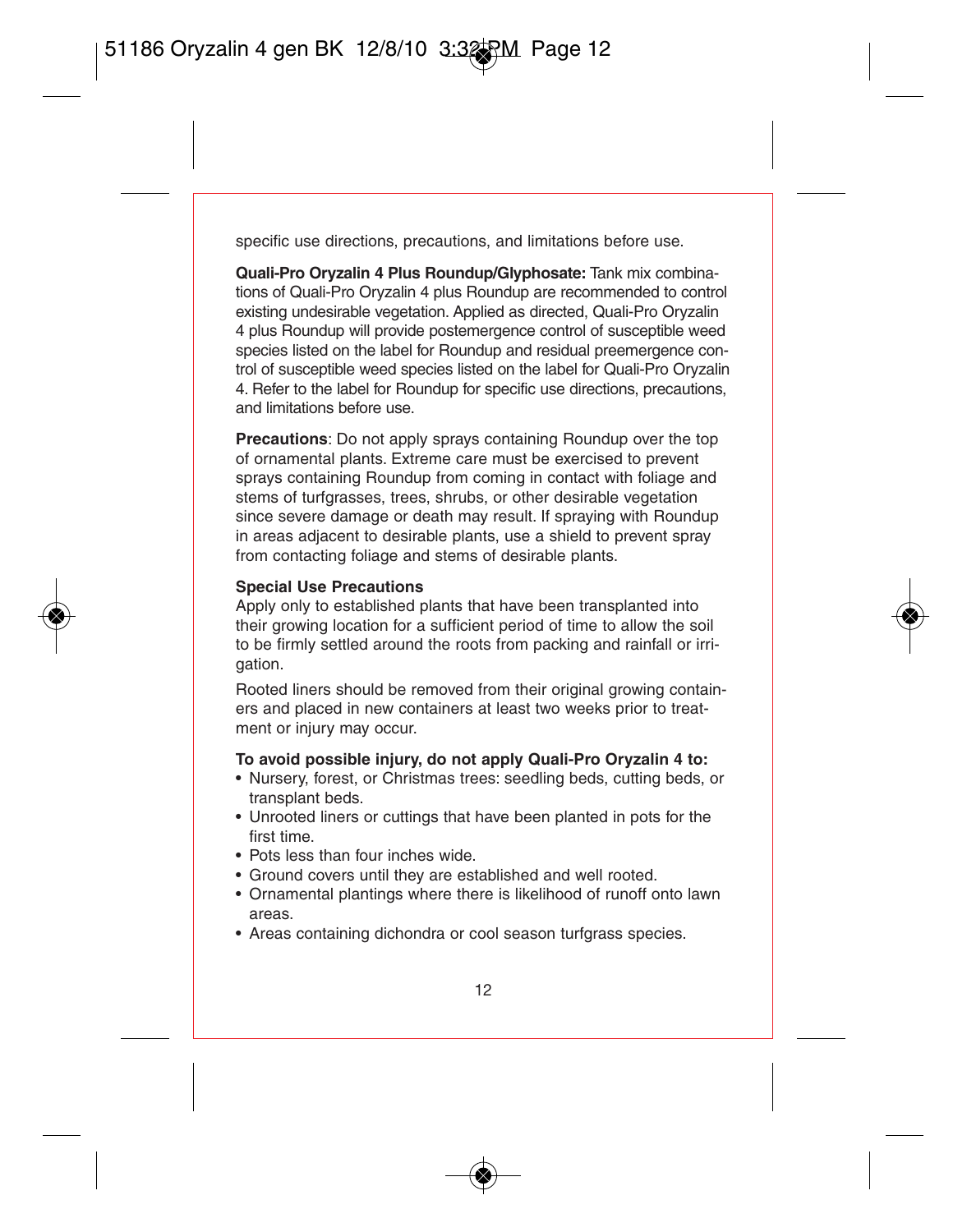On container-grown ornamentals where weed seed germination continues for extended periods of time, do not make repeat applications of Quali-Pro Oryzalin 4 for at least 90 days or crop injury may occur.

Application of Quali-Pro Oryzalin 4 over the top of plants with newly forming buds may cause injury. In this situation, a directed spray is recommended.

For soils treated with Quali-Pro Oryzalin 4 during the previous season, plant only the ornamental species listed on this label or injury may occur.

#### **ICE PLANT**

When establishing unrooted ice plant on coarse-textured soils in landscaping plantings, do not exceed the 2 quart per acre rate of Quali-Pro Oryzalin 4 or crop injury may occur.

**Note: Injury on the following plant species has been observed following applications of Quali-Pro Oryzalin 4 and use is not recommended.**

Deutzia gracilis (slender deutzia) Pseudotsuga menziesii (Douglas-fir) Thuja occidentalis 'Techny' (Techny arborvitae) Tsuga canadensis (eastern hemlock) Begonia spp. (begonia) Coleus hybridus (coleus)

**Quali-Pro Oryzalin 4 may be used on the following established plant species. (Note limitations on recommended treatment methods.)**

| <b>TREES</b>           | <b>Recommended Treatment Method</b><br>$F = Field Grown$<br>$C =$ Container |       |
|------------------------|-----------------------------------------------------------------------------|-------|
| <b>Scientific Name</b> | <b>Common Name</b>                                                          | Grown |
| Abies balsamea         | Fir. balsam                                                                 | F     |
| Abies concolor         | Fir. white                                                                  | F     |
| Abies fraseri          | Fir. fraser                                                                 | F     |
| Abies grandis          | Fir, grand                                                                  | F     |
| Abies veitchi          | Fir. Vietch                                                                 | F     |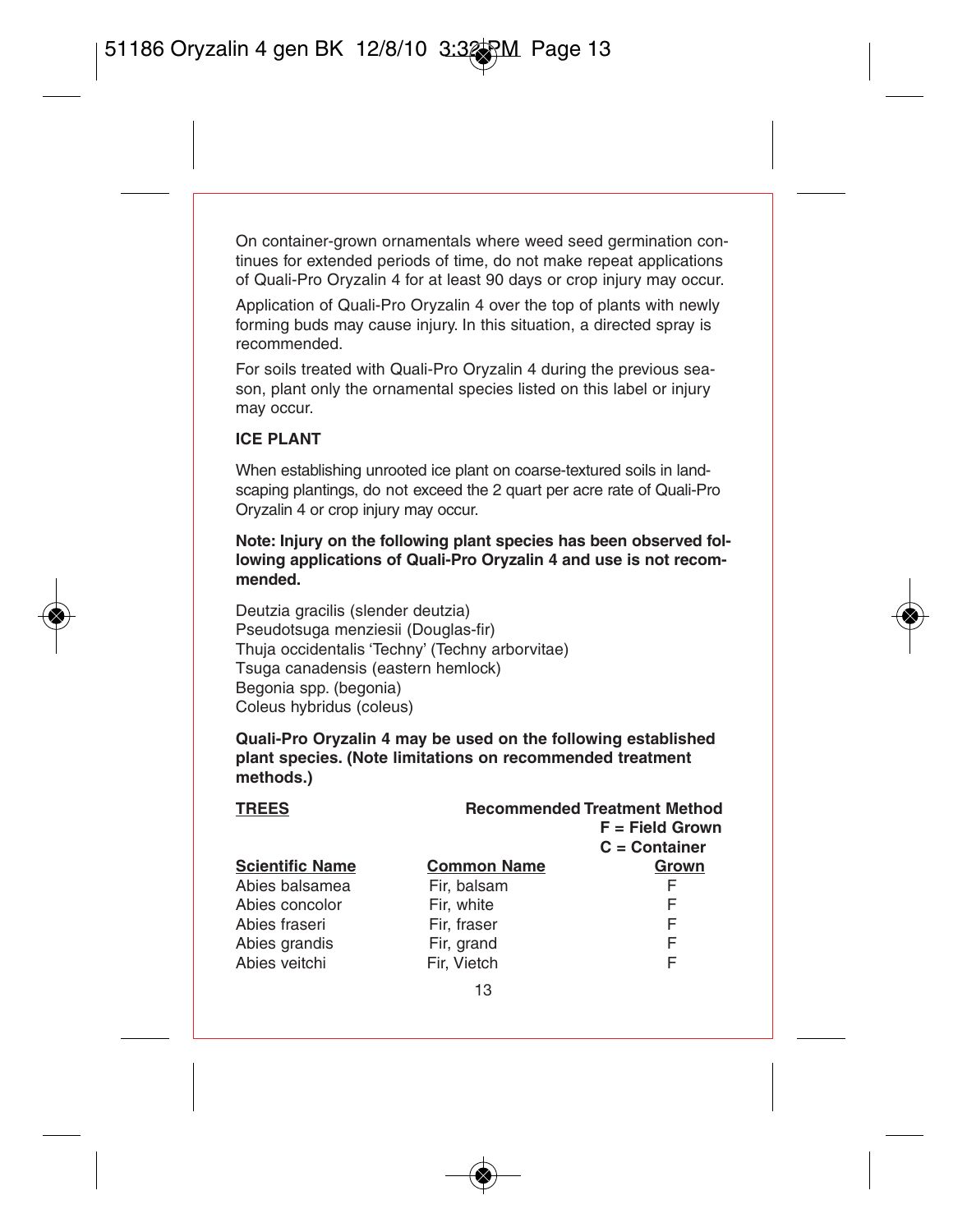|                        | Recommended Treatment Method    |                   |
|------------------------|---------------------------------|-------------------|
|                        |                                 | $F = Field Grown$ |
|                        |                                 | $C =$ Container   |
| <b>Scientific Name</b> | <b>Common Name</b>              | Grown             |
| Abies lasiocarpa       | Fir, alpine                     | F                 |
| Abutilon hybridum      | Albus-flowering Maple           | F                 |
|                        | Luteus-flowering maple          | F                 |
|                        | Roseus-flowering maple          | F                 |
|                        | Tangerine-flowering maple       | F                 |
|                        | Vesuvius red-flowering maple    | F                 |
| Acer gimmala           | Flame maple                     | F                 |
| Acer rubrum            | Red sunset maple                | F                 |
| Acer saccharinum       | Silver maple                    | F                 |
| Acer spp.              | Maple                           | F                 |
| Alsophila australis    | Australian tree fern            | C.F               |
| Areacastrum            |                                 |                   |
| romanzoffianum         | Queen palm                      | F                 |
| Betula nigra           | Birch, river                    | F                 |
| Betula papyrifera      | Paper birch                     | F                 |
| Betula pendula         | Birch, white                    | F                 |
| Bucida buceras         | <b>Black olive</b>              | F                 |
| Carya spp.             | Pecan, ornamental               | C.F               |
| Cedrus atlantica       | Atlas cedar                     | C.F               |
| Cedrus deodara         | Deodar cedar                    | C.F               |
| Ceratonia siliqua      | Carob                           | F                 |
| Cercidium floridum     | Palo Verde, blue                | F                 |
| Cercis Canadensis      | Redbud                          | C.F               |
| Chamaecyparis          |                                 |                   |
| lawsoniana             | Falsecypress, Lawson            | F                 |
| Chamaecyparis          |                                 |                   |
| obtusa                 | Filicoides-fernspray cypress    | F                 |
|                        | Gracilis-slender Hinoki cypress | F                 |
| Chamaecyparis pisifera | Sawara-false cypress            | F                 |
|                        | Squarrosa-moss cypress          | F                 |
| Chamaedorea            |                                 |                   |
| cataractarum           | Cat Palm                        | F                 |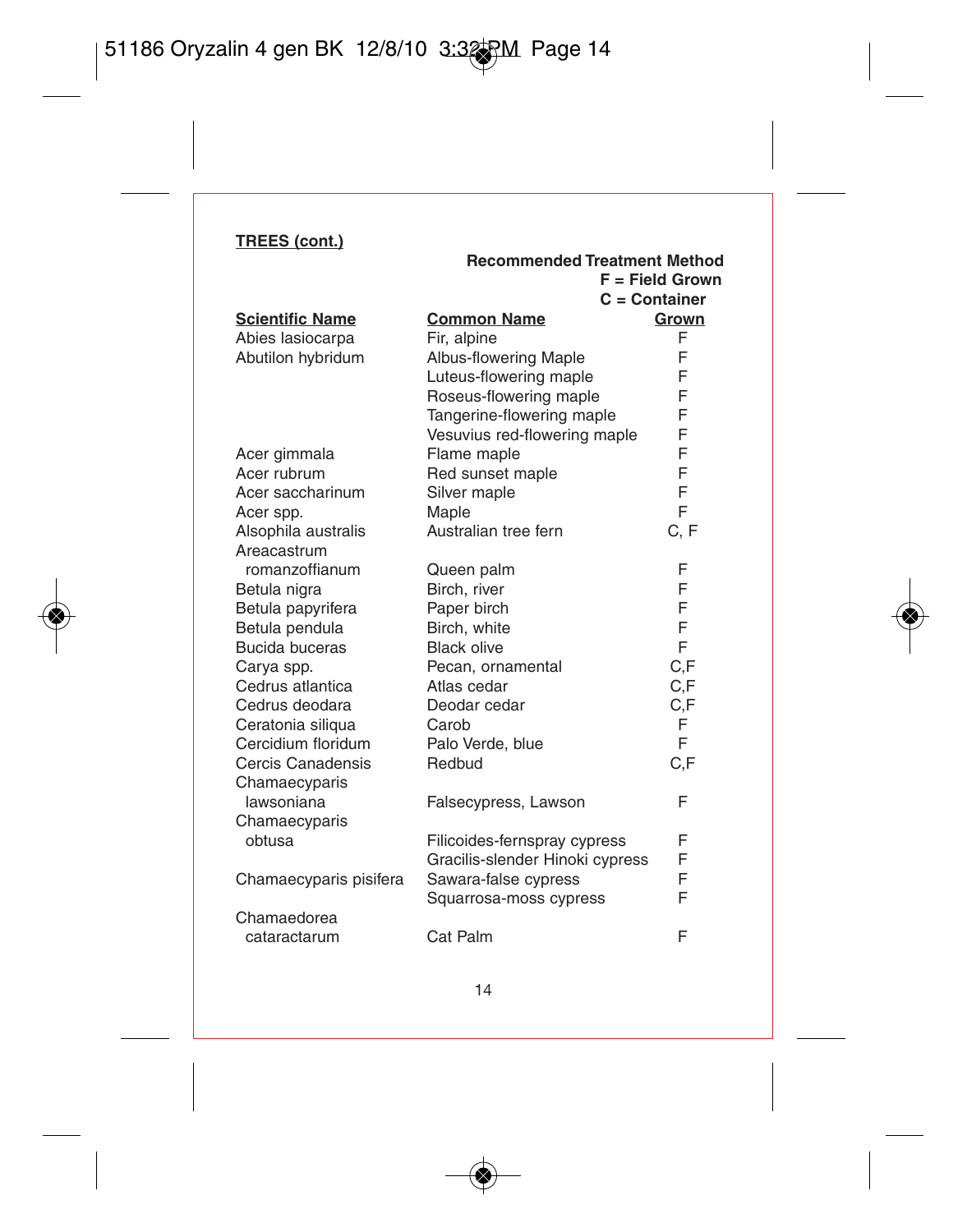|                          | Recommended Treatment Method | $F = Field Grown$<br>$C =$ Container |
|--------------------------|------------------------------|--------------------------------------|
| <b>Scientific Name</b>   | <b>Common Name</b>           | Grown                                |
| Chamaedorea              |                              |                                      |
| costaricana              | Palm                         | F                                    |
| Chamaedorea elegans      | Parlor Palm                  | F                                    |
| Citrus spp.              | Citrus, ornamental           | C,F                                  |
| Comus florida            | Dogwood, flowering           | F                                    |
| Cryptomeria japonica     | Cryptomeria, Japanese        | C.F                                  |
| Cupaniopsis              |                              |                                      |
| anacardioides            | Carrot Wood                  | F                                    |
| Cupressus                |                              |                                      |
| arizonica (glabra)       | Cypress, Arizona             | C,F                                  |
| Cupressus glabra         | Arizona cypress              | C.F                                  |
| Cupressocyparis          |                              |                                      |
| leylandii                | Leyland cypress              | C,F                                  |
| Cupressus sempervirens   | Cypress, Italian             | C, F                                 |
| Dicksonia anarctica      | Tasmanian tree fern          | C, F                                 |
| Elaeagnus angustifolia   | Russian olive                | C,F                                  |
| Eucalyptus camaldulensis | Red gum eucalyptus           | F                                    |
| Eucalyptus cinerea       | Eucalyptus, mealy            | F                                    |
|                          | Silver dollar eucalyptus     | F                                    |
| Eucalyptus nicholii      | Eucalyptus, narrow-leaved    | F                                    |
| Eucalyptus sideroxylon   | Eucalyptus, red ironbark     | F                                    |
| Ficus benjamina          | Ficus                        | F                                    |
| Fraxinus spp.            | Ash                          | F                                    |
| Ginkgo biloba            | Ginkgo (Maidenhair tree)     | C,F                                  |
| Gleditsia triacanthos    | Honey locust                 | F                                    |
| Heteromeles arbutiflora  | Toyon                        | F                                    |
| Juniperus virginiana     | Redcedar, Eastern            | F                                    |
| Koelreuteria paniculata  | Goldenrain tree              | F                                    |
| Liquidambar styraciflua  | Sweetgum, American           | C,F                                  |
| Magnolia spp.            | Magnolia                     | F<br>F                               |
| Malus spp.               | Crabapple                    | F                                    |
| Morus alba               | White mulberry               |                                      |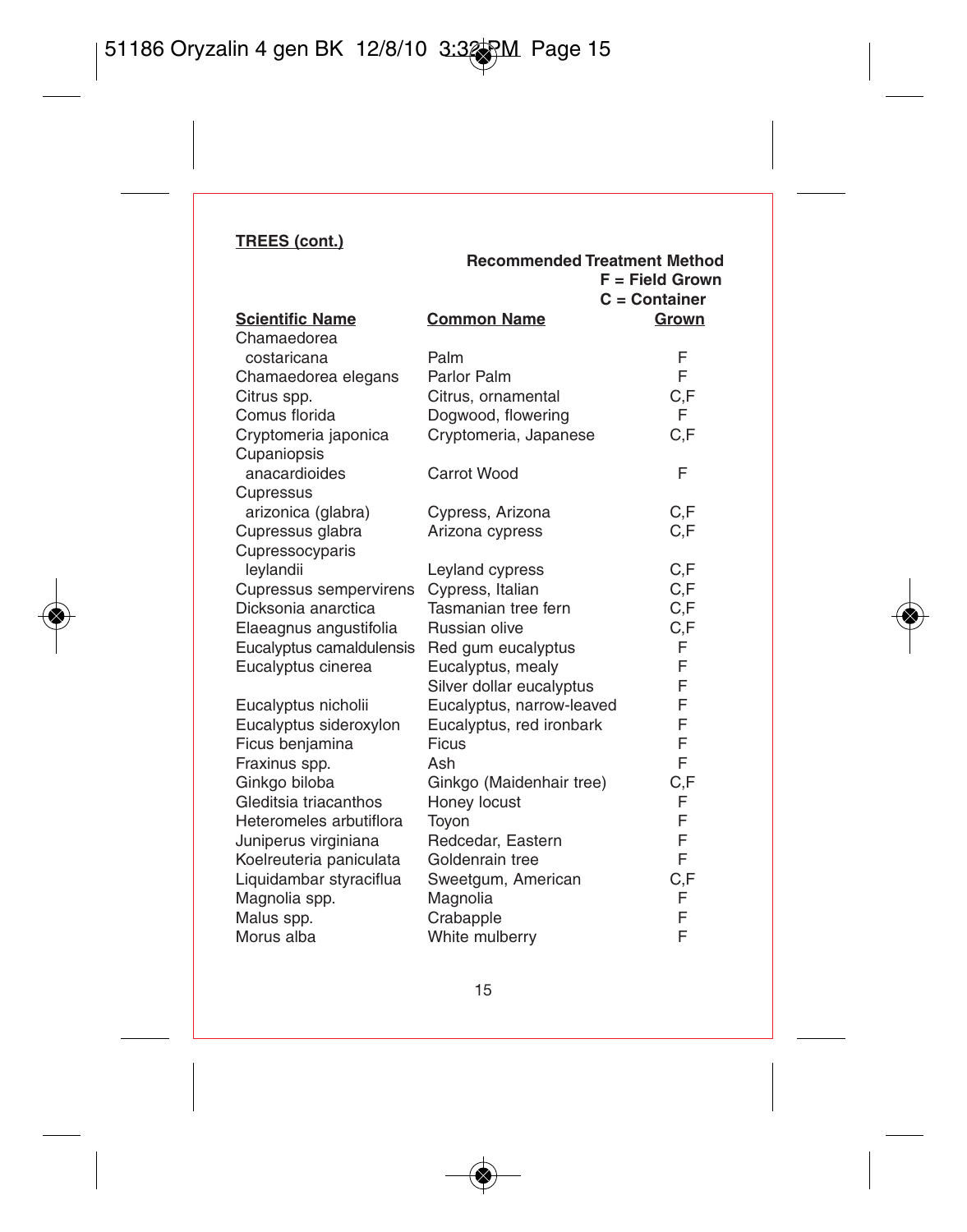|                        | Recommended Treatment Method |                   |
|------------------------|------------------------------|-------------------|
|                        |                              | $F = Field Grown$ |
|                        |                              | $C =$ Container   |
| <b>Scientific Name</b> | <b>Common Name</b>           | Grown             |
| Picea abies            | Pendula-weeping              |                   |
|                        | Norway Spruce                | F                 |
|                        | Repens-spreading             |                   |
|                        | Norway Spruce                | F                 |
|                        | Spruce, Norway               | F                 |
| Picea englemanni       | Spruce, Englemann            | F                 |
| Picea glauca           | Spruce, white                | F                 |
|                        | Conica-dwarf Alberta spruce  | F                 |
| Picea glauca conica    | Dwarf Alberta spruce         | F                 |
| Picea mariana          | Spruce, black                | F                 |
| Picea pungens          | Glauca-Colorado blue spruce  | F                 |
|                        | Hoopsii-Hoop's blue spruce   | F                 |
|                        | Koster-Koster blue spruce    | F                 |
|                        | Spruce, Colorado             | C,F               |
| Pinus aristata         | Bristlecone pine             | F                 |
| Pinus canariensis      | Canary Island pine           | F                 |
| Pinus contorta         | Shore pine, beach pine       | F                 |
| Pinus eldarica         | Eldarica pine                | F                 |
| Pinus halepensis       | Aleppo pine                  | C,F               |
| Pinus radiata          | Monterey pine                | F                 |
| Pinus spp.             | Pine                         | C,F               |
| Pinus strobus          | Eastern white pine           | F                 |
| Pinus sylvestris       | Scotch pine                  | F                 |
| Pinus thunbergiana     | Japanese black pine          | F                 |
| Platanus occidentalis  | American sycamore            | F                 |
| Platanus racemosa      | California sycamore          | F                 |
| Podocarpus spp.        | Podocarpus                   | F                 |
| Populus deltoides      | Cottonwood                   | F                 |
|                        | Cottonwood (grown for pulp)  | F                 |
| Prunus carolianiana    | Laurelcherry, Carolina       | F                 |
| Prunus glandulosa      | Dwarf flowering almond       | C,F               |
| Prunus laurocerasus    | Laurelcherry, English        | F                 |
| Prunus mahaleb         | Cherry, Mahaleb              | F                 |

 $\sim$   $-$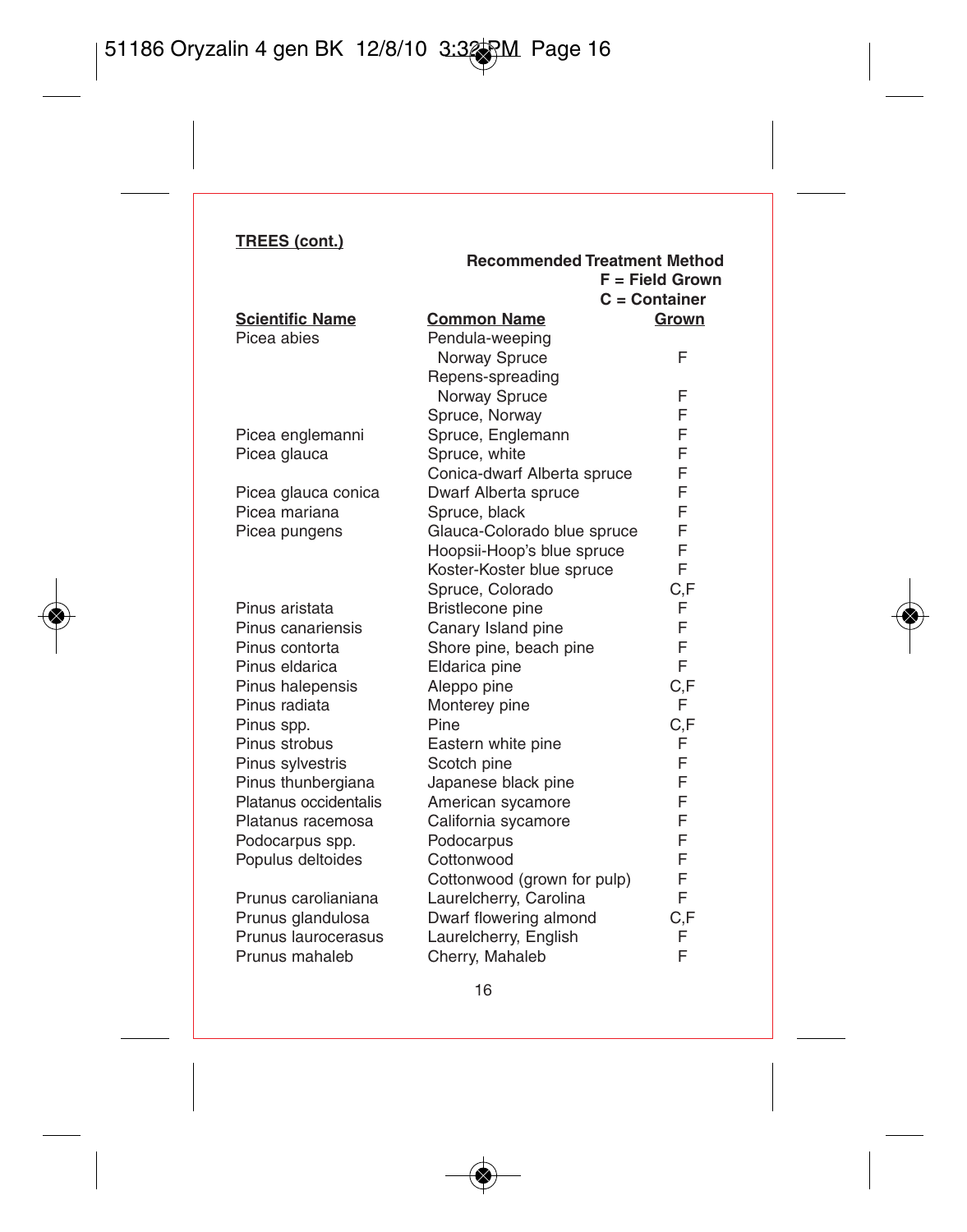| Recommended Treatment Method |                          |                   |
|------------------------------|--------------------------|-------------------|
|                              |                          | $F =$ Field Grown |
|                              |                          | $C =$ Container   |
| <b>Scientific Name</b>       | <b>Common Name</b>       | Grown             |
| Prunus yedoensis             | Yoshino flowering cherry | F                 |
| Pyrus communis               | Pear                     | F                 |
| Quercus palustris            | Pin oak                  | F                 |
| Quercus phellos              | Willow oak               | F                 |
| Quercus rubra                | Red oak                  | C.F               |
| Quercus spp.                 | Oak                      | C.F               |
| Salix babylonica             | Babylon weeping willow   | F                 |
|                              | Corkscrew willow         | F                 |
| Schinus molle                | California pepper tree   | F                 |
| Seguoia                      |                          |                   |
| sempervirens                 | Redwood, coast           | F                 |
| Sequoiadendron               |                          |                   |
| giganteum                    | Giant sequoia            | F                 |
| Swietenia mahogani           | Mahogany                 | F                 |
| Tabebuia caraiba             | Yellow Tab               | F                 |
| Tilia cordata                | Linden, little leaf      | C,F               |
| Ulmus parvifolia             | Chinese elm              | F                 |
| Umbellularia                 |                          |                   |
| californica                  | California laurel        | F                 |
| Washingtonia                 |                          |                   |
| robusta                      | Mexican fan palm         | F                 |

## **SHRUBS**

|                        | <b>Recommended Treatment Method</b><br>$F = Field Grown$<br>$C =$ Container |       |  |
|------------------------|-----------------------------------------------------------------------------|-------|--|
| <b>Scientific Name</b> | <b>Common Name</b>                                                          | Grown |  |
| Abelia grandiflora     | Glossy abelia                                                               | F     |  |
| Acacia redolens        | Acacia, prostrate                                                           | F     |  |
| Agave Americana        | Century plant                                                               | F     |  |
| Agave macroculmis      | Agave                                                                       | F     |  |
| Anisodontea            |                                                                             |       |  |
| hypomandarum           | Cape mallow                                                                 | C.F   |  |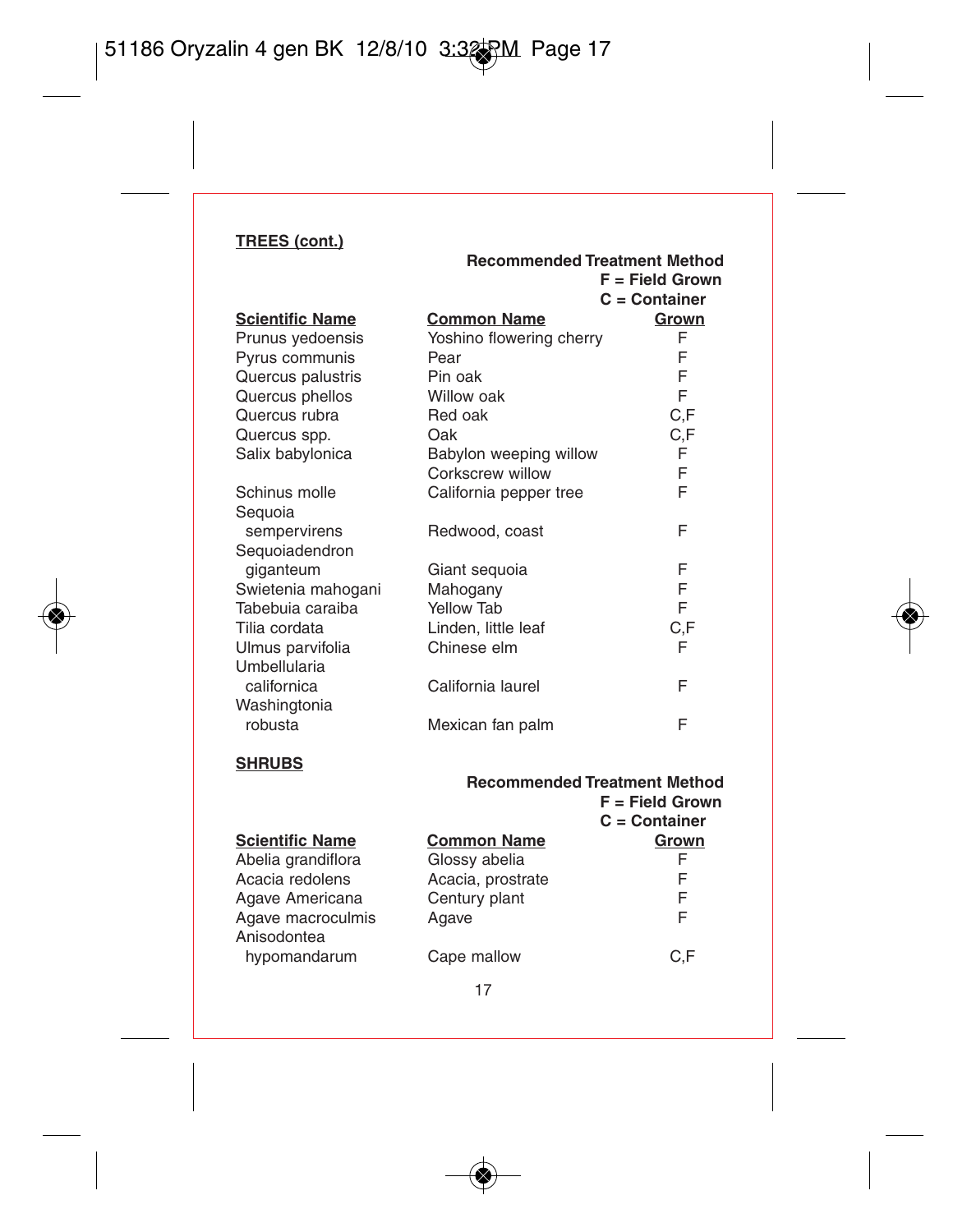|                           | <b>Recommended Treatment Method</b> |                   |
|---------------------------|-------------------------------------|-------------------|
|                           |                                     | $F =$ Field Grown |
|                           |                                     | $C =$ Container   |
| <b>Scientific Name</b>    | <b>Common Name</b>                  | Grown             |
| Arctostaphylos            |                                     |                   |
| stanfordiana              | Manzanita, Stanford                 | F                 |
| Astilbe chinensis         | Astilbe/false spirea                | C.F               |
| Baccharis pilularis       | Coyotebush                          | F                 |
| Berberis thunbergii       | Aurea-golden Japanese barberry      | C.F               |
|                           | Crimson pygmy barberry              | C.F               |
|                           | Atropurea-redleaf                   |                   |
|                           | Japanese barberry                   | C,F               |
|                           | Barberry, Japanese                  | C,F               |
| Bougainvillea spp.        | Barbara Karst                       | F                 |
|                           | California gold                     | F                 |
|                           | Scarlet O'Hara                      | F                 |
|                           | <b>Texas Dawn</b>                   | F                 |
| Buxus microphylla         | Littleleaf boxwood                  | F                 |
| Buxus microphylla         |                                     |                   |
| japonica                  | Boxwood, Japanese                   | C.F               |
| <b>Buxus sempervirens</b> | Boxwood, common                     | C.F               |
| Callisternon citrinus     | Bottlebrush, lemon                  | C,F               |
| Cassia artemisioides      | Cassia, feathery                    | F.                |
| Ceanothus americanus      | Jerseytea, redroot                  | C.F               |
| Ceanothus spp.            | Wild lilac                          | C,F               |
| Chaenomeles japonica      | Flowering quince                    | C,F               |
| Chamaecyparis obtusa      | Kosteri cypress                     | F                 |
|                           | Nana-dwarf Hinoki cypress           | F                 |
|                           | Torulosa cypress                    | F                 |
| Chamaecyparis pisifera    | Squarrosa Minima cypress            | F                 |
| Chamaecyparis             |                                     |                   |
| pisifera spp.             | Filifera-thread cypress             | F                 |
| Chrysalidocarpus          |                                     |                   |
| lutescens                 | Areca palm                          | F                 |
| Cleyera japonica          | Cleyera, Japanese                   | C.F               |
| Coleonema pulchrum        | Pink breath of heaven               | C.F               |
| Comus alba                | Sibirica-Siberian dogwood           | F                 |
|                           |                                     |                   |

 $\overline{\phantom{a}}$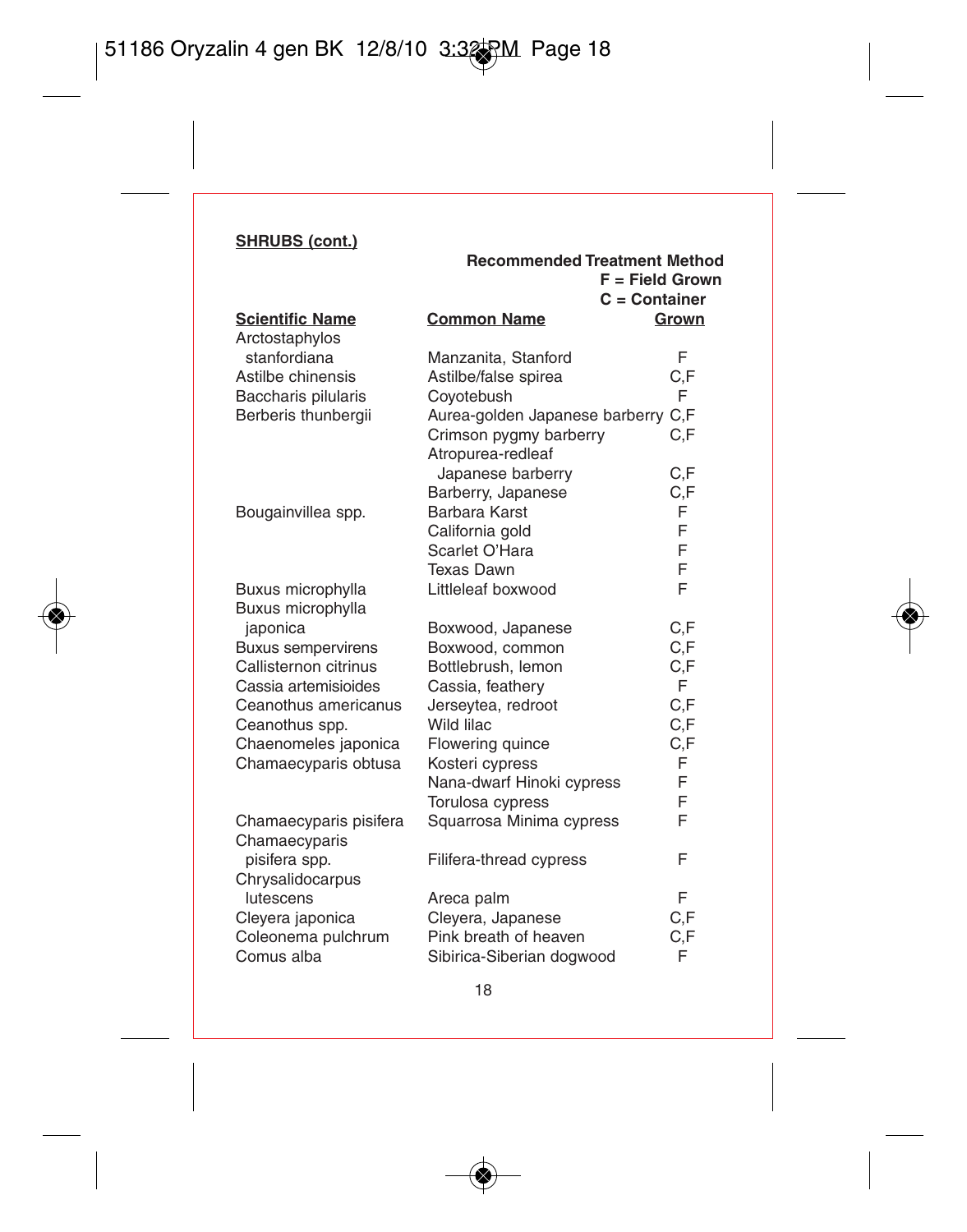|                          | <b>Recommended Treatment Method</b> | $F = Field Grown$<br>C = Container |
|--------------------------|-------------------------------------|------------------------------------|
| <b>Scientific Name</b>   | <b>Common Name</b>                  | Grown                              |
| Comus kousa              | Dogwood, kousa                      | C,F                                |
| Comus stolonifera        | Flaviramea-yellowtwig dogwood       | F                                  |
| Cotoneaster adpressus    | Praecox-early cotoneaster           | F                                  |
| Cotoneaster apiculatus   | Cotoneaster, cranberry              | C,F                                |
| Cotoneaster buxifolius   | Cotoneaster, brightbead             | F                                  |
| Cotoneaster congestus    | Cotoneaster, Pyrenees               | F                                  |
| Cotoneaster dammeri      | Cotoneaster, bearberry              | C,F                                |
| Cotoneaster himalayan    | Himalayan cotoneaster               | F                                  |
| Cotoneaster horizontalis | Cotoneaster, rock                   | C.F                                |
| Cotoneaster lacteus      | Cotoneaster, parney                 | C,F                                |
| Cotoneaster microphyllus | Cotoneaster, rockspray              | F                                  |
| Cotoneaster salicifolia  | Willowleaf cotoneaster              | C,F                                |
| Cytisus praecox          | Hollandia-warminster broom          | F                                  |
| Cytisus scoparius        | Lena-Scotch broom                   | F                                  |
| Dasylirion wheeleri      | Sotol, desert spoon                 | F                                  |
| Deutzia crenata          | Nakiana-dwarf deutzia               | F                                  |
| Dodonaea viscosa         | Hopseedbush, clammy                 | F                                  |
|                          | Hopseed bush                        | F                                  |
| Escallonia exoniensis    | Escallonia                          | C,F                                |
| Euonymus alata           | Euonymus, winged                    | F                                  |
| Euonymus fortunei        | Canadale gold euonymus              | C.F                                |
|                          | Emerald'n gold euonymus             | C,F                                |
|                          | Euonymus, stringybark               | C.F                                |
|                          | Wintercreeper                       | C,F                                |
| Euonymus japonica        | Euonymus, evergreen                 | C,F                                |
|                          | Silver king euonymus                | F                                  |
| Euonymus kiatschovica    | Spreading euonymus                  | F                                  |
| Euonymus vegetus         | <b>Bigleaf wintercreeper</b>        | C,F                                |
| Fatshedera lizei         | Fatshedera                          | C,F                                |
| Fatsia japonica          | Japanese aralia                     | C,F                                |
| Felicia amelloides       | Blue marguerite                     | C,F                                |
| Forsythia intermedia     | Forsythia, border                   | F                                  |
| Gardenia jasminoides     | Gardenia                            | C,F                                |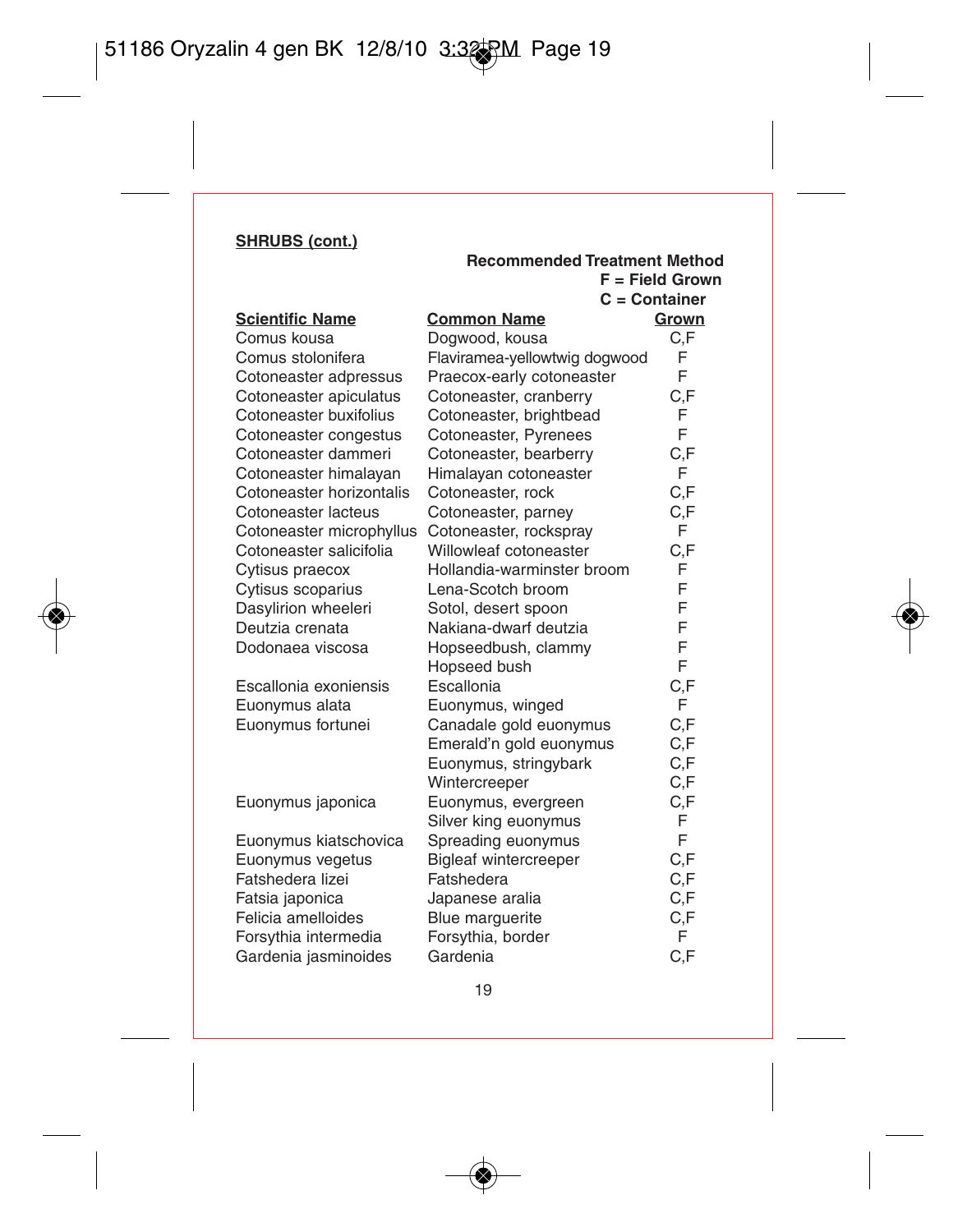|                        | <b>Recommended Treatment Method</b> |                   |
|------------------------|-------------------------------------|-------------------|
|                        |                                     | $F = Field Grown$ |
|                        | $C =$ Container                     |                   |
| <b>Scientific Name</b> | <b>Common Name</b>                  | Grown             |
| Genista pilosa         | Woadwaxen                           | F                 |
| Hibiscus rosa-sinensis | Ross Estey-hibiscus                 | F                 |
|                        | Hibiscus, Chinese                   | F                 |
| Hibiscus syriacus      | Rose of Sharon, Red Bird            | F                 |
|                        | Rose of Sharon, Red Heart           | F                 |
|                        | Rose of Sharon, Woodbridge          | F                 |
|                        | Rose of Sharon (Shrubalthea)        | F                 |
| llex aquifolium        | <b>Balkans holly</b>                | F                 |
|                        | Gold coast holly                    | F                 |
|                        | Holly, English                      | F                 |
| llex aquipemyi         | San Jose holly                      | C,F               |
| llex cornuta           | Dwarf Burford holly                 | C.F               |
|                        | Holly, Chinese                      | C.F               |
| llex crenata           | Compacta-dwarf Japanese holly       | C.F               |
|                        | Convexa holly                       | C,F               |
|                        | Helleri-Heller's Japanese holly     | C,F               |
|                        | Holly, Japanese                     | C,F               |
| llex glabra            | Nordica-inkberry holly              | F                 |
| llex meserveae         | Blue boy holly                      | F                 |
|                        | Blue girl holly                     | F                 |
|                        | Ebony magic holly                   | F                 |
| llex vomitoria         | Nana-dwarf yaupon holly             | C.F               |
|                        | Pendula-weeping yaupon holly        | C,F               |
|                        | Yaupon holly                        | C,F               |
| Juniperus chinensis    | Media-old gold juniper              | C,F               |
| Juniperus conferta     | Emerald sea shore juniper           | F.                |
| Juniperus horizontalis | Huntington blue juniper             | C.F               |
|                        | Wiltonii-blue carpet juniper        | C.F               |
| Juniperus procumbens   | Nana-dwarf Japanese                 |                   |
|                        | garden juniper                      | C,F               |
| Juniperus prostrata    | Prostrata juniper                   | C,F               |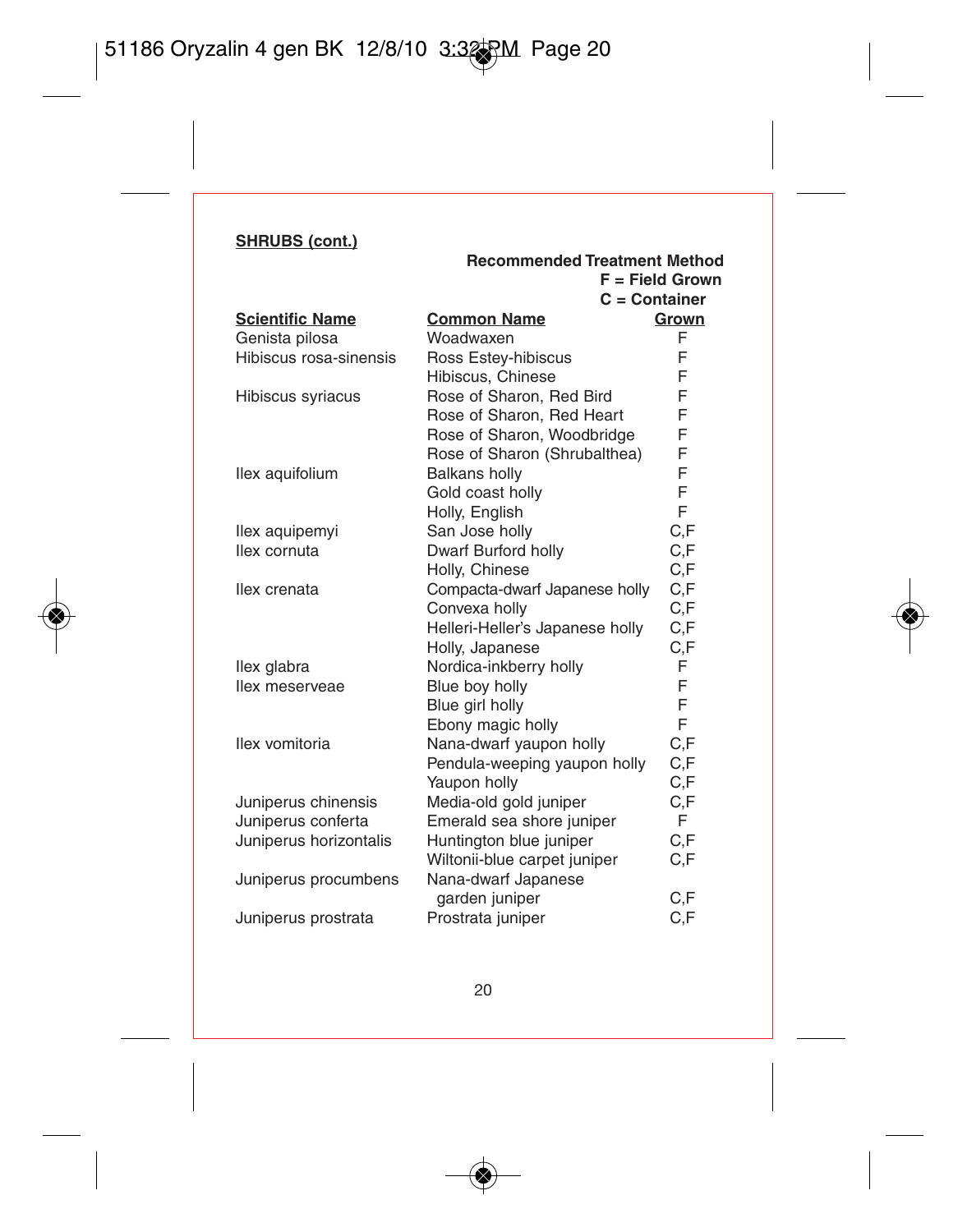**Scientific Name** 

Juniperus sabina

Juniperus scopulorum Juniperus spp. Juniperus squamata

Justicia brandegeana Jusiticia spicigera Kalmia latifolia Lagerstroemia indica Lavandula angustifolia Leucothoe axillaris Leucothoe fontanesiana Leucothoe, drooping F Ligustrum amurense Ligustrum japonicum

Ligustrum lucidum Ligustrum ovalifolium Ligustrum texanum

Ligustrum vicaryi

Livistona chinensis Lonicera fragrantissima Lonicera periclymenum

Lonicera sempervirens Lorpetalum chinense Mahonia aquifolium Myoporum parvifolium Myrtus communis

|                                  | $F = Field Grown$ |
|----------------------------------|-------------------|
|                                  | $C =$ Container   |
| <b>Common Name</b>               | Grown             |
| Broadmoor juniper                | F                 |
| Foemina-Hicks juniper            | F                 |
| Tamariscifolia-Tam juniper       | F                 |
| Emerald green juniper            | F                 |
| Juniper                          | C,F               |
| Blue juniper                     | F                 |
| Blue star juniper                | F                 |
| Parsonii juniper                 | F                 |
| Shrimp plant                     | C,F               |
| Honeysuckle, Mexican             | F                 |
| Laurel, mountain                 | F                 |
| Crape myrtle                     | C,F               |
| English lavender                 | C,F               |
| Leucothoe, coast                 | F                 |
| Leucothoe, drooping              | F                 |
| Privet, amur                     | C,F               |
| Privet, Japanese                 | C,F               |
| Yellow tip liqustrum             | C,F               |
| Privet, glossy                   | C,F               |
| California privet                | F                 |
| Howardi privet                   | F<br>F            |
| Wax leaf privet                  |                   |
| Privet, golden                   | C,F               |
| Vicary golden privet             | C,F               |
| Chinese fountain palm            | F<br>F            |
| Winter honeysuckle               | F                 |
| Flowering woodbine               | F                 |
| Serotina woodbine                | F                 |
| Trumpet honeysuckle              | C,F               |
| (No common name)<br>Oregon grape | F                 |
| Myoporum, prostrate              | F                 |
| Myrtle, true                     | C.F               |
|                                  |                   |

**Recommended Treatment Method**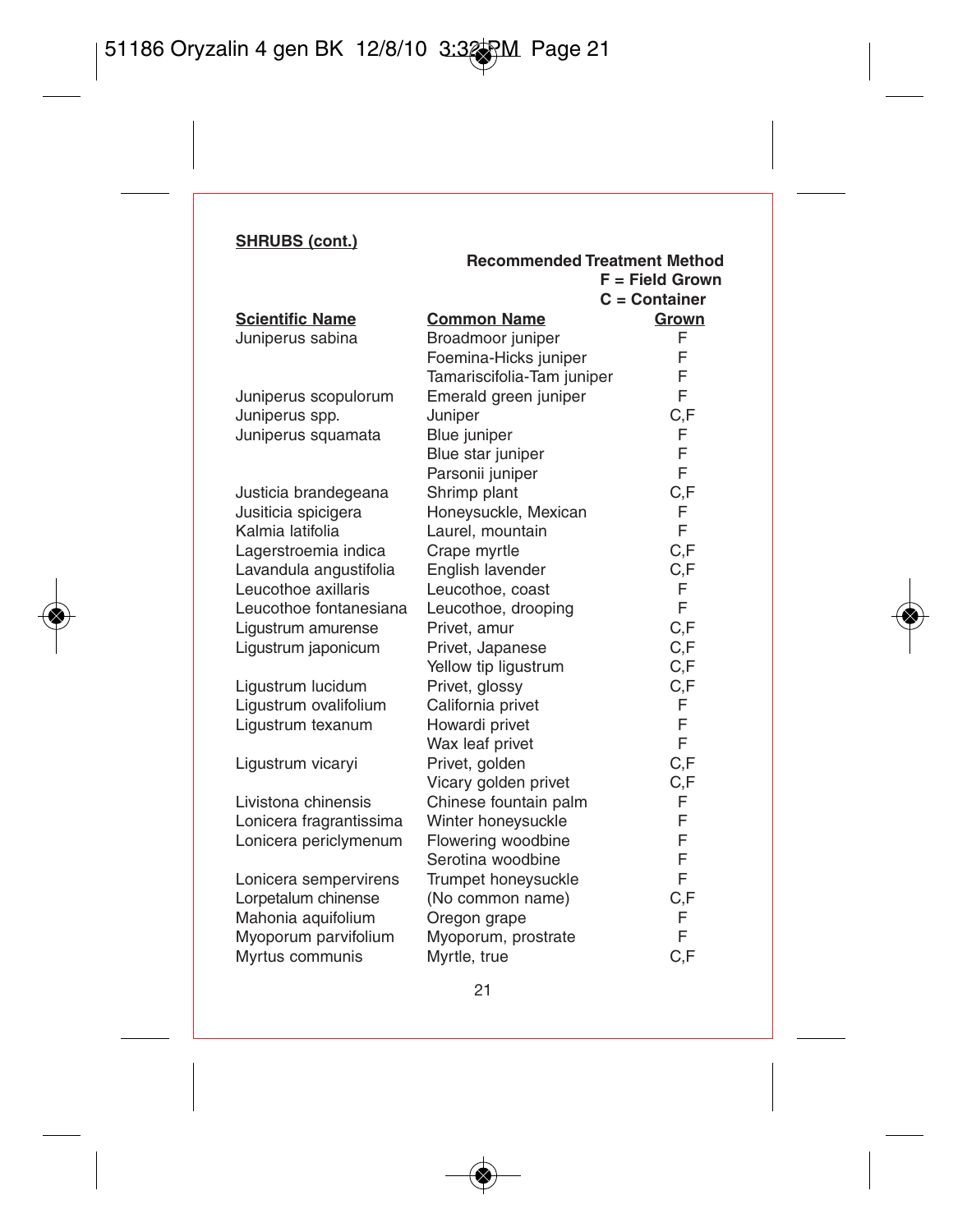|                         | Recommended Treatment Method       |       |
|-------------------------|------------------------------------|-------|
|                         | $F = Field Grown$                  |       |
|                         | $C =$ Container                    |       |
| <b>Scientific Name</b>  | <b>Common Name</b>                 | Grown |
| Nandina domestica       | Compacta-dwarf heavenly bamboo C,F |       |
|                         | Harbour dwarf-heavenly bamboo      | C.F   |
|                         | Heavenly bamboo (Nandina)          | C.F   |
|                         | Nana compacta-heavenly bamboo      | C.F   |
|                         | Nana purpurea-heavenly bamboo      | C.F   |
|                         | Woods dwarf-heavenly bamboo        | C,F   |
| Nerium oleander         | Hardy red oleander                 | C.F   |
|                         | Oleander                           | C,F   |
|                         | Ruby lace oleander                 | C,F   |
| Osmanthus heterophyllus | Osmanthus, holly-leaf              | F     |
| Pachysandra terminalis  | Japanese spurge                    | C,F   |
| Philadelphus spp.       | Mockorange                         | C.F   |
| Phoenix roeloelenii     | Pigmy date palm                    | F     |
| Photinia fraseri        | Fraser's photinia                  | C,F   |
|                         | Photinia                           | C.F   |
| Pieris japonica         | Lily-of-the-valley                 | F     |
|                         | Snowdrift lily-of-the-valley       | F     |
|                         | Temple bells lily-of-the-valley    | F     |
|                         | Valley rose lily-of-the-valley     | F     |
|                         | Andromeda                          | C.F   |
| Pittosporum spp.        | Pittosporum                        | C,F   |
| Pittosporum tobira      | Green pittosporum                  | F     |
|                         | Japanese pittosporum               | F     |
|                         | Tibira                             | F     |
|                         | Wheeler's dwarf pittosporum        | F     |
| Platycladus orientalis  | Arborvitae, Oriental               | C,F   |
| Plumbago ariculata      | Blue cape plumbago                 | F     |
| Podocarpus macrophyllus | Yewpine                            | C.F   |
| Potentilla fragiformis  | Cinquefoil                         | F     |
| Potentilla fruticosa    | Cinquefoil                         | C.F   |
| Protea neriifolia       | Protea                             | F     |
| Pyracantha coccinea     | Firethorn, scarlet                 | C,F   |
| Pyracantha fortuneana   | Lolendei Monrovia pyracantha       | C,F   |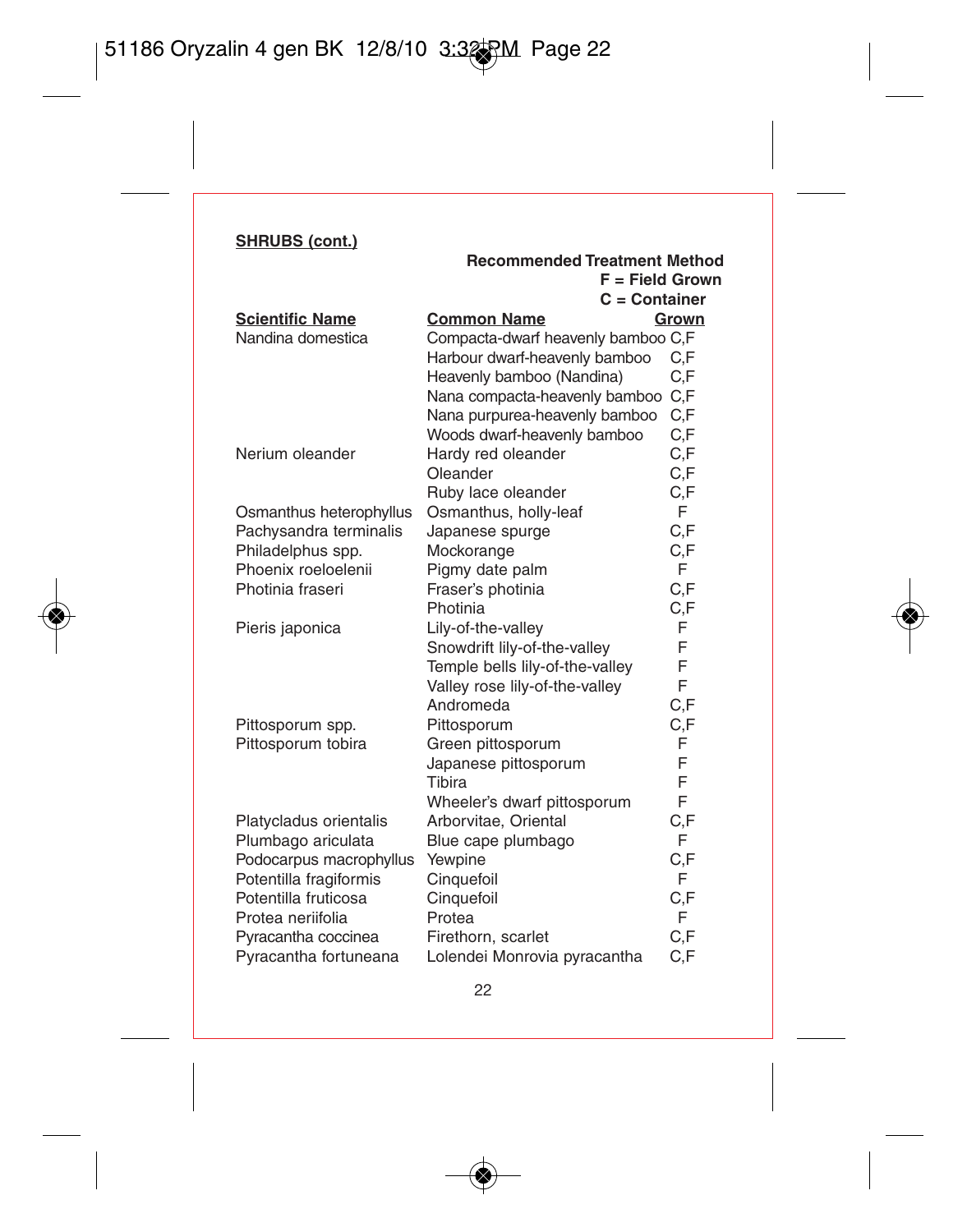| $C =$ Container<br><b>Scientific Name</b><br><b>Common Name</b><br>Pyracantha fortuneana<br>Monon pyracantha<br>Red elf hybrid pyracantha<br>Rutgers hybrid pyracantha<br>Santa Cruz pyracantha | Grown<br>C,F<br>C.F<br>C.F |
|-------------------------------------------------------------------------------------------------------------------------------------------------------------------------------------------------|----------------------------|
|                                                                                                                                                                                                 |                            |
|                                                                                                                                                                                                 |                            |
|                                                                                                                                                                                                 |                            |
|                                                                                                                                                                                                 |                            |
|                                                                                                                                                                                                 | C,F                        |
| Victory pyracantha                                                                                                                                                                              | C,F                        |
| Pyracantha skoidzumi<br>Firethorn, formosa                                                                                                                                                      | C,F                        |
| Pyracantha fortuneana<br>Firethorn                                                                                                                                                              | C,F                        |
| Rhaphiolepis indica<br>Enchantress-Moness rhaphiolepis                                                                                                                                          | F                          |
| Rhaphiolepsis (India hawthorn)                                                                                                                                                                  | C,F                        |
| Springtime-Monme rhaphiolepis                                                                                                                                                                   | F                          |
| Roundleaf rhaphiolepis<br>Rhaphiolepis ovata                                                                                                                                                    | F                          |
| Eastercactus<br>Rhipsalidopsis gaertneri                                                                                                                                                        | C,F                        |
| Rhododendron                                                                                                                                                                                    |                            |
| calendulaceum<br>Flame azalea                                                                                                                                                                   | F                          |
| Rhododendron                                                                                                                                                                                    |                            |
| campylocarpum<br>Butterfly rhododendron                                                                                                                                                         | F                          |
| Rhododendron                                                                                                                                                                                    |                            |
| PJM rhododendron<br>carolinianum                                                                                                                                                                | F                          |
| x daurium                                                                                                                                                                                       |                            |
| Rhododendron                                                                                                                                                                                    |                            |
| catawbiense<br>Catawba album rhododendron                                                                                                                                                       | C,F                        |
| Catawba rhododendron                                                                                                                                                                            | C, F                       |
| Lord Roberts rhododendron                                                                                                                                                                       | C,F                        |
| Rocket rhododendron                                                                                                                                                                             | C,F                        |
| Rhododendron forrestii x<br>Elizabeth rhododendron                                                                                                                                              | F                          |
| griersonianum<br>America rhododendron                                                                                                                                                           | F                          |
| Rhododendron hybrid spp.                                                                                                                                                                        | F                          |
| English Roseum rhododendron<br>Nova Zembla rhododendron                                                                                                                                         | F                          |
| Scintillation rhododendron                                                                                                                                                                      | F                          |
| Rhododendron impeditum<br><b>Rhododendron</b>                                                                                                                                                   | F                          |
| Rhododendron indica<br>Formosa azalea                                                                                                                                                           | C,F                        |
| Waucabusa azalea                                                                                                                                                                                | C,F                        |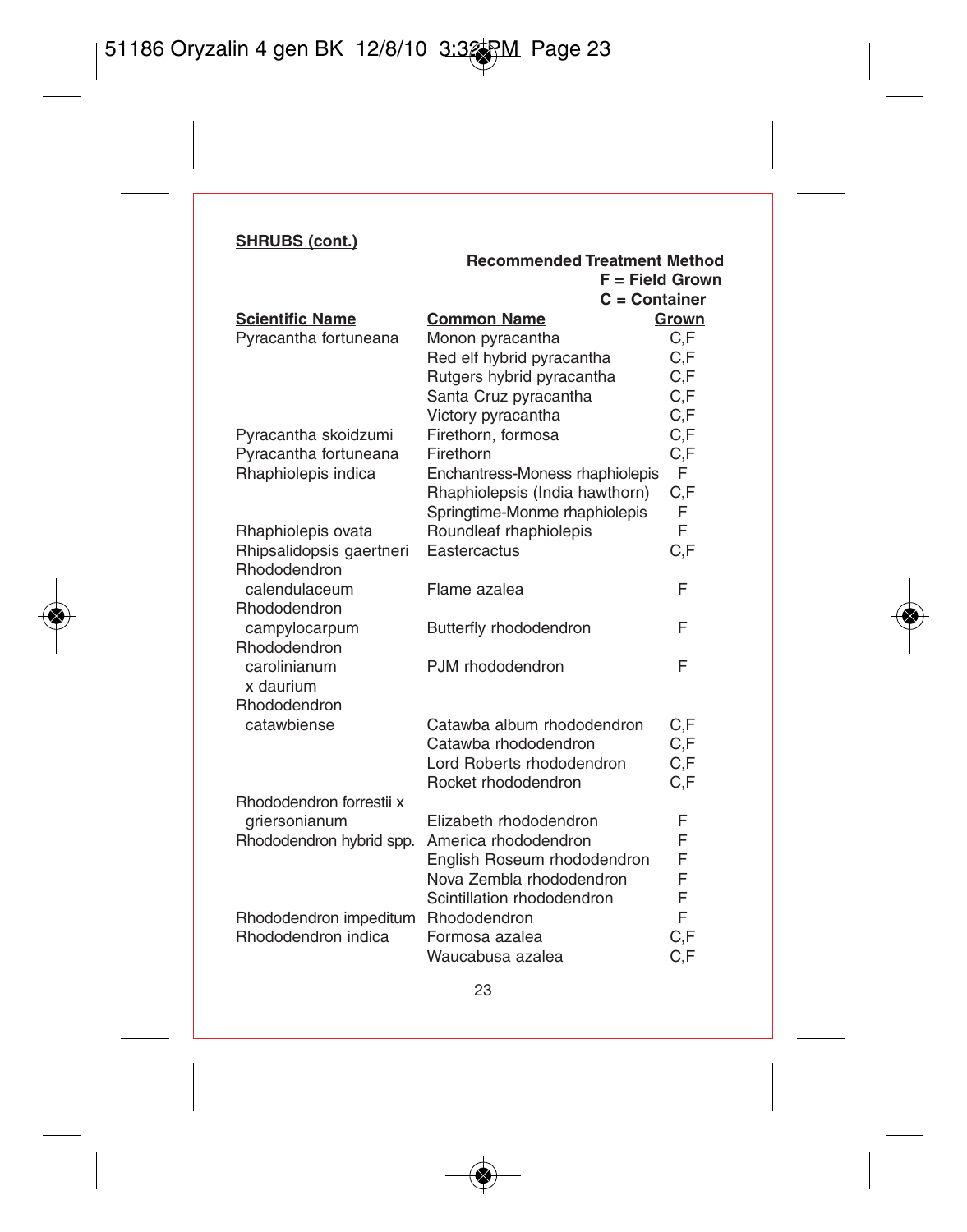|                                | Recommended Treatment Method   |                   |
|--------------------------------|--------------------------------|-------------------|
|                                |                                | $F = Field Grown$ |
|                                | $C =$ Container                |                   |
| <b>Scientific Name</b>         | <b>Common Name</b>             | Grown             |
| Rhododendron kerume            | Coral bells azalea             | C.F               |
|                                | Hino crimson azalea            | C.F               |
|                                | Hino pink azalea               | C.F               |
|                                | Snow azalea                    | C,F               |
| Rhododendron maximum           | Rhodie max (rosebay)           | C,F               |
| Rhododendron                   |                                |                   |
| mucronulatum                   | Rhododendron                   | F                 |
| Rhododendron satuski           | Gumpo pink azalea              | F                 |
|                                | Higasa azalea                  | F                 |
| Rhododendron spp.              | Azalea                         | C.F               |
|                                | Rhododendron                   | C.F               |
| Rhododendron spp.              |                                |                   |
| hybrids                        | Carror azalea                  | C.F               |
|                                | Girard Roberta azalea          | F                 |
|                                | Golden flare exbury azalea     | F                 |
| Rhus lancea                    | Sumac, African                 | C.F               |
| Rosa rugosa                    | Ramanas rose                   | F                 |
| Rosmarinus                     |                                |                   |
| officinalis                    | Rosemary                       | F                 |
| Senecio cineraria              | Dusty miller                   | C,F               |
| Spiraea vanhouttei             | <b>Bridal</b> wreath           | F                 |
| Syringa vulgaris               | Lilac, common                  | C,F               |
| Syzygium paniculata            | Brush cherry                   | C,F               |
|                                |                                | F                 |
| Taxus cuspidate<br>Taxus media | Yew, Japanese<br>Yew           | F                 |
|                                | Arborvitae, American           | C.F               |
| Thuja occidentalis             | Emerald arborvitae             | F                 |
|                                |                                | F                 |
|                                | Globosa-globe arborvitae       | F                 |
|                                | Little giant-dwarf arborvitae  | F                 |
|                                | Nigra-dark American arborvitae | F                 |
|                                | Pyramidalis arborvitae         |                   |
|                                | Rheingold arborvitae           | F                 |
|                                | Woodwardii arborvitae          | F                 |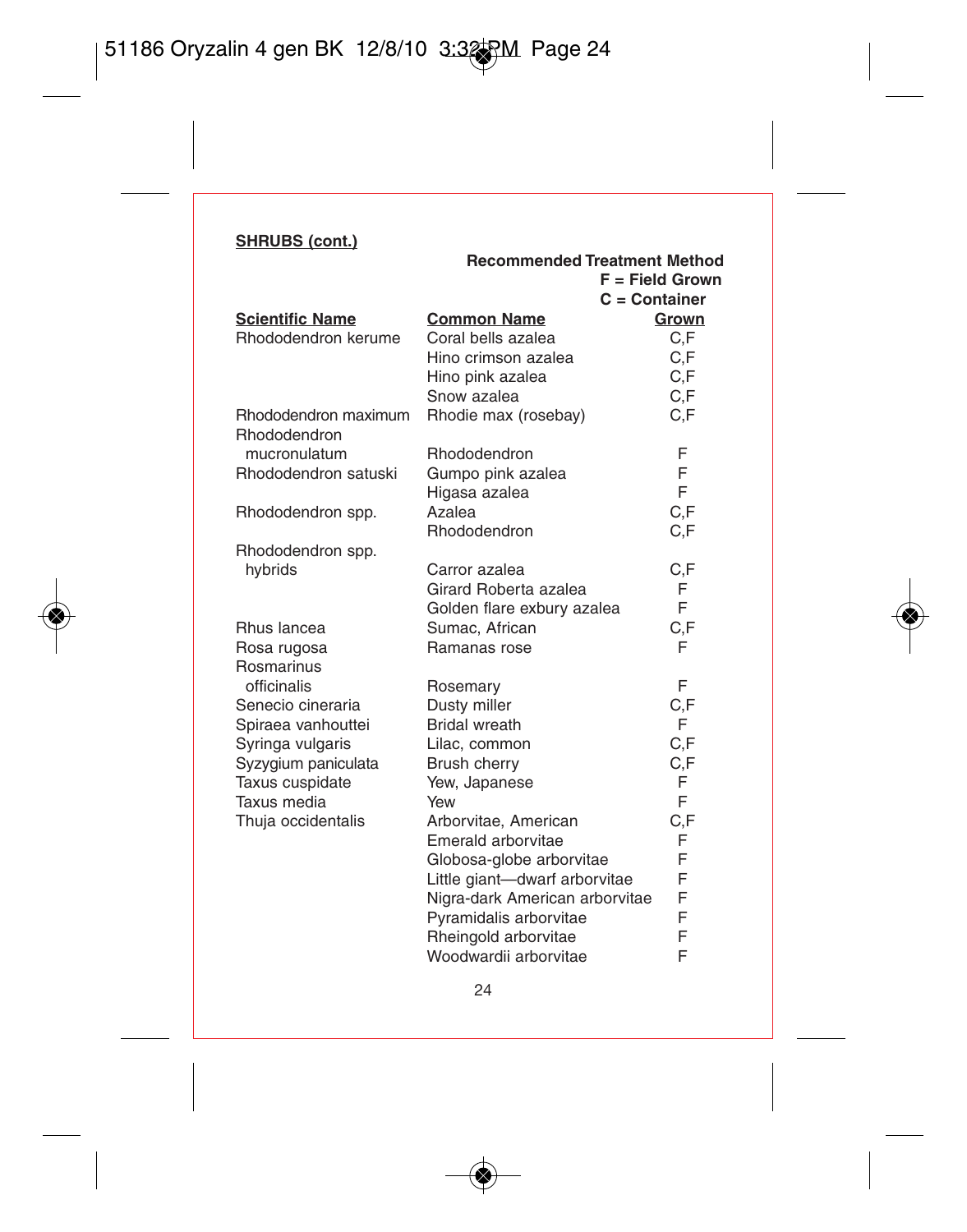|                         | <b>Recommended Treatment Method</b><br>$C =$ Container | $F = Field Grown$ |
|-------------------------|--------------------------------------------------------|-------------------|
| <b>Scientific Name</b>  | <b>Common Name</b>                                     | Grown             |
| Thuja orientalis        | Aureus nana-dwarf                                      |                   |
|                         | golden arborvitae                                      | F                 |
|                         | Minima glauca-dwarf arborvitae                         | F                 |
| Thuja plicata           | Red Cedar, Western                                     | F                 |
| Trachelospermum         |                                                        |                   |
| jasminoides             | Star jasmine, Chinese                                  | F                 |
| Veitchia merrilli       | Christmas palm                                         | F                 |
| Viburnum carlesii       | Koreanspice viburnum                                   | C.F               |
| Viburnum davidii        | David viburnum                                         | F                 |
| Viburnum japonicum      | Viburnum                                               | F                 |
| Viburnum judd           |                                                        |                   |
| (V x judii)             | Viburnum                                               | C,F               |
| Viburnum opulus sterile | Common snowball viburnum                               | F                 |
| Viburnum plicatum       |                                                        |                   |
| tomentosum              | Doublefile viburnum                                    | F                 |
| Viburnum setigerum      | Tea viburnum                                           | F                 |
| Viburnum suspensum      | Viburnum Sandankwa                                     | F                 |
| Viburnum tinus          | <b>Viburnum Laurustinus</b>                            | C.F               |
|                         | Compactum-spring                                       |                   |
|                         | bouquet viburnum                                       | F                 |
| Viburnum tinus          |                                                        |                   |
| compactum               | Spring bouquet viburnum                                | F                 |
| Viburnum trilobum       |                                                        |                   |
| Compactum               | Dwarf cranberry bush                                   | F                 |
| Viburnum x pragense     | Viburnum                                               | F                 |
| Weigela florida         | Bristol ruby weigela                                   | F                 |
|                         | Java red weigela                                       | F                 |
|                         | Minuet weigela                                         | F                 |
|                         | Weigela, oldfashioned                                  | F                 |
| Xylosma congestum       | Xylosma                                                | F                 |
| Yucca elata             | Yucca soaptree                                         | C,F               |
| Yucca recurvifolia      | Yucca pendulous                                        | F                 |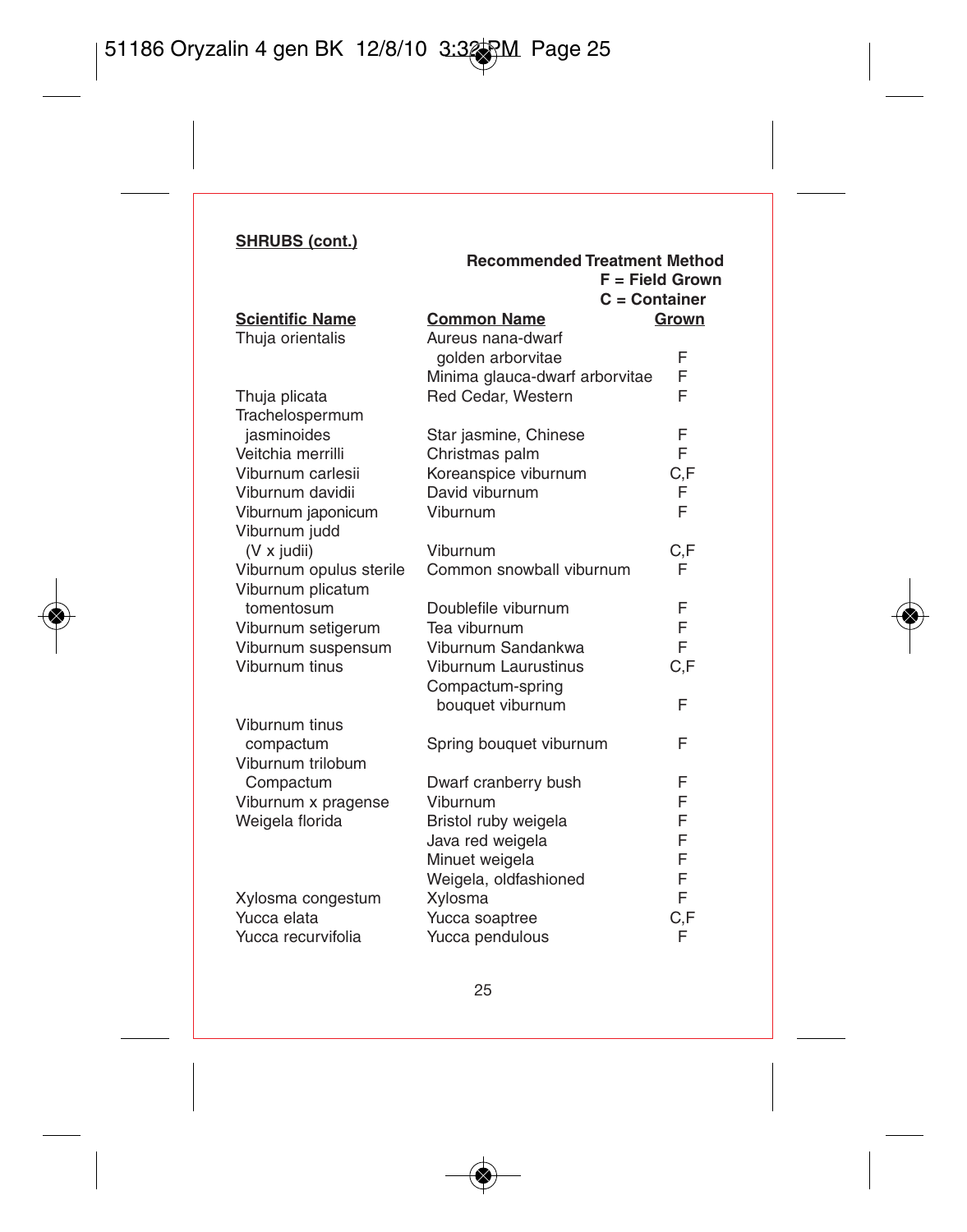## **GROUNDCOVERS/PERENNIALS**

|                           | <b>Recommended Treatment Method</b> |                   |     |
|---------------------------|-------------------------------------|-------------------|-----|
|                           |                                     | $F = Field Grown$ |     |
|                           |                                     | $C =$ Container   |     |
| <b>Scientific Name</b>    | <b>Common Name</b>                  | Grown             |     |
| Agapanthus africanus      | Lily-of-the-Nile                    |                   | C.F |
| Ajuga spp.                | Carpet bugle                        |                   | F   |
| Arctotheca calendula      | Cape weed                           |                   | F   |
| Asparagus retrofractus    | (No common name)                    |                   | C.F |
| Asparagus varieegata      | Tree fern                           |                   | C.F |
| Aster novae-angliae       | New England aster                   |                   | C.F |
| Aster novi-belgii         | New York aster                      |                   | C,F |
| Athyrium nipponimcum      | Japanese painter fern               |                   | C,F |
| Brassica oleracea         | Wild cabbage                        |                   | C,F |
| Callistepheus chinensis   | China Aster                         |                   | C,F |
| Campanula elatines        | <b>Bellflower</b>                   |                   | C,F |
| Carpobrotus edulis        | Ice plant, largeleaf (see label)    |                   | F   |
| Clytostoma callistegiodes | Trumpet vine, violet                |                   | C,F |
| Cortaderia selloana       | Pampas grass                        |                   | F   |
| Cuphea hyssopifolia       | False Mexican heather               |                   | C,F |
| Delosperma alba           | White iceplant                      |                   | F   |
| Dietes vegeta             | Fortnight lily                      |                   | C,F |
| Digitalis mertonensis     | Foxglove                            |                   | C,F |
| Doronicum cordatum        | Leopard's bane                      |                   | C,F |
| Drosanthemum              |                                     |                   |     |
| floribundum               | Trailing rosea iceplant             |                   | F   |
| Erianthus ravennae        | Hardy pampus grass                  |                   | C,F |
| Festuca ovina glauca      | Blue fescue                         |                   | F   |
| Gaillardia grandiflora    | <b>Blanket flower</b>               |                   | C,F |
| Gazania rigens            |                                     |                   |     |
| leucolaena                | Gazania, trailing                   |                   | C,F |
| Gazania spp.              | Gazania                             |                   | F   |
| Hedera canariensis        | lvy, Algerian                       |                   | F   |
| Hedera helix              | Ivy, English                        |                   | F   |
| Heliotropium fragrans     | Common heliotrope                   |                   | C.F |
| Hemerocallis spp.         | Daylily                             |                   | C.F |
| Hosta lancifolia          | Albo-marginata hosta                |                   | C,F |
| Hosta spp.                | Lily, plantain                      |                   | C,F |

ч.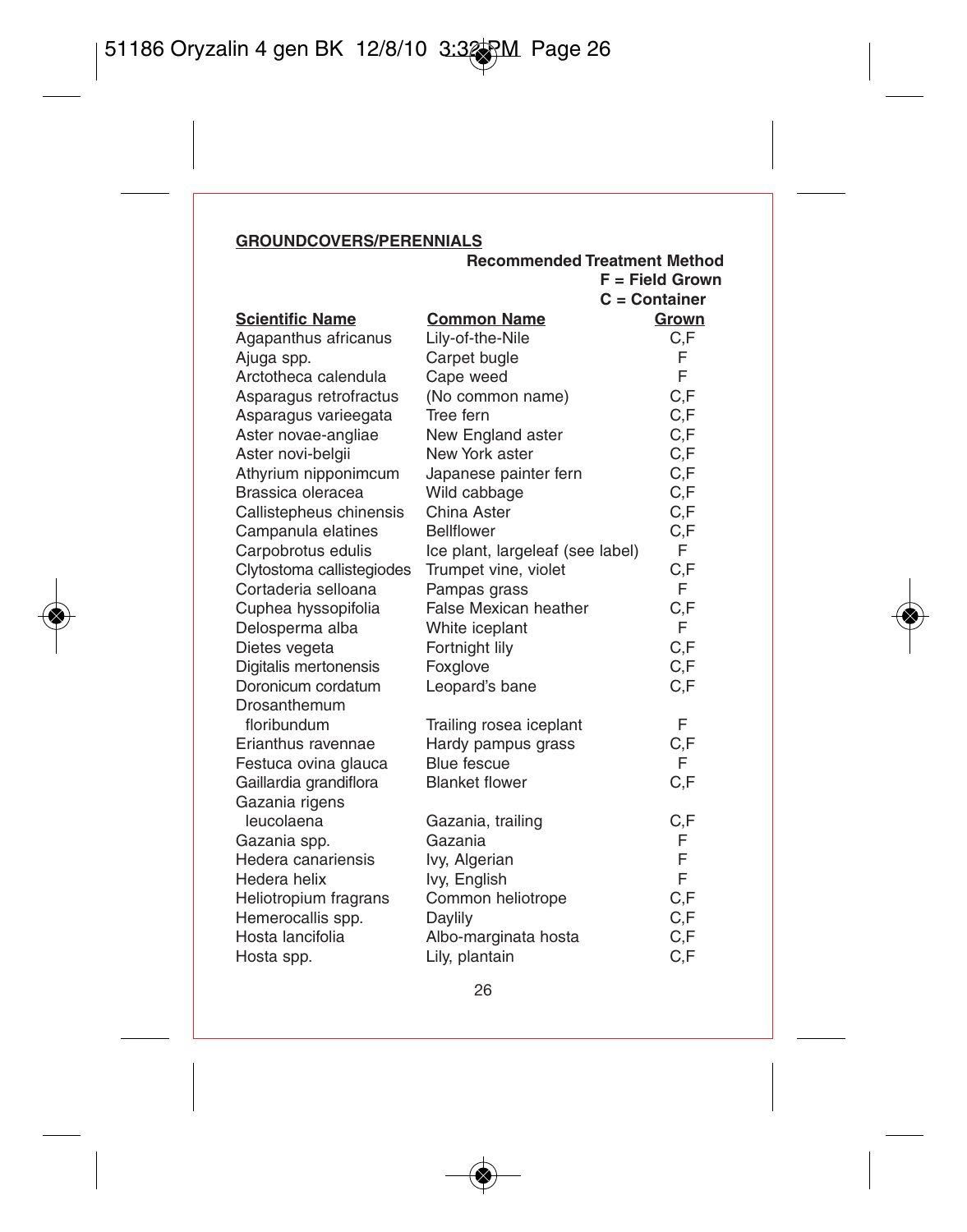## **GROUNDCOVERS/PERENNIALS (cont.)**

|                         | Recommended Treatment Method |                   |
|-------------------------|------------------------------|-------------------|
|                         |                              | $F = Field Grown$ |
|                         |                              | $C =$ Container   |
| <b>Scientific Name</b>  | <b>Common Name</b>           | Grown             |
| Heuchera micrantha      | Coral bells                  | C.F               |
| Hypericum spp.          | St. Johnswort                | C.F               |
| Iberis sempervirens     | Evergreen candytuft          | C.F               |
| Lampranthus spectabilis | Trailing iceplant            | F                 |
| Leptospernum scaparium  | New Zealand teatree/Manuka   | C,F               |
| Limonium perezii        | Statice/Sea lavender         | C.F               |
| Liriope gigantean       | White lily turf              | F                 |
| Liriope muscari         | Lilac beauty lily turf       | C.F               |
|                         | Majestic lily turf           | C.F               |
|                         | Monroe white lily turf       | C,F               |
|                         | Silvery sunproof lily turf   | C, F              |
|                         | Variegated liriope lily turf | C, F              |
|                         | Big blue lily turf           | C.F               |
| Lobelia erinus          | Edging lobelia               | C.F               |
| Lonicera japonica       | Honeysuckle, Japanese        | F                 |
| Mesembryanthemum        |                              |                   |
| crystallinum            | Ice plant (see label)        | F                 |
| Ophiopogon japonicus    | Mondo grass                  | F                 |
| Osteospermum            |                              |                   |
| fruitocusum             | Daisy, trailing African      | F                 |
| Pachysandra terminalis  | Japanese spurge              | F                 |
| Pennisetum setaceum     | Fountaingrass                | C.F               |
| Polystichum             |                              |                   |
| polyblepharum           | Tassel fern                  | C.F               |
| Sedum brevifolium       | Stonecrop                    | C.F               |
| Sedum kamtschaticum     | Stonecrop                    | C,F               |
| Sedum spurium           | Stonecrop, two row           | C.F               |
| Tulbaghia vioilacea     | Society garlic               | C,F               |
| Verbena rigida          | Veined verbena               | C.F               |
| Veronica spp.           | Speedwell                    | C.F               |
| Vinca major             | Periwinkle, bigleaf          | F                 |
| Vinca minor             | Periwinkle, dwarf            | F                 |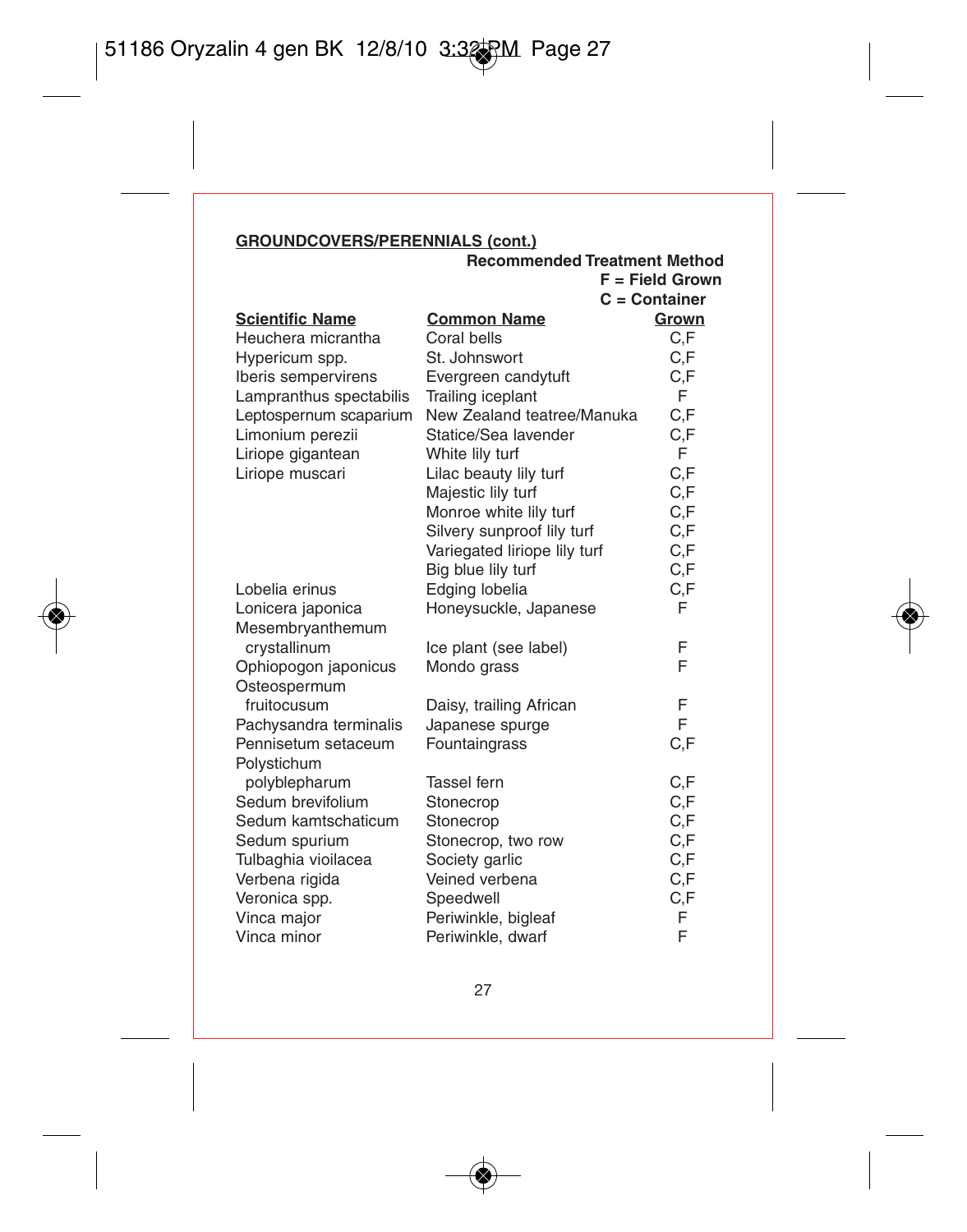#### **FLOWERS**

|                            |                                      | $F = Field Grown$ |
|----------------------------|--------------------------------------|-------------------|
|                            |                                      | $C =$ Container   |
| <b>Scientific Name</b>     | <b>Common Name</b>                   | Grown             |
| Achillea spp.              | Yarrow                               | C,F               |
| Antirrhinum majus          | Snapdragon                           | F                 |
| Caladium bicolor           | Caladium, fancy leafed               | F                 |
| Chrysanthemum spp.         | Chrysanthemum                        | C.F               |
| Coreopsis lanceolata       | Coreopsis                            | F                 |
| Coreopsis verticulata      | Threadleaf coreopsis                 | C,F               |
| Dianthus barbatus          | Sweet William                        | F                 |
| Dianthus gratianopolitanus | Cheddar pink                         | C.F               |
| Dicentra spectabilis       | <b>Bleeding heart</b>                | C.F               |
| Dimorphotheca spp.         | Marigold, cape                       | F                 |
| Echinacea purpurea         | Coneflower, purple                   | C.F               |
| Evolvulus nuttallianus     | Blue daze                            | C,F               |
| Geum quellyon              | Geum                                 | F                 |
| Gladiolus hortulanus       | Gladiolus                            | F                 |
| Gypsophila paniculata      | Baby's breath                        | F                 |
| Impatiens wallerana        | Impatiens (Busy lizzie)              | F                 |
| Iris spp.                  | Iris, bearded                        | F                 |
| Liatris spicata            | <b>Blazing</b> star                  | C,F               |
| Pelargonium hortorum       | Geranium                             | F                 |
| Petunia spp.               | Petunia                              | C.F               |
| Portulaca grandiflora      | Moss, rose                           | F                 |
| Ranunculus asiaticus       | Ranunculus, Persian                  | F                 |
| Rosa spp.                  | Rose                                 | F                 |
| Rudbeckia fulgida          | Blackeyed susan                      | C.F               |
| Rudbeckia hirta            | Daisy, gloriosa (black-eyed Susan) F |                   |
| Salvia spp.                | Salvia (Sage)                        | F                 |
| Stokesia laevis            | Aster, stokes                        | F                 |
| Strelitzia reginae         | Bird of paradise                     | F                 |
| Tagetes spp.               | Marigold                             | F                 |
| Viola wittrockiana         | Pansy                                | F                 |
| Zinnea elegans             | Zinnia, common                       | F                 |

**Recommended Treatment Method**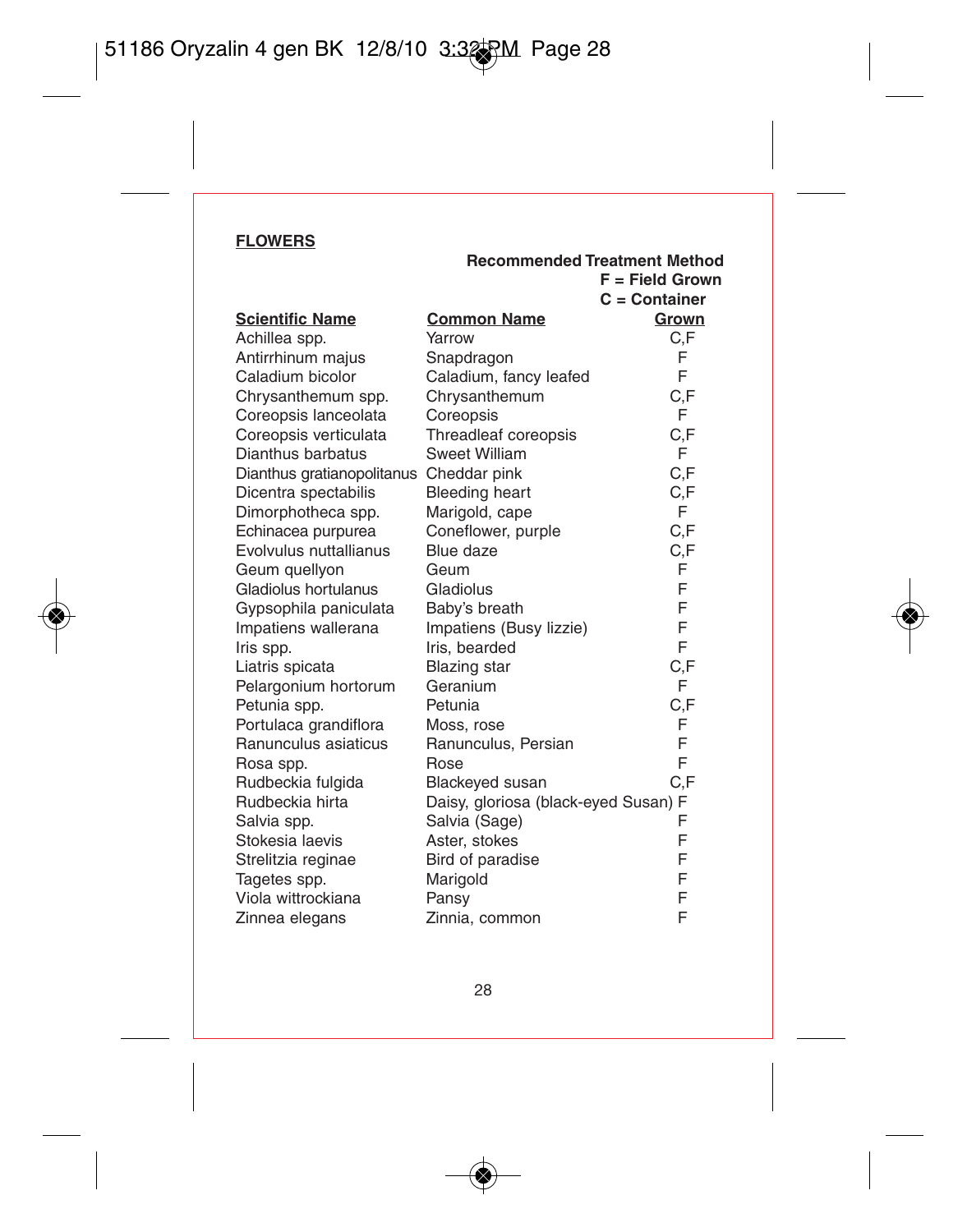#### **NON-BEARING\* TREES AND VINES**

|                    | <b>Treatment Method</b><br>$F = Field Grown$ |
|--------------------|----------------------------------------------|
|                    | $C =$ Container                              |
| <b>Common Name</b> | Grown                                        |
| Almond             | F                                            |
| Apple              | F                                            |
| Apricot            | F                                            |
| Avocado            | F                                            |
| Blackberry         | F                                            |
| Blueberry          | F                                            |
| Boysenberry        | F                                            |
| Cherry, sour       | F                                            |
| Cherry, sweet      | F                                            |
| Currant            | F                                            |
| Dewberry           | F                                            |
| Elderberry         | F                                            |
| Fig                | F                                            |
| Filbert            | F                                            |
| Gooseberry         | F                                            |
| Grape, American    | F                                            |
| Grape, European    | F                                            |
| Grapefruit         | F                                            |
| Kiwi               | F                                            |
| Kumquat            | C,F                                          |
| Lemon              | F                                            |
| Loganberry         | F                                            |
| Macadamia nut      | F                                            |
| Nectarine          | F                                            |
| Olive              | F                                            |
| Orange             | C,F                                          |
| Peach              | F                                            |
| Pear               | E                                            |
| Pecan              | C,F                                          |
| Pistachio          | F                                            |
| Plum               | F                                            |
| Pomegranate        | F                                            |

**Recommended**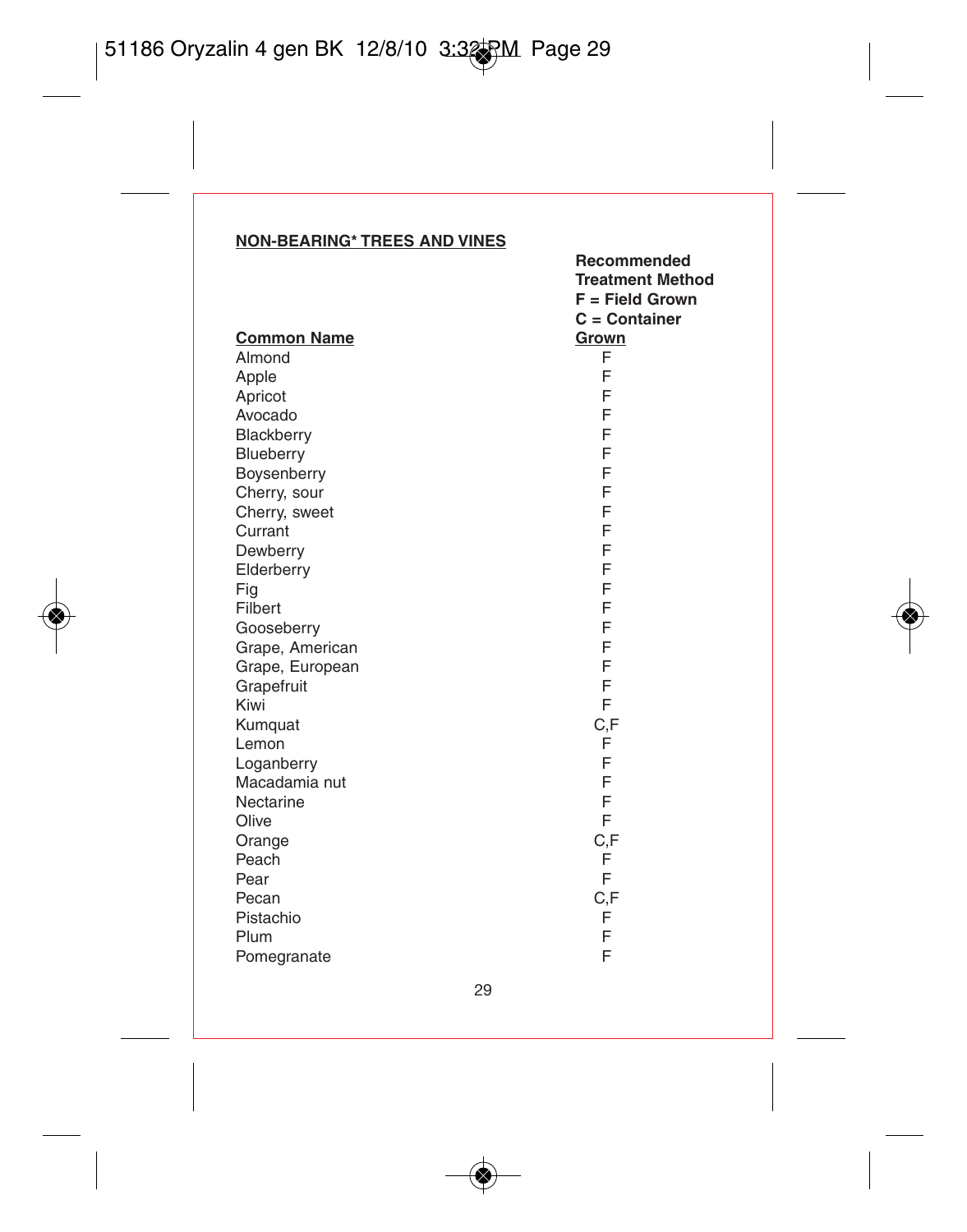#### **NON-BEARING\* TREES AND VINES**

|                    | Recommended             |
|--------------------|-------------------------|
|                    | <b>Treatment Method</b> |
|                    | $F = Field Grown$       |
|                    | $C =$ Container         |
| <b>Common Name</b> | Grown                   |
| Prune              | F                       |
| Raspberry          | F                       |
| Walnut, black      | F                       |
| Walnut, English    | F                       |
|                    |                         |

\*Non-bearing plants are defined as those that will not bear fruit for at least one year after treatment.

#### **ORNAMENTAL BULBS**

Quali-Pro Oryzalin 4 may be applied for control of susceptible annual weeds in ornamental bulbs, e.g. bulbous iris, daffodil (narcissus), hyacinth, and tulip. Apply Quali-Pro Oryzalin 4 to the soil surface 2-4 weeks after planting, but prior to the emergence of annual weeds. For fall-planted bulbs, apply Quali-Pro Oryzalin 4 again in late winter or early spring to weed-free soil surfaces.

#### **Broadcast Application Rates**

| Time of<br>Application    | <b>Soil Texture</b>                            | (gt/acre)           | Quali-Pro   Quali-Pro<br>Orvzalin 4 Orvzalin 4<br>(fl oz/<br>1000 sq<br>ft) | <b>Minimum</b><br>Time<br><b>Between</b><br>Applications   Per Year<br>(Months) | Total<br>Amount<br>Allowed<br>(gt/acre) |
|---------------------------|------------------------------------------------|---------------------|-----------------------------------------------------------------------------|---------------------------------------------------------------------------------|-----------------------------------------|
| Fall<br>Fall<br>Feb-March | Coarse<br>Medium and Fine<br>All Soil Textures | 0.75<br>1.5<br>0.75 | 0.5<br>1.0<br>0.5                                                           | 3<br>3                                                                          | 1.5<br>2.25<br>2.25                     |

#### **Special Use Precautions**

Do not apply to tulip plants that have emerged to a height greater than 3/4 inch.

Do not apply to gladioli corms prior to emergence or less than one (1) inch in diameter.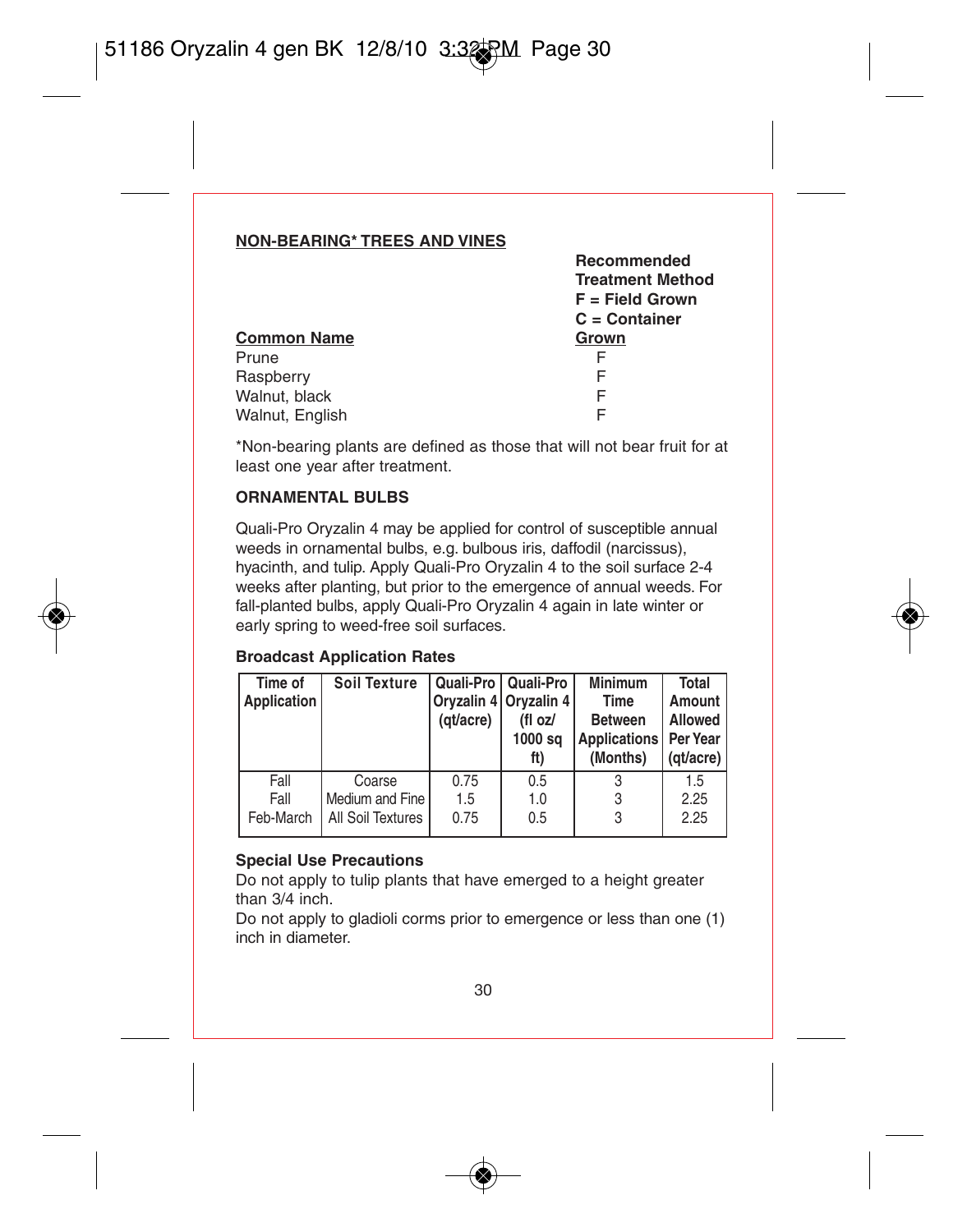#### **SHADEHOUSE AREAS**

Quali-Pro Oryzalin 4 may be applied to drainage areas under benches in open shadehouse-type structures where the natural flow of air is unimpeded. Do not apply in enclosed greenhouses or in enclosed shadehouse-type structures. Do not apply within 3 weeks prior to enclosure of greenhouse or poly-type structures.

#### **CHRISTMAS TREE PLANTATIONS**

#### **Quali-Pro Oryzalin 4-Alone**

Apply Quali-Pro Oryzalin 4 as a directed spray to the soil surface or as an overtop spray to established plantings of field grown Christmas tree species, including fir (Abies spp.), Pine (Pinus spp.), and spruce (Picea spp.). Follow all instructions provided in the **GENERAL INFORMATION** section of this label.

#### **Broadcast Application Rates**

| Length of<br>control     | Quali-Pro<br>Oryzalin 4<br>(qt/acre) | Quali-Pro<br>Oryzalin 4<br>(fl oz/<br>$1000$ sq ft) | Minimum<br>Time Between I<br>Applications<br>(Months) | <b>Total Amount</b><br><b>Allowed Per</b><br>Year (gt/acre) |
|--------------------------|--------------------------------------|-----------------------------------------------------|-------------------------------------------------------|-------------------------------------------------------------|
| 2-4 months<br>4-8 months |                                      | 1.5                                                 |                                                       |                                                             |

#### **Tank Mix Combinations**

Tank mix combinations of Quali-Pro Oryzalin 4 plus other labeled herbicides may be used as directed sprays or overtop sprays in established Christmas tree plantings. When applied according to use directions, these tank mixes will provide control of susceptible weed species listed on the respective product labels. Refer to tank mix product labels for specific use directions, precautions, and limitations before use.

**Quali-Pro Oryzalin 4 Plus Roundup/Glyphosate:** Apply tank mix combinations of Quali-Pro Oryzalin 4 plus Roundup only as directed sprays in Christmas tree plantings. When applied according to use directions, Quali-Pro Oryzalin 4 plus Roundup will provide postemergence control of susceptible weed species listed on the label for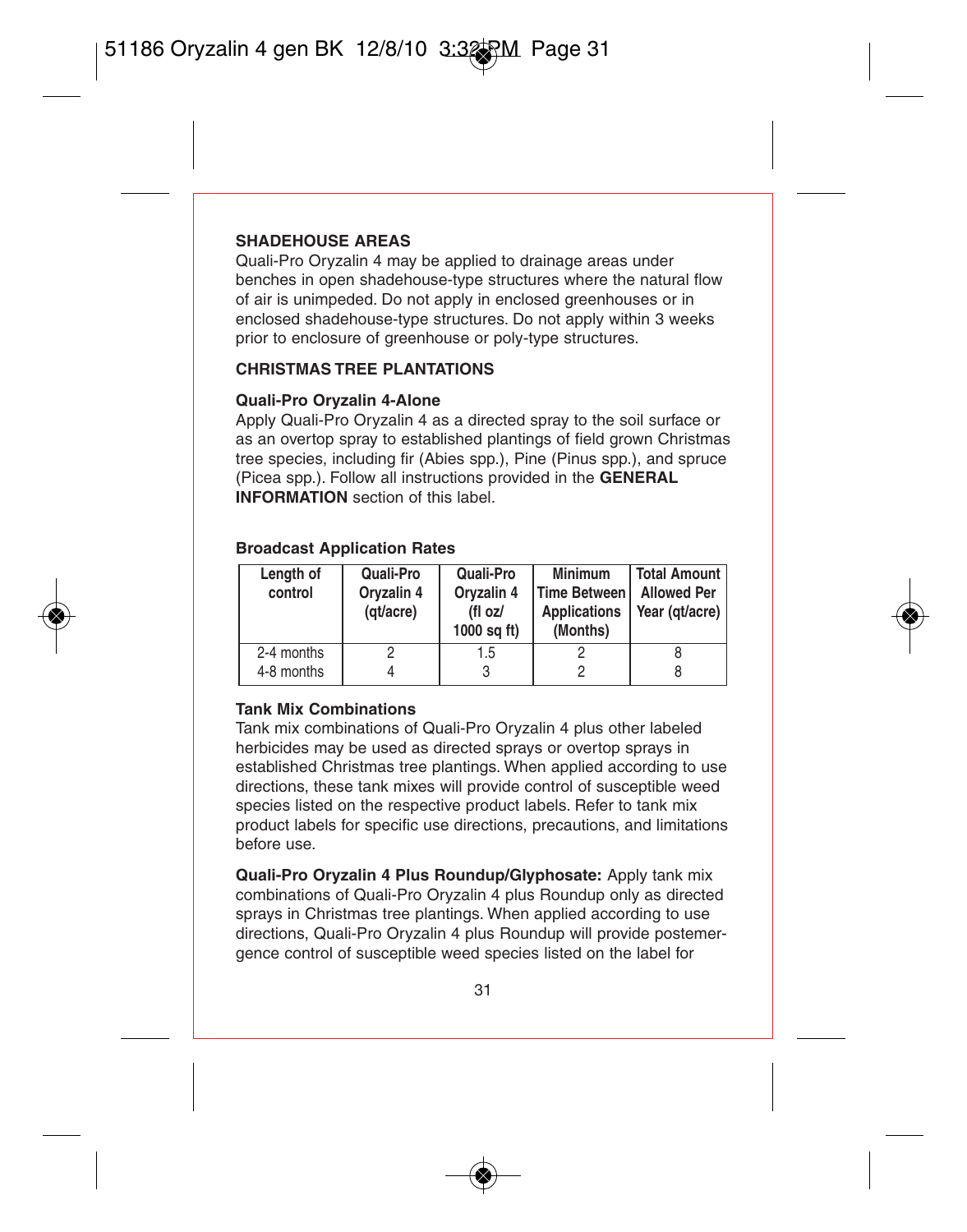Roundup and residual preemergence control of susceptible weed species listed on the label for Quali-Pro Oryzalin 4. Refer to the label for Roundup for specific use directions, precautions, and limitations before use.

#### **Special Use Precautions**

Do not apply to Douglas-fir (Pseudotsuga menziesii). Do not apply to seedbeds or seedling transplant beds. Apply only to established plants that have been transplanted into their final growing location for a sufficient period of time to allow the soil to be firmly settled around the roots from packing and rainfall or irrigation.

## **NON-CROPLAND AREAS AND INDUSTRIAL SITES**

#### **Non-cropland Areas—Tank Mix Combinations**

Tank mix combinations of Quali-Pro Oryzalin 4 plus Roundup/Glyphosate and many other labeled herbicides may be used to control undesirable vegetation in non-cropland areas such as roadsides, rights-of-way, etc. When applied according to use directions, these tank mixes will provide control of susceptible weed species listed on the respective product labels. Refer to tank mix product labels for specific use directions, precautions, and limitations before use.

| Length of<br>control | Quali-Pro<br>Oryzalin 4<br>(qt/acre) | Quali-Pro<br>Oryzalin 4<br>(fl oz/<br>$1000$ sq ft) | Minimum<br><b>Time Between</b><br><b>Applications</b><br>(Months) | <b>Total Amount  </b><br><b>Allowed Per</b><br>Year (qt/acre) |
|----------------------|--------------------------------------|-----------------------------------------------------|-------------------------------------------------------------------|---------------------------------------------------------------|
| 2-4 months           |                                      | 1.5                                                 |                                                                   |                                                               |
| 4-8 months           |                                      |                                                     |                                                                   | 12                                                            |
| 8-12 months          |                                      | 4.5                                                 | 8                                                                 | 12                                                            |

#### **Broadcast Application Rates**

#### **Industrial Sites—Tank Mix Combinations**

Tank mix combinations of Quali-Pro Oryzalin 4 plus Roundup, Spike™ herbicide, and many other labeled herbicides may be used as overtop sprays to control existing vegetation on industrial sites such as utility substations, highway guard rails, sign posts, and delineators. When applied according to use directions, these tank mixes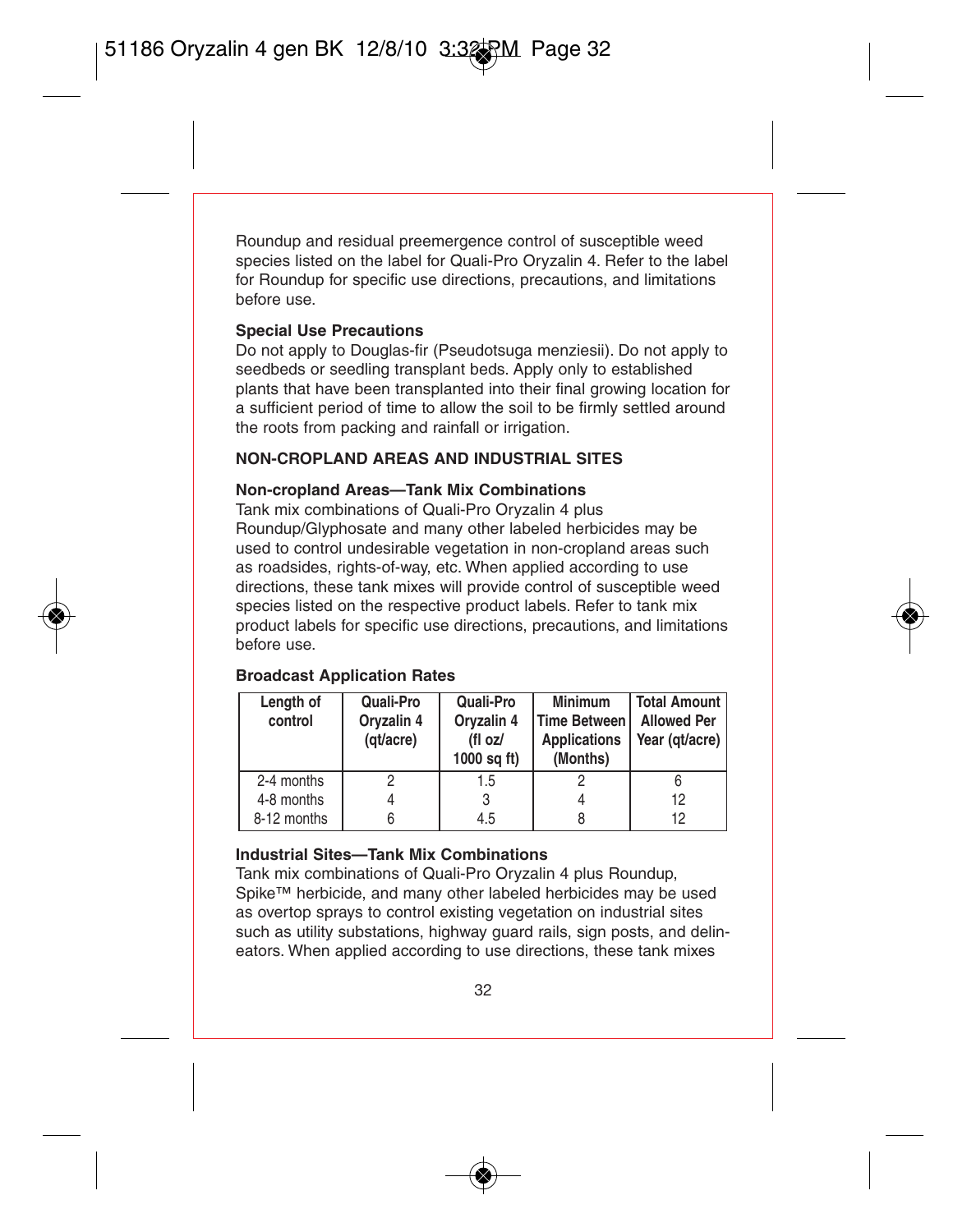will provide control of susceptible weed species listed on the respective product labels. Refer to tank mix product labels for specific use directions, precautions, and limitations before use.

#### **Warm Season Turfgrasses**

Quali-Pro Oryzalin 4 may be applied as a preemergence treatment for control of annual grasses and certain broadleaf weeds in established warm season turf including bahiagrass, bermudagrass, buffalograss, centipedegrass, St. Augustinegrass, zoysiagrass, and established tall fescue growing in warm season areas. Established turf is defined as a dense turf having a well-anchored root system and healthy vigorous top growth. Use Quali-Pro Oryzalin 4 only as a part of a total turf management program that includes good fertilization practices.

Quali-Pro Oryzalin 4 may be tank mixed with Gallery herbicide and applied preemergence to broaden the spectrum of broadleaf weed control in warm season turf. Refer to the label for Gallery for specific use directions, precautions, and limitations before use.

Any cultural practices that disturb the soil, such as aerification or verticutting, should be done prior to application of Quali-Pro Oryzalin 4.

Quali-Pro Oryzalin 4 will not control emerged weeds. Successful preemergence control of weeds listed on this label requires that Quali-Pro Oryzalin 4 be applied prior to weed germination and be activated by at least one-half (1/2) inch of rainfall or irrigation within 21 days of application.

Quali-Pro Oryzalin 4 may injure turf that is not well-established or is stressed or weakened due to unfavorable winter climatic conditions, drought, nematodes, or other factors which damage or weaken turf root systems. Apply Quali-Pro Oryzalin 4 only to healthy, well-established turf that has a well-anchored root system.

Do not apply Quali-Pro Oryzalin 4 in the spring or early summer to tall fescue turfgrass reseeded the previous fall. In such cases, apply Balan™ 2.5G granular herbicide at 60-80 pounds per acre in early summer (Round 1) and Quali-Pro Oryzalin 4 at 1.5 quarts per acre approximately eight weeks later (Round 2). Do not apply Quali-Pro Oryzalin 4 at the single application rate (2 quarts per acre) to established tall fescue; in such cases, apply 1.5 quarts per acre of Quali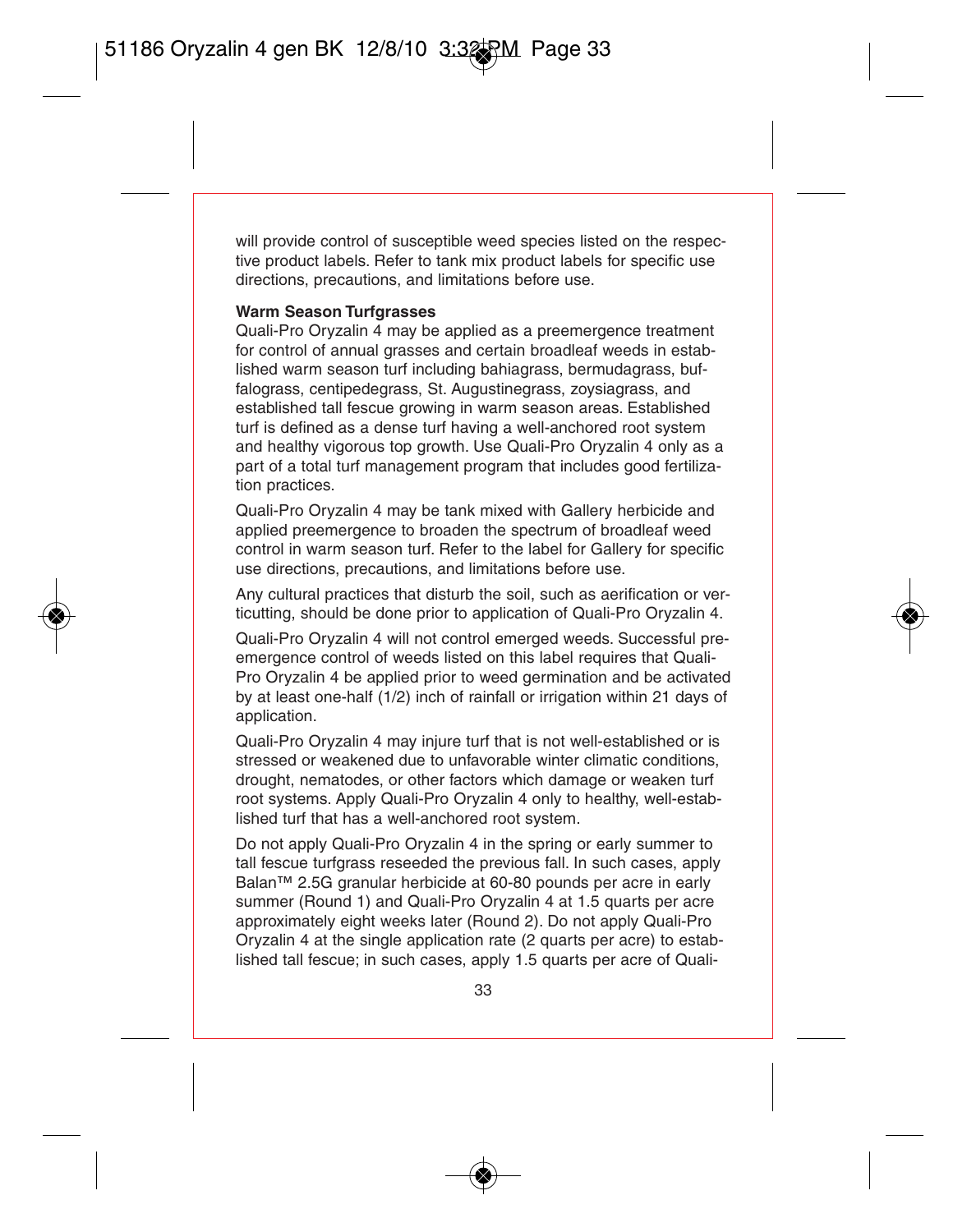Pro Oryzalin 4 in an initial application, followed by a second application of 1.5 quarts per acre 8-10 weeks later.

In Bermudagrass areas that have been overseeded with winter grasses, a spring application of Quali-Pro Oryzalin 4 will thin the overseeded grasses.

#### **Annual Grasses Controlled by Quali-Pro Oryzalin 4 Summer Annuals:**

Barnyardgrass (watergrass)<br>Crabgrass-large Crabgrass, large <sup>C</sup>ongress Crabgrass, large Digitaria sanguinalis<br>Crabgrass. smooth Digitaria ischaemum Crabgrass, smooth Digitaria ischaemum<br>Crabgrass Digitaria spp. Crabgrass Digitaria spp.<br>Crowfootgrass Crown Dactylocteniu Foxtail, bristlegrass Foxtail, giant **Setaria faberi**<br>Foxtail green (pigeongrass) Setaria viridis Foxtail, green (pigeongrass)<br>Foxtail robust Foxtail, robust<br>Foxtail, vellow Setaria dauca Goosegrass (silver crabgrass) Eleusine indica<br>Johnsongrass (seedling only) Sorghum halenense Johnsongrass (seedling only) Sorghum halepens<br>
Ryegrass Italian Byegrass Italian Ryegrass, Italian<br>Sandbur, field

# **Common Name**<br> **Barnyardgrass (watergrass)**<br> **Echinochloa crus-galli**<br> **Echinochloa crus-galli** Dactyloctenium aegyptium<br>Setaria magna Setaria glauca

Cenchrus incertus

#### **Winter Annuals:**

#### **Common Name Scientific Name**

Bluegrass, annual Poa annua

#### **Annual Broadleaf Weeds Controlled by Quali-Pro Oryzalin 4 Summer Annuals:**

# **Common Name**<br> **Carpetweed**<br> **Carpetweed**<br> **Mollugo verticillat**

Carpetweed **Mollugo verticillata**<br>
Knotweed. prostrate **Mollugo verticillata**<br>
Polygonum avicula Purslane, common

Polygonum aviculare<br>Portulaca oleracea

#### **Winter Annuals:**

Chickweed, common<br>
Henbit I amium ample:<br>
I amium ample:

#### **Common Name Scientific Name**

Lamium amplexicaule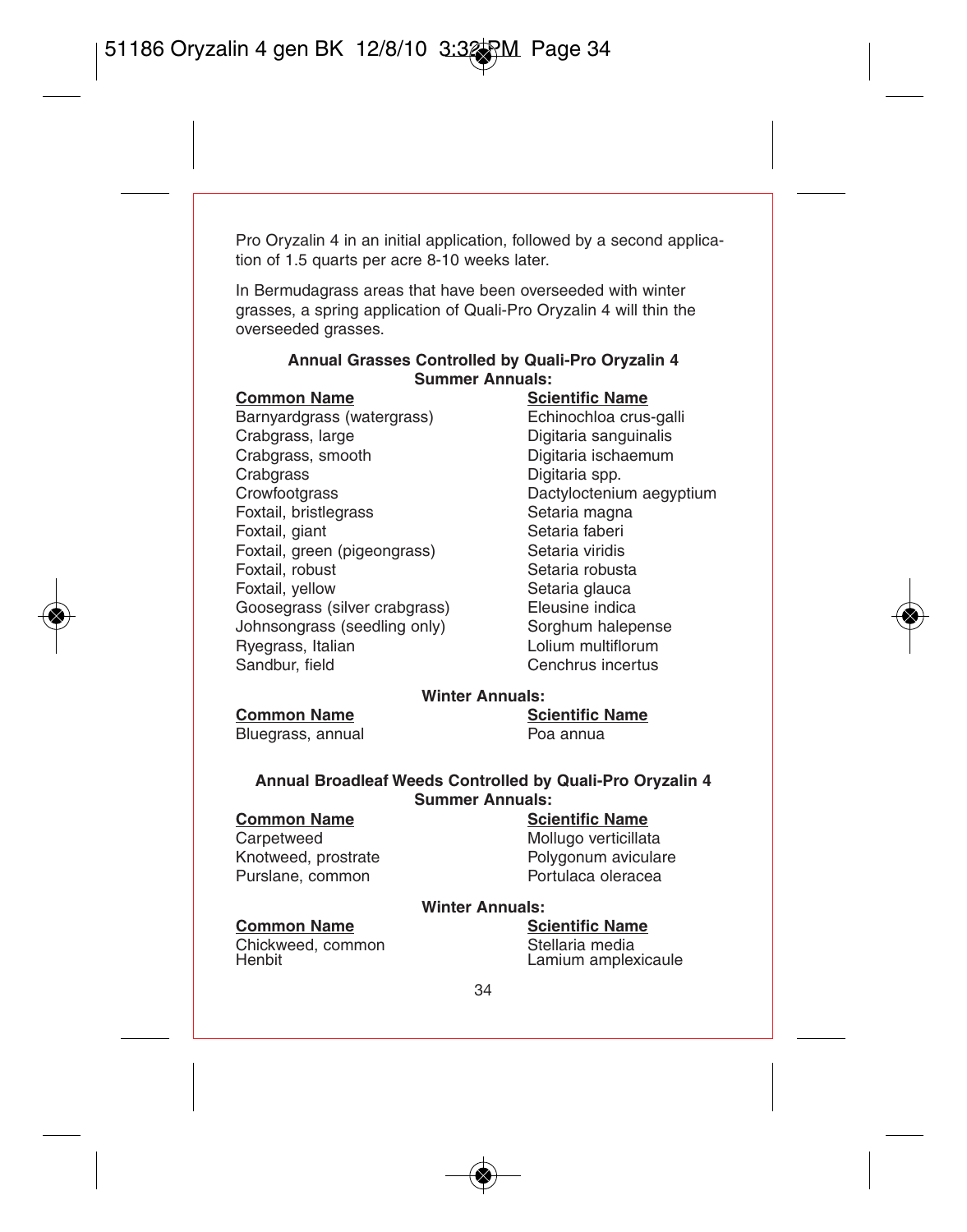## **Broadleaf Weeds Suppressed by Quali-Pro Oryzalin 4 Common Name**<br> **Groundsel common**<br> **Senecio vulgaris**

Groundsel, common Senecio vulgaris<br>Spurge, prostrate Spurge Spurge, prostrate Woodsorrel, yellow

Euphorbia humistrata<br>Oxalis stricta

#### **Application Rates, Frequency, and Timing of Application**

Quali-Pro Oryzalin 4 can be applied in the spring for summer annual grass and broadleaf weed control, and in the fall for annual bluegrass (Poa annua) and winter annual broadleaf weed control.

#### **Broadcast Application Rates (Warm Season Turfgrasses)**

| Use Area              | Quali-Pro<br>Oryzalin 4<br>(qt/acre) | Quali-Pro<br>Orvzalin 4<br>(fl oz/1000 sa | Minimum<br>Time Between<br><b>Applications</b><br>(Months) | <b>Total Amount</b><br><b>Allowed Per</b><br>Year (gt/acre) |
|-----------------------|--------------------------------------|-------------------------------------------|------------------------------------------------------------|-------------------------------------------------------------|
| All except<br>Florida | $1.5$ to $2$                         | $1.5$ to 1                                |                                                            |                                                             |
| Florida               | 1.5                                  |                                           |                                                            | 4.5                                                         |

#### **1. Summer Annual Grasses and Broadleaf Weeds**

**Single Application Program**: Apply 2 quarts per acre of Quali-Pro Oryzalin 4 in late winter or early spring, prior to the onset of conditions favorable for annual weed germination.

**Split Application Program:** As an alternative to a single application program, Quali-Pro Oryzalin 4 may be applied in a split application. This program is desirable when the initial application is made well in advance of weed germination and where weed control is desired for a longer period of time. Apply 1.5 quarts per acre of Quali-Pro Oryzalin 4 in an initial application, followed by a second application of 1.5 quarts per acre 8-10 weeks later.

The second treatment of the split application may follow application of a different preemergence grass herbicide in place of the initial application of Quali-Pro Oryzalin 4.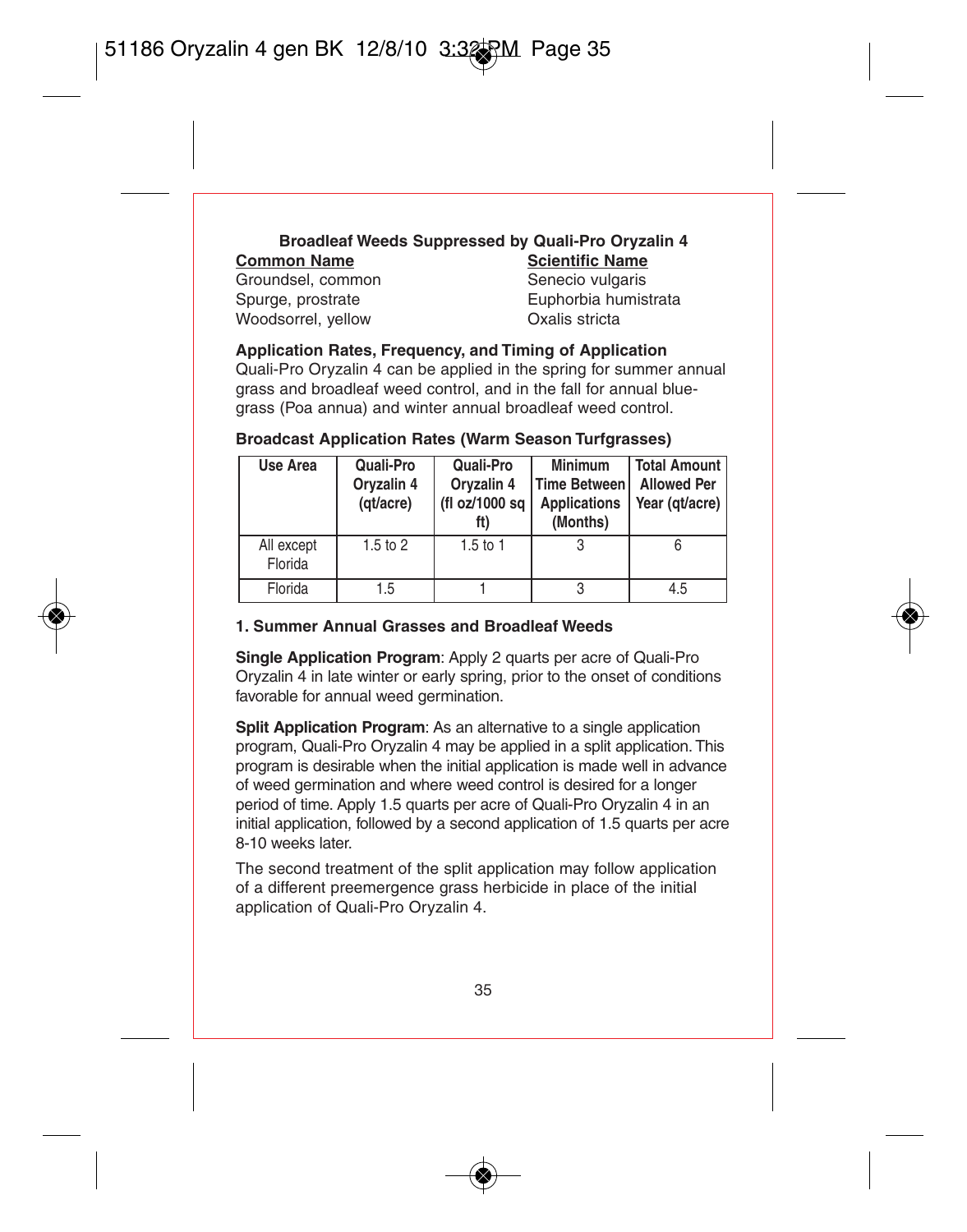#### **2. Annual Bluegrass (Poa annua) and Winter Annual Broadleaf Weeds**

In areas of heavy annual bluegrass infestation, its elimination will result in temporary thinning of turfgrass cover. Proper fertilization irrigation, and soil-incorporated reseeding should be employed to speed the restoration of desirable turfgrass cover in areas previously occupied by annual bluegrass (see section on reseeding).

Apply Quali-Pro Oryzalin 4 as a preemergence treatment in late summer or early fall, prior to the expected germination period for annual bluegrass and winter annual broadleaf weeds. If annual bluegrass infestation is severe and its elimination will result in thinning of turfgrass cover, apply Quali-Pro Oryzalin 4 at 1.5 quarts per acre. If thinning of turfgrasses cover is not a potential problem, Quali-Pro Oryzalin 4 may be applied at 2 quarts per acre.

#### **Weed Control in Florida**

In Florida, apply 1.5 quarts per acre of Quali-Pro Oryzalin 4 three times per year, or every 90 – 100 days in the fall, early spring, and early summer. Do not apply more than 1.5 quarts per acre of Quali-Pro Oryzalin 4 in any single application.

#### **Application Equipment**

Apply Quali-Pro Oryzalin 4 evenly over the turfgrass area. Avoid spray pattern skips and overlaps that may result in incomplete coverage or over-application. For best results, use application equipment designed to uniformly broadcast liquid herbicides. Calibrate application equipment prior to use, according to manufacturer's directions. Check equipment frequently to make sure it is working properly and distributing spray uniformly.

#### **Reseeding**

Herbicides that control annual weeds may also affect establishment of desirable turfgrass seedlings. Reseeding should be delayed for at least 90-120 days following application of Quali-Pro Oryzalin 4. When reseeding, it is essential that proper cultural practices such as soil cultivation and seedbed preparation, irrigation, and fertilization be followed. For satisfactory reseeding results following use of Quali-Pro Oryzalin 4, the seeding rate should be increased and equipment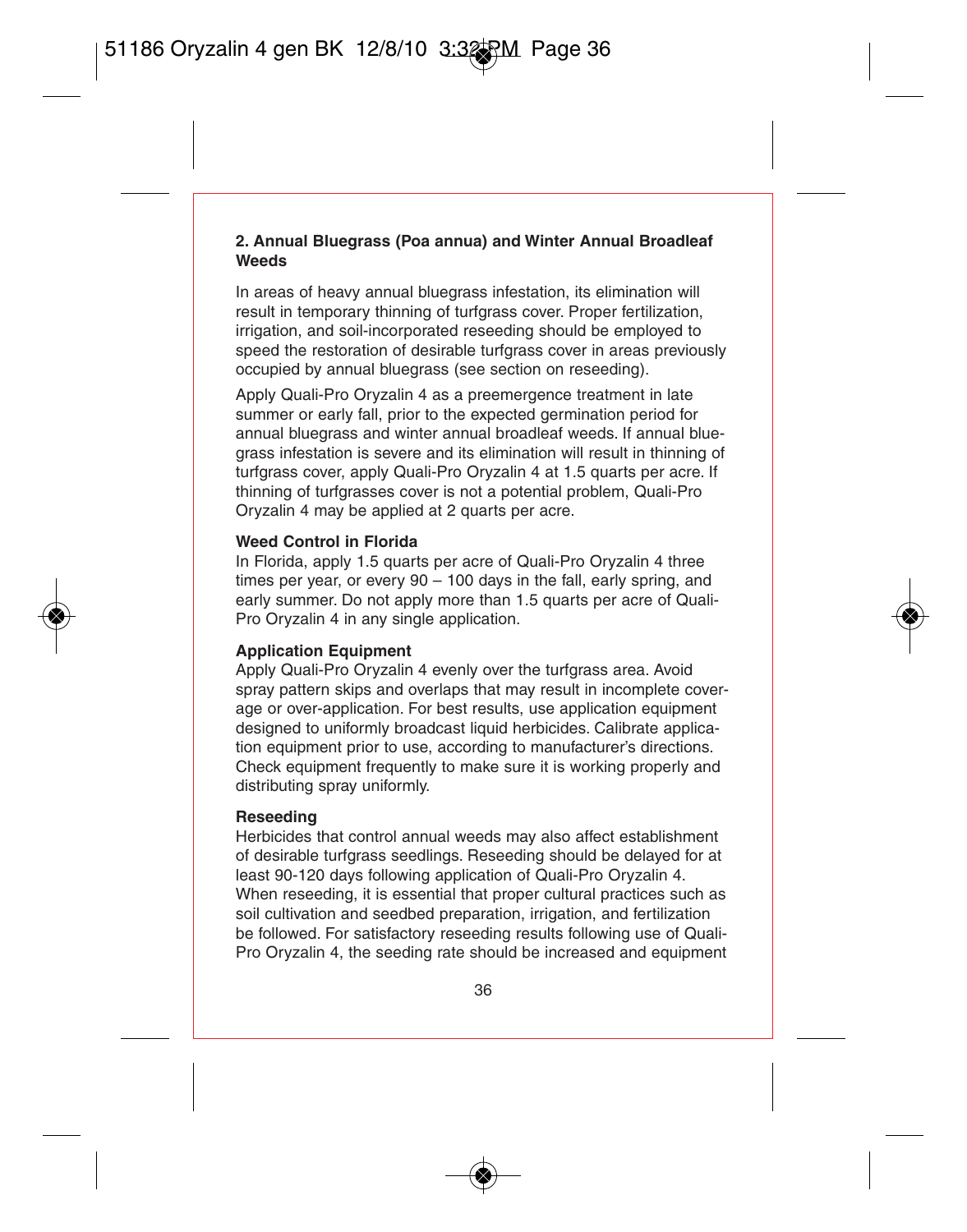designed to place seed in full contact with soil (such as the Rogers Aero Seeder) should be employed.

#### **Special Use Precautions**

To avoid possible injury, do not apply Quali-Pro Oryzalin 4 to:

- Cool season turfgrass species.
- Golf course putting greens and tees or lawns containing dichondra or cool season turfgrass species.
- Newly sprigged or sodded areas of bermudagrass, St. Augustinegrass, centipedegrass, or zoysiagrass until these turfgrasses are well-established and have well-anchored root systems.
- Newly hydromulched areas of bermudagrass until such areas are well-established.
- Bermudagrass variety "Sun Turf" when tank mixed with atrazine.

#### **IMPORTANT INFORMATION. READ BEFORE USING PRODUCT.**

**IMPORTANT**: Read the information below before using this product. If the terms are not acceptable, you should return the unopened product container immediately for a complete refund.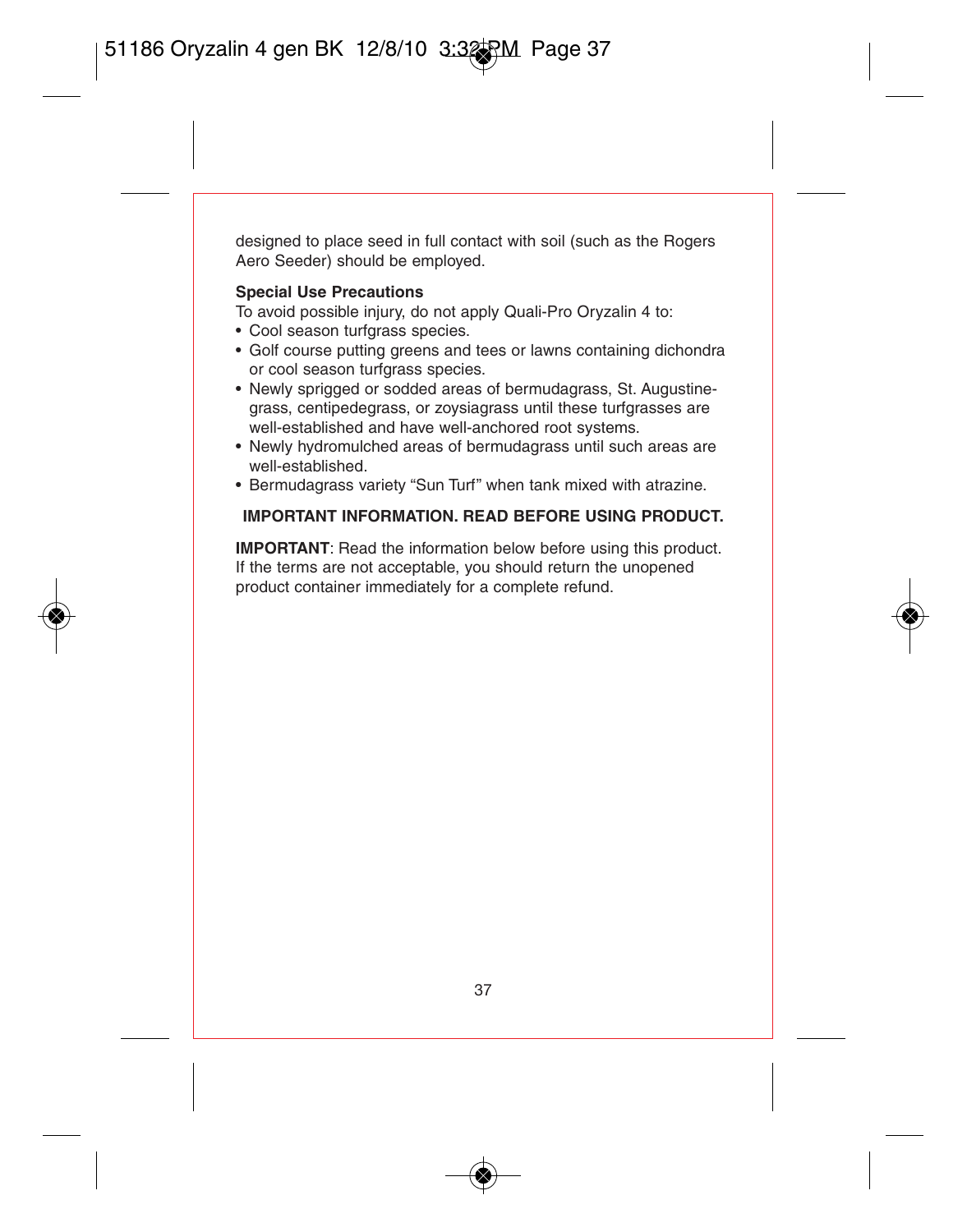# **STORAGE AND DISPOSAL**

**DO NOT** contaminate water, food, or feed by storage or disposal. **PESTICIDE STORAGE:** Store in original container only. In case of leak or spill, use absorbent materials to contain liquids and dispose as waste.

**PESTICIDE DISPOSAL:** Wastes resulting from use of this product may be disposed of on site or at an approved waste disposal facility.

#### **CONTAINER DISPOSAL:**

**Nonrefillable Container (five gallons or less):** Nonrefillable container. Do not reuse or refill this container. Offer for recycling, if available. Clean container promptly after emptying. Triple rinse as follows: Empty the remaining contents into application equipment or a mix tank and drain for 10 seconds after the flow begins to drip. Fill the container ¼ full with water and recap. Shake for 10 seconds. Pour rinsate into application equipment or a mix tank or store rinsate for later use or disposal. Drain for 10 seconds after the flow begins to drip. Repeat this procedure two more times. Then offer for recycling or reconditioning, or puncture and dispose of in a sanitary landfill or by incineration, or if allowed by state and local authorities, by burning. If burned, stay out of smoke. **Nonrefillable Container (greater than five gallons):** Nonrefillable container. Do not reuse or refill this container. Offer for recycling, if available. Clean container promptly after emptying. Triple rinse as follows: Empty the remaining contents into application equipment or a mix tank. Fill the container ¼ full with water. Replace and tighten closures. Tip container on its side and roll it back and forth, ensuring at least one complete revolution, for 30 seconds. Stand the container on its end and tip it back and forth several times. Turn the container over onto its other end and tip it back and forth several times. Empty the rinsate into application equipment or a mix tank or store rinsate for later use or disposal. Repeat this procedure two more times. Then offer for recycling or reconditioning, or puncture and dispose of in a sanitary landfill or by incineration, or if allowed by state and local authorities, by burning. If burned, stay out of smoke.